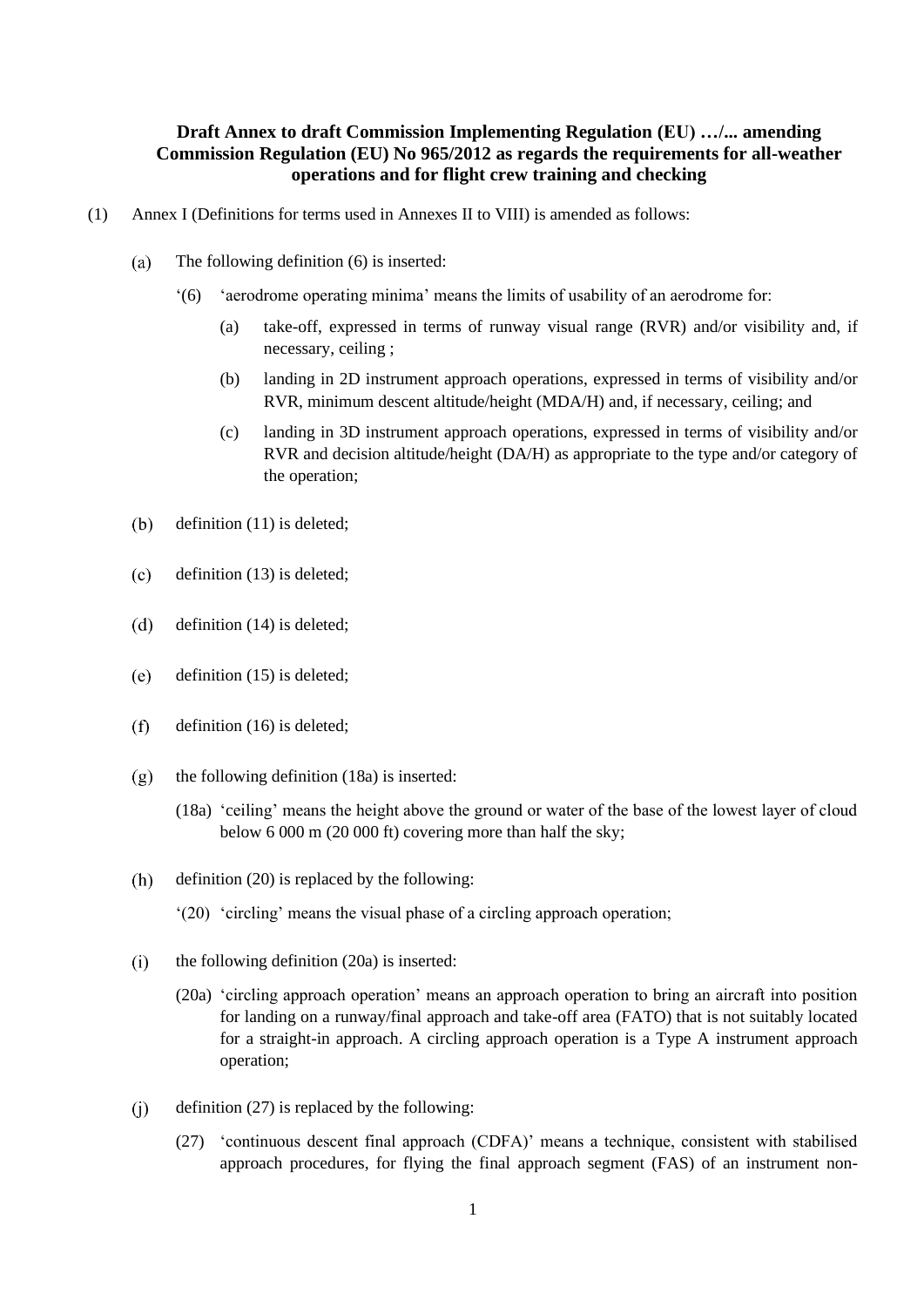precision approach (NPA) procedure as a continuous descent, without level-off, from an altitude/height at or above the final approach fix altitude/height:

- (a) for straight-in approach operations, to a point approximately  $15 \text{ m}$  (50 ft) above the landing runway threshold or the point where the flare manoeuvre begins; or
- (b) for circling approach operations, until MDA/H or visual flight manoeuvre altitude/height is reached.
- $(k)$ the following definition (35a) is inserted:
	- (35a) 'decision altitude (DA) or decision height (DH)' means a specified altitude or height in a 3D instrument approach operation at which a missed approach procedure must be initiated if the required visual reference to continue the approach has not been established;
- $(1)$ definition (46) is replaced by the following:
	- (46) 'enhanced flight vision system (EFVS)' is an electronic means to provide the flight crew with a real-time sensor-derived or enhanced display of the external scene topography (the natural or man-made features of a place or region especially in a way to show their relative positions and elevation) through the use of imaging sensors; an EFVS is integrated with a flight guidance system and is implemented on a head-up display or an equivalent display system; if an EFVS is certified according to the applicable airworthiness requirements and an operator holds the necessary specific approval (when required), then it may be used for EFVS operations and may allow operations with operational credits;
- $(m)$  the following definition (46a) is inserted:
	- (46a) 'EFVS operation' means an operation in which visibility conditions require an EFVS to be used instead of natural vision in order to perform an approach or landing, identify the required visual references or conduct a roll-out;
- $(n)$ the following definition (46b) is inserted:
	- (46b) 'EFVS 200 operation' means an operation with an operational credit in which visibility conditions require an EFVS to be used instead of natural vision in order to continue an approach to 200 ft above the FATO or runway threshold;
- $(0)$ definition (47) is replaced by the following:
	- (47) 'enhanced vision system (EVS)' is an electronic means to provide the flight crew with a realtime image of the actual external scene topography (the natural or man-made features of a place or region especially in a way to show their relative positions and elevation) through the use of imaging sensors;
- the current definition (48a) is renumbered as (48b);  $(p)$
- $(q)$ the following definition (48a) is inserted:
	- (48a) 'final approach segment (FAS)' means that segment of an instrument approach procedure (IAP) in which alignment and descent for landing are accomplished;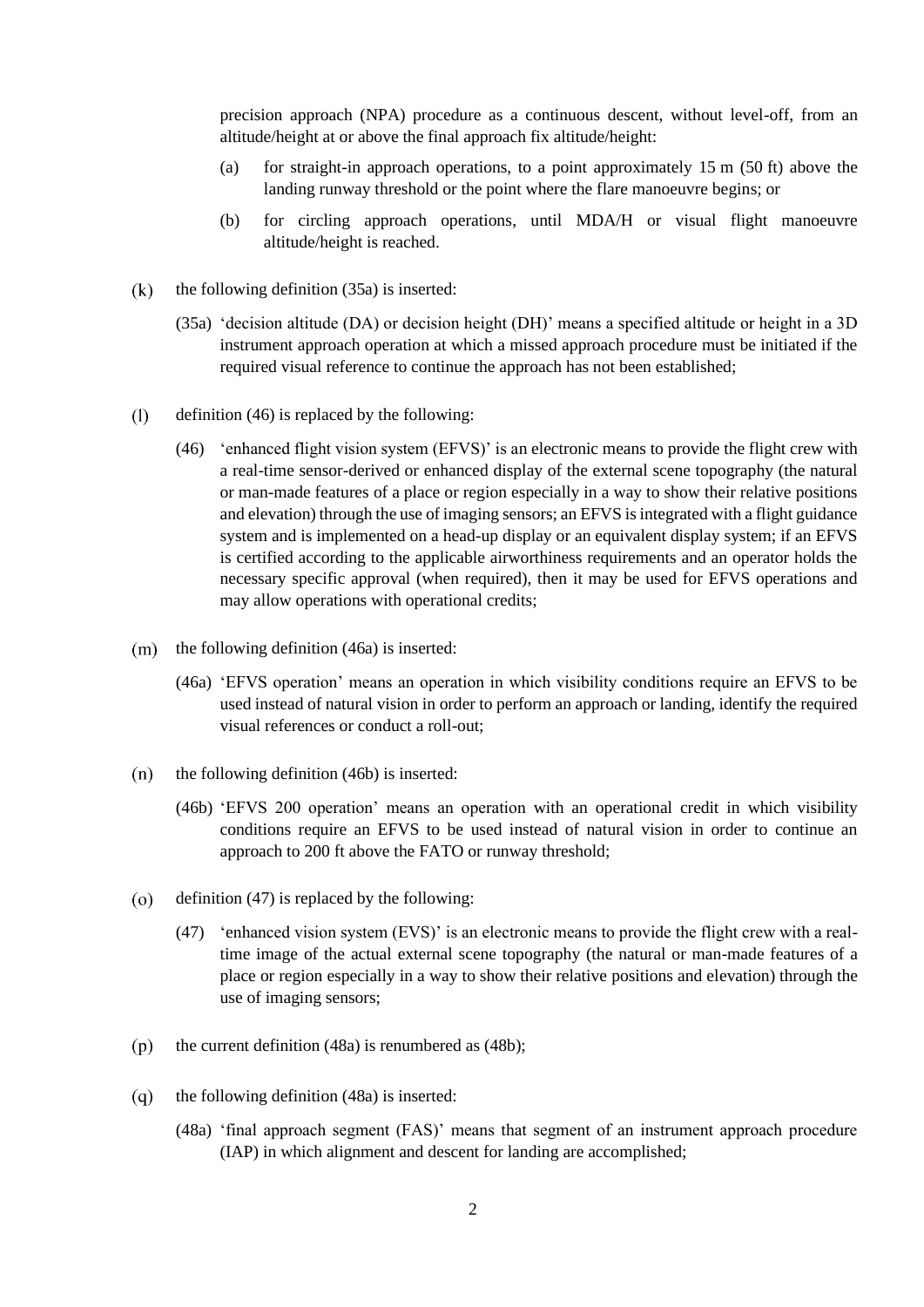- $(r)$ the following definition (52a) is inserted:
	- (52a) 'go-around' means a transition from an approach operation to a stabilised climb. This includes manoeuvres conducted at or above the MDA/H or DA/H, or below the DA/H (balked landings);
- definition (55) is replaced by the following:  $(s)$ 
	- (55) 'head-up display landing system (HUDLS)' means the total airborne system which provides head-up guidance to the pilot to enable the pilot to either control the aircraft or to monitor the autopilot during take-off (if applicable), approach and landing (and roll-out if applicable), or go-around. It includes all the sensors, computers, power supplies, indications and controls;
- $(t)$ definition (56) is deleted;
- $(u)$ the following definition (69d) is inserted:
	- (69d) 'instrument approach operation' means an approach and landing using instruments for navigation guidance based on an instrument approach procedure (IAP). There are two methods for executing instrument approach operations:
		- (a) a two-dimensional (2D) instrument approach operation, using lateral navigation guidance only; and
		- (b) a three-dimensional (3D) instrument approach operation, using both lateral and vertical navigation guidance;
- $(v)$ the following definition (69e) is inserted:
	- (69e) 'instrument approach procedure (IAP)' means a series of predetermined manoeuvres by reference to flight instruments with specified protection from obstacles from the initial approach fix or, where applicable, from the beginning of a defined arrival route to a point from which a landing can be completed and thereafter, if a landing is not completed, to a position at which holding or en-route obstacle clearance criteria apply. IAPs are classified as follows:
	- (a) non-precision approach (NPA) procedure, which means an IAP designed for 2D instrument approach operations Type A;
	- (b) approach procedure with vertical guidance (APV) means a performance-based navigation (PBN) IAP designed for 3D instrument approach operations Type A;
	- (c) precision approach (PA) procedure means an IAP based on navigation systems designed for 3D instrument approach operations Type A or B;
- the current definition (72a) is renumbered as (72b);  $(w)$
- $(x)$ the following definition (72a) is inserted:
	- (72a) 'line check' means a check conducted by the operator and completed by the pilot to demonstrate competence in carrying out normal line operations described in the operations manual;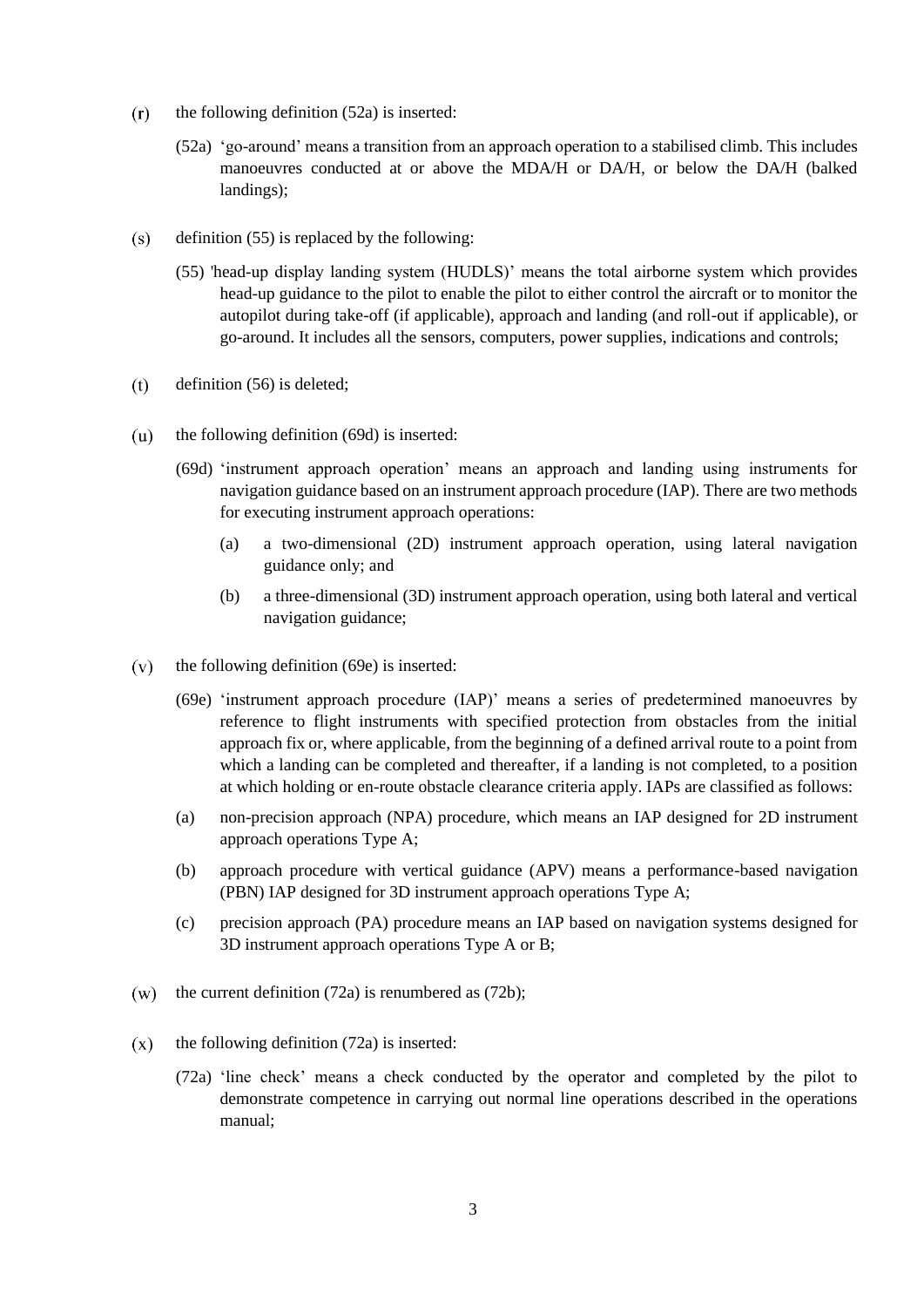- definition (74) is replaced by the following:  $(y)$ 
	- (74) 'low-visibility operations (LVOs)' means approach or take-off operations on a runway with a runway visual range less than 550 m or with a decision height less than 200 ft;
- $(z)$ definition (75) is replaced by the following:

(75) 'low-visibility take-off (LVTO)' means a take-off with an RVR less than 550 m;

- (aa) definition  $(76)$  is deleted;
- (bb) the current definition  $(78a)$  is renumbered as  $(78b)$ ;
- $(cc)$  the current definition (78b) is renumbered as (78c);
- $(dd)$  the following definition  $(78a)$  is inserted:
	- (78a) 'minimum descent altitude (MDA) or minimum descent height (MDH)' means a specified altitude or height in a 2D instrument approach operation or circling approach operation below which descent must not be made without the required visual reference;
- definition (83) is deleted;
- $(f\hat{f})$ the following definition (85a) is inserted:
	- (85a) 'obstacle clearance altitude (OCA) or obstacle clearance height (OCH)' means the lowest altitude or the lowest height above the elevation of the relevant runway threshold or the aerodrome elevation, as applicable, used in establishing compliance with the appropriate obstacle clearance criteria;
- $(gg)$  the following definition (91a) is inserted:
	- (91a) 'operational credit' means a credit for operations with an advanced aircraft enabling lower aerodrome operating minima than would normally be established by the operator for a basic aircraft, based upon the performance of advanced aircraft systems utilising the available external infrastructure. Lower operating minima may include a lower decision height/altitude or minimum descent height/altitude, reduced visibility requirements or reduced ground facilitities or a combination of these:
- (hh) definition  $(92)$  is replaced by the following:
	- (92) 'operator proficiency check' means a check conducted by the operator and completed by the pilot to demonstrate competence in carrying out normal, abnormal and emergency procedures;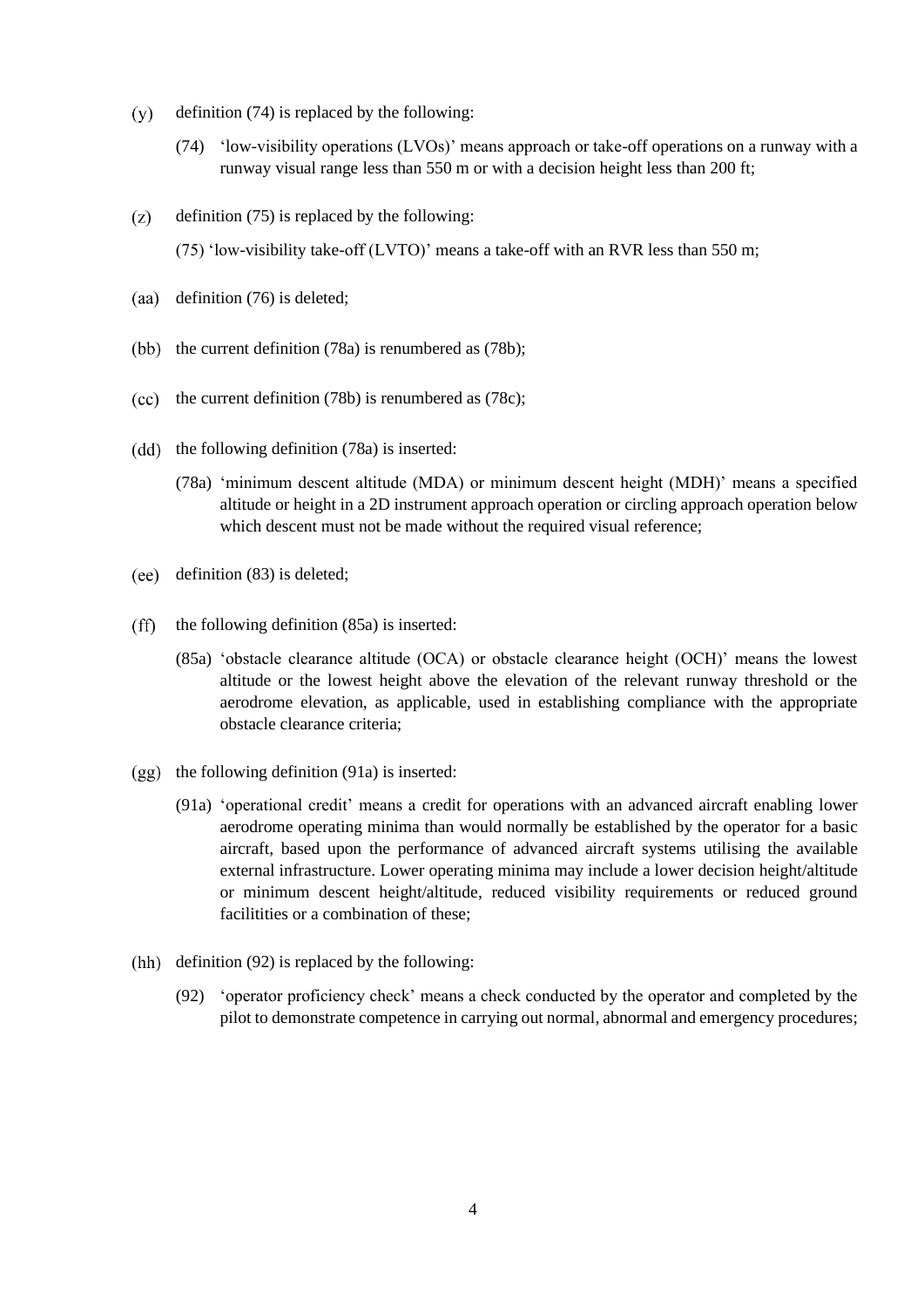- $(ii)$ the current definition (120a) is renumbered as (120b);
- $(ii)$ the current definition (120b) is renumbered as(120d);
- $(kk)$  the following definition  $(120a)$  is inserted:
	- (120a) 'Training to proficiency' means training designed to achieve end-state performance objectives, providing sufficient assurance that the trained individual is capable of consistently carrying out specific tasks safely and effectively;
- $(11)$ the following definition (120c) is inserted:
	- (120c) 'Type A instrument approach operation' means an instrument approach operation with an MDH or a DH at or above 250 ft;
- $(nm)$  the following definition  $(120e)$  is inserted:
	- (120e) 'Type B instrument approach operation' means an operation with a minimum DH below 250 ft. Type B instrument approach operations are categorised as:
		- (a) Category I (CAT I): a DH not lower than 200 ft and with either a visibility not less than 800 m or an RVR not less than 550 m;
		- (b) Category II (CAT II): a DH lower than 200 ft but not lower than 100 ft, and an RVR not less than 300 m;
		- (c) Category III (CAT III): a DH lower than 100 ft or no DH, and an RVR less than 300 m or no RVR limitation;'
- $(nn)$  the following definition  $(124a)$  is inserted:
	- (124a) 'visibility (VIS)' means visibility for aeronautical purposes, which is the greater of:
		- (a) the greatest distance at which a black object of suitable dimensions, situated near the ground, can be seen and recognised when observed against a bright background; and
		- (b) the greatest distance at which lights in the vicinity of 1 000 candelas can be seen and identified against an unlit background;'
- $(00)$  definition (125) is replaced by the following:
	- (125) 'visual approach operation' means an approach operation by an IFR flight when either a part or all parts of an IAP is (are) not completed and the approach operation is executed with visual reference to terrain;
- $(pp)$  definition (126) is replaced by the following:
	- (126) 'weather-permissible aerodrome' means an adequate aerodrome where, for the anticipated time of use, meteorological reports, or forecasts, or any combination thereof, indicate that the meteorological conditions will be at or above the required aerodrome operating minima, and the runway surface condition reports indicate that a safe landing will be possible;'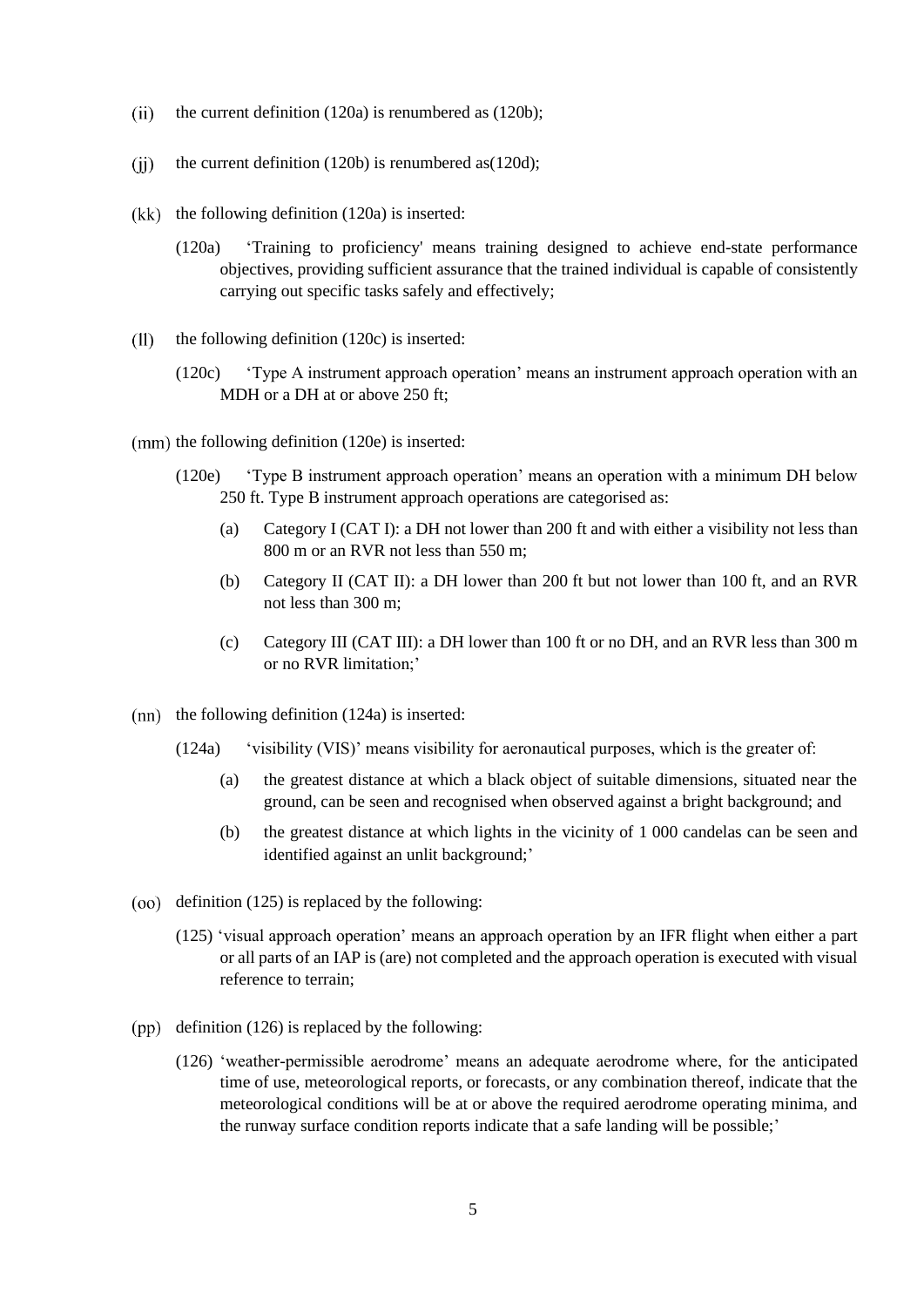- $(qq)$  the following definitions are deleted:
	- '(11) 'approach procedure with vertical guidance (APV) operation';
	- (13) 'category I (CAT I) approach operation';
	- (14) 'category II (CAT II) operation';
	- (15) 'category IIIA (CAT IIIA) operation';
	- (16) 'category IIIB (CAT IIIB) operation';
	- (55) 'head-up display (HUD)';
	- (56) 'head-up guidance landing system (HUDLS)';
	- (74) 'low visibility procedures (LVP)';
	- (76) 'lower than standard category I (LTS CAT I) operation';
	- (83) 'non-precision approach (NPA) operation';
	- (92) 'other than standard category II (OTS CAT II) operation'.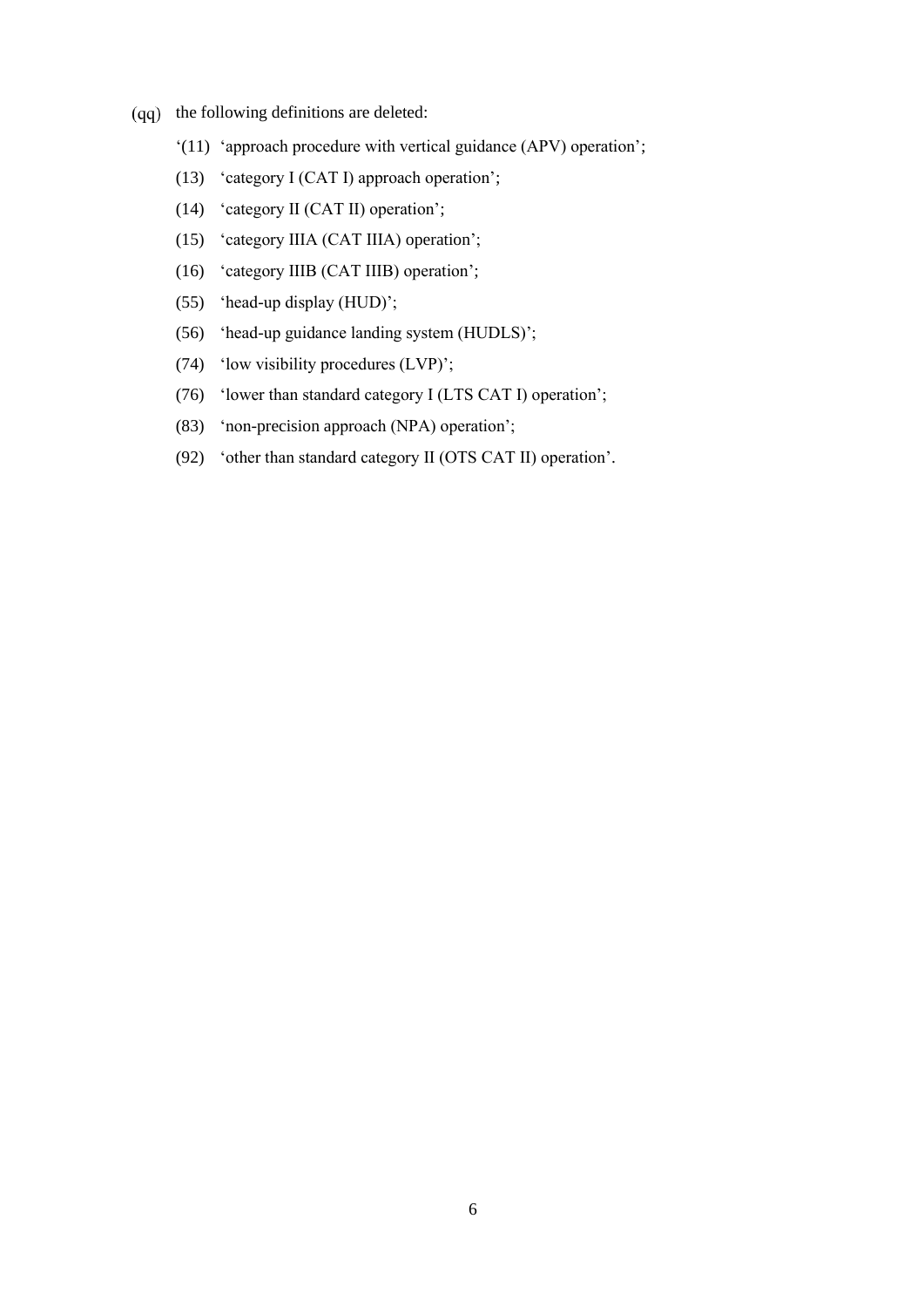(2) Annex II (Part-ARO) is amended as follows:

Appendix II to Annex II (Part-ARO) is replaced by the following:

'Appendix II to Annex II (Part-ARO)

| OPERATIONS SPECIFICATIONS<br>(subject to the approved conditions in the operations manual)                  |              |                |                                      |         |  |  |
|-------------------------------------------------------------------------------------------------------------|--------------|----------------|--------------------------------------|---------|--|--|
| Issuing authority contact details<br>Telephone <sup>(1)</sup> : ____________________; Fax: _______________; |              |                |                                      |         |  |  |
|                                                                                                             |              |                |                                      |         |  |  |
| $AOC^{(2)}$ :<br>Operator name <sup>(3)</sup> :<br>Dba trading name                                         |              |                | $Date^{(4)}$ :<br>Signature:         |         |  |  |
| Operations specifications #:                                                                                |              |                |                                      |         |  |  |
| Aircraft model <sup>(5)</sup> :<br>Registration marks <sup>(6)</sup> :                                      |              |                |                                      |         |  |  |
| Types of operations: Commercial air transport                                                               |              |                |                                      |         |  |  |
| $\Box$ Passengers                                                                                           | $\Box$ Cargo |                |                                      |         |  |  |
| Area of operation <sup>(8)</sup> :                                                                          |              |                |                                      |         |  |  |
| Special limitations <sup>(9)</sup> :                                                                        |              |                |                                      |         |  |  |
| Specific approvals:                                                                                         | Yes          | N <sub>o</sub> | Specification $(10)$                 | Remarks |  |  |
| Dangerous goods:                                                                                            | $\Box$       | $\Box$         |                                      |         |  |  |
| Low-visibility operations                                                                                   |              |                | $RVR^{(11)}$ : m                     |         |  |  |
| Take-off                                                                                                    | $\Box$       | $\Box$         | $CAT^{(12)} \dots DA/H$ : ft, RVR: m |         |  |  |
| Approach and landing                                                                                        | П            | $\Box$         | $CAT^{(13)} \dots DA/H$ : ft, RVR: m |         |  |  |
| Operational credits                                                                                         | П            | $\Box$         |                                      |         |  |  |
| RVSM <sup>(14)</sup><br>$\Box$ N/A                                                                          | □            | $\Box$         |                                      |         |  |  |
| $ETOPS$ <sup>(15)</sup><br>$\Box$ N/A                                                                       | $\Box$       | $\Box$         | Maximum diversion time(16):<br>min.  |         |  |  |
| Complex navigation specifications for<br>PBN operations <sup>(17)</sup>                                     | $\Box$       | $\Box$         |                                      | (18)    |  |  |
| Minimum<br>navigation<br>performance<br>specification                                                       | $\Box$       | $\Box$         |                                      |         |  |  |
| Operations of single-engined turbine<br>aeroplane at night or in IMC (SET-<br>IMC)                          | $\Box$       | $\Box$         | (19)                                 |         |  |  |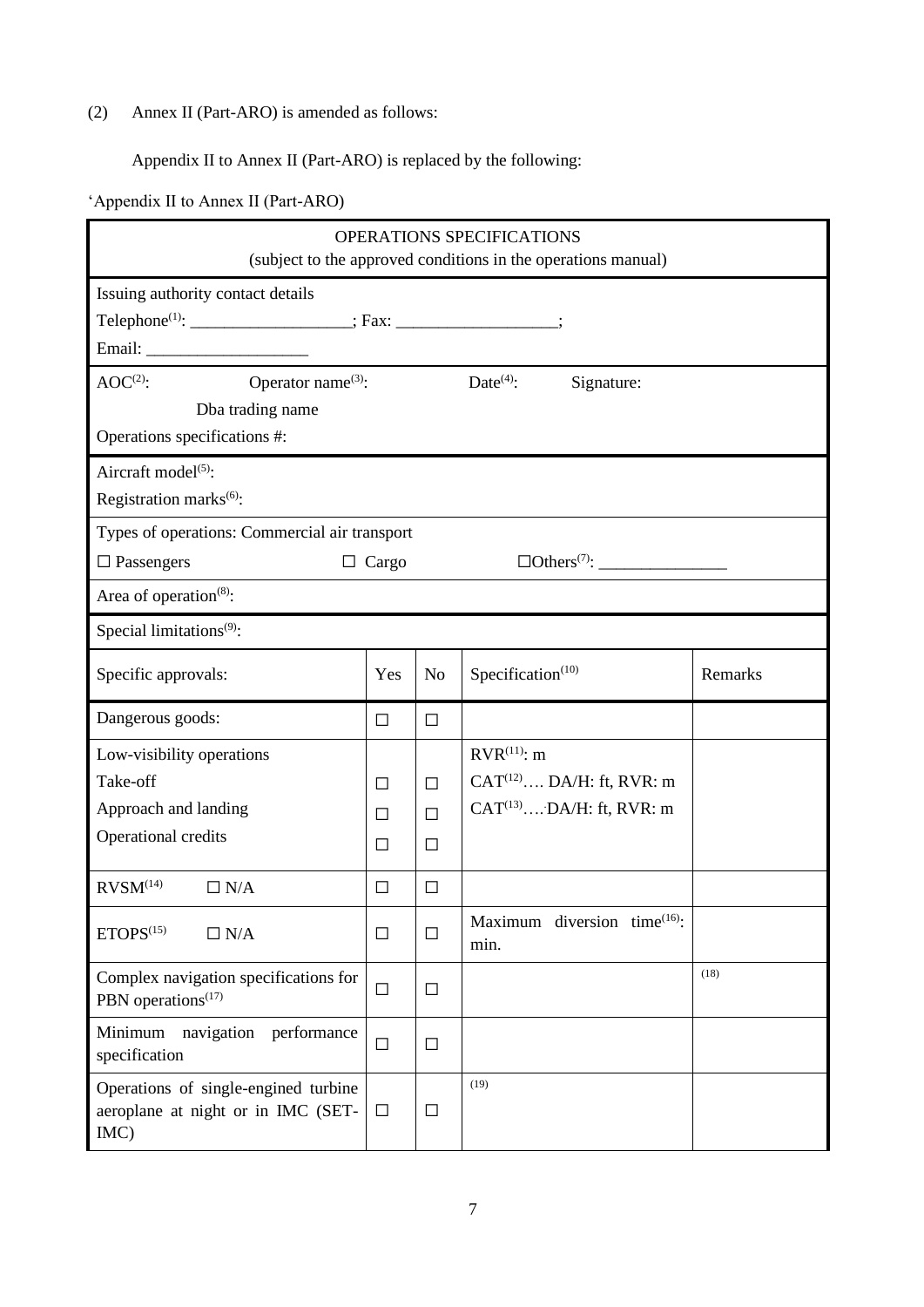| Helicopter operations with the aid of<br>night vision imaging systems | П      | $\Box$ |      |  |
|-----------------------------------------------------------------------|--------|--------|------|--|
| Helicopter hoist operations                                           | П      | $\Box$ |      |  |
| Helicopter emergency medical service<br>operations                    | $\Box$ | $\Box$ |      |  |
| Helicopter offshore operations                                        | П      | П      |      |  |
| Cabin crew training <sup><math>(20)</math></sup>                      | П      | П      |      |  |
| Issue of CC attestation <sup><math>(21)</math></sup>                  | П      | П      |      |  |
| Use of type B EFB applications                                        | П      | П      | (22) |  |
| Continuing airworthiness                                              |        |        | (23) |  |
| Others $(24)$                                                         |        |        |      |  |

(1) Telephone contact details of the competent authority, including the country code. Email to be provided as well as fax if available.

- (2) Insertion of associated air operator certificate (AOC) number.
- (3) Insertion of the operator's registered name and the operator's trading name, if different. Insert 'Dba' before the trading name (for 'Doing business as').
- (4) Issue date of the operations specifications (dd-mm-yyyy) and signature of the competent authority representative.
- (5) Insertion of ICAO designation of the aircraft make, model and series, or master series, if a series has been designated (e.g. Boeing-737-3K2 or Boeing-777-232).
- (6) The registration marks are listed either in the operations specifications or in the operations manual. In the latter case, the related operations specifications must make a reference to the related page in the operations manual. In case not all specific approvals apply to the aircraft model, the registration marks of the aircraft may be entered in the remark column to the related specific approval.
- (7) Other type of transportation to be specified (e.g. emergency medical service).
- (8) Listing of geographical area(s) of authorised operation (by geographical coordinates or specific routes, flight information region or national or regional boundaries).
- (9) Listing of applicable special limitations (e.g. VFR only, Day only, etc.).
- (10) List in this column the most permissive criteria for each approval or the approval type (with appropriate criteria).
- (11) Insertion of approved minimum take-off RVR in metres. One line per approval may be used if different approvals are granted.
- (12) Insertion of applicable precision approach category: CAT II or CAT III. Insertion of minimum RVR in metres and DH in feet. One line is used per listed approach category.
- (13) Insertion of applicable operational credit: SA CAT I, SA CAT II, EFVS, etc. Insertion of minimum RVR in metres and DH in feet. One line is used per listed operational credit.
- (14) The Not Applicable (N/A) box may be checked only if the aircraft maximum ceiling is below FL290.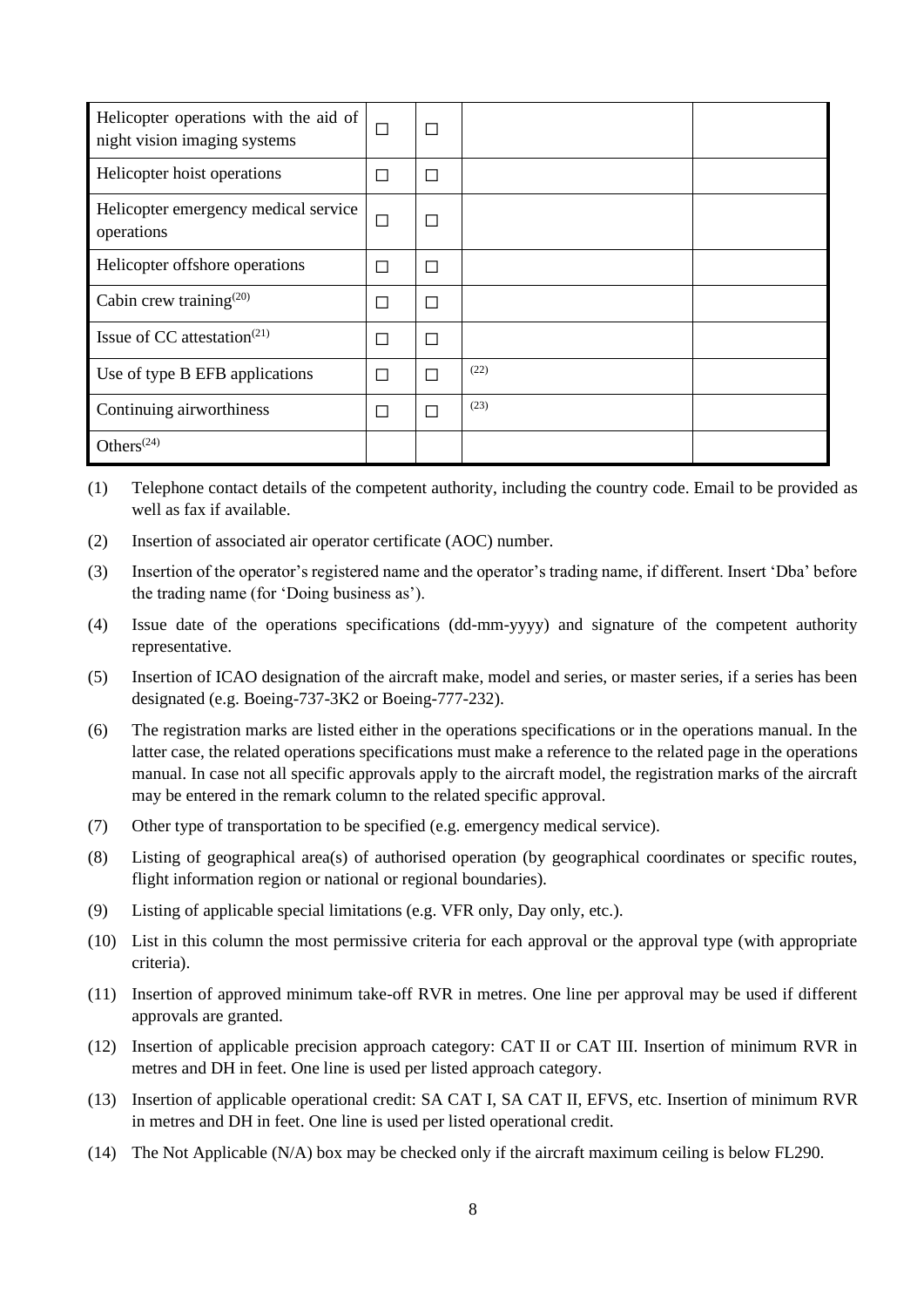- (15) Extended range operations (ETOPS) currently applies only to two-engined aircraft. Therefore, the Not Applicable (N/A) box may be checked if the aircraft model has less or more than two engines.
- (16) The threshold distance may also be listed (in NM), as well as the engine type.
- (17) Performance-based navigation (PBN): one line is used for each complex PBN specific approval (e.g. RNP AR APCH), with appropriate limitations listed in the 'Specifications' or 'Remarks' columns, or in both. Procedure-specific approvals of specific RNP AR APCH procedures may be listed in the operations specifications or in the operations manual. In the latter case, the related operations specifications must have a reference to the related page in the operations manual.
- (18) Specify if the specific approval is limited to certain runway ends or aerodromes, or both.
- (19) Insertion of the particular airframe or engine combination.
- (20) Approval to conduct the training course and examination to be completed by applicants for a cabin crew attestation as specified in Annex V (Part-CC) to Regulation (EU) No 1178/2011.
- (21) Approval to issue cabin crew attestations as specified in Annex V (Part-CC) to Regulation (EU) No 1178/2011.
- (22) Insertion of the list of type B EFB applications together with the reference of the EFB hardware (for portable EFBs). This list is contained either in the operations specifications or in the operations manual. In the latter case, the related operations specifications must make a reference to the related page in the operations manual.
- (23) The name of the person or organisation responsible for ensuring that the continuing airworthiness of the aircraft is maintained and a reference to the regulation that requires the work, i.e. Subpart G of Annex I (Part-M) to Regulation (EU) No  $1321/2014$ .
- (24) Other approvals or data may be entered here, using one line (or one multi-line block) per authorisation (e.g. short landing operations, steep approach operations, reduced required landing distance, helicopter operations to or from a public interest site, helicopter operations over a hostile environment located outside a congested area, helicopter operations without a safe forced landing capability, operations with increased bank angles, maximum distance from an adequate aerodrome for two-engined aeroplanes without an ETOPS approval).

EASA Form 139 Issue 7'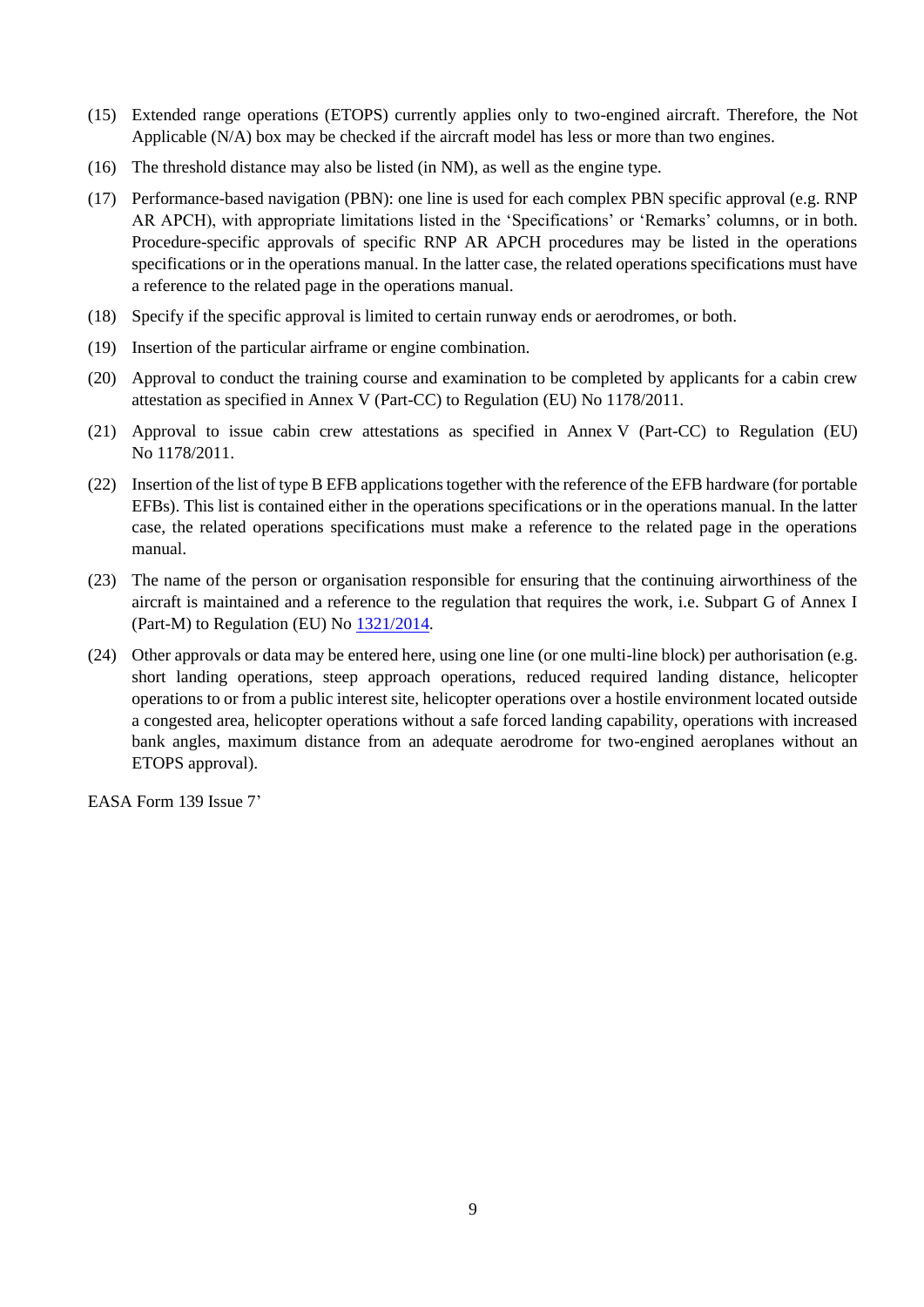- (3) Annex III (Part-ORO) is amended as follows:
	- $(a)$ point ORO.FC.100 is amended as follows:
		- (i) the following point (c) is inserted:
			- '(c) Specific requirements for helicopter operations

If the helicopter is operated with a crew of two pilots, each pilot shall either:

- (1) hold a certificate of satisfactory completion of a multi-crew cooperation (MCC) course in helicopters in accordance with Commission Regulation (EU) No  $1178/2011^{1}$ ; or
- (2) have at least 500 hours of flight time as a pilot in multi-pilot operations.';
- (ii) point (c) is renumbered as  $(d)$ :
- (iii) point (d) is renumbered as (e) and replaced by the following:
	- '(e) The flight crew member may be relieved in flight of his or her duties at the controls by another suitably qualified flight crew member.';
- (iv) point (e) is renumbered as (f);
- point ORO.FC.105 is replaced by the following:  $(b)$

'ORO.FC.105 Designation as pilot-in-command/commander

- (a) In accordance with point 8.6 of Annex V to Regulation (EU) 2018/1139, one pilot amongst the flight crew, qualified as pilot-in-command in accordance with Annex I (Part-FCL) to Regulation (EU) No 1178/2011, shall be designated by the operator as pilot-in-command or, for commercial air transport operations, as commander.
- (b) The operator shall only designate a flight crew member to act as pilot-incommand/commander if all of the following apply:
	- (1) the flight crew member has the minimum level of experience specified in the operations manual;
	- (2) the flight crew member has adequate knowledge of the route or area to be flown and of the aerodromes, including alternate aerodromes, facilities and procedures to be used;
	- (3) in the case of multi-crew operations, the flight crew member has completed an operator's command course if upgrading from co-pilot to pilot-incommand/commander.
- (c) In the case of commercial operations of aeroplanes and helicopters, the pilot-incommand/commander or the pilot to whom the conduct of the flight may be delegated shall have had initial familiarisation training on the route or area to be flown and on the aerodromes, facilities and procedures to be used and shall maintain this knowledge as follows:
	- (1) The validity of the aerodrome knowledge shall be maintained by operating at least once on the aerodrome within a 12 calendar months' period.

<sup>&</sup>lt;sup>1</sup> OJ L 311, 25.11.2011, p. 1.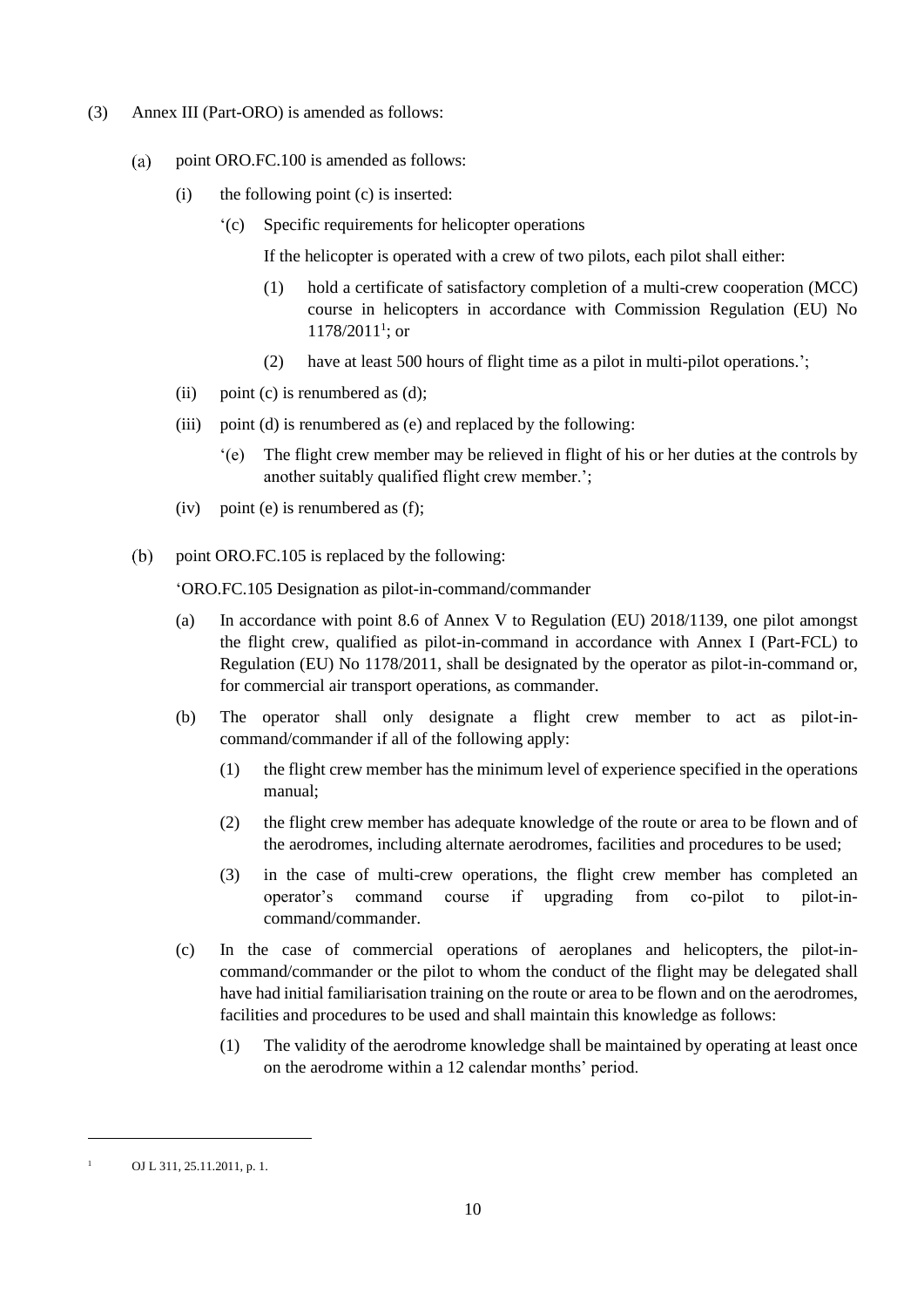- (2) The route or area knowledge shall be maintained by operating at least once to the route or area within a 36 months' period. In addition, refresher training is required regarding route or area knowledge if not operating on a route or area for 12 months within the 36 month period.
- (d) Notwithstanding point (c), in the case of operations under VFR by day with performance class B and C aeroplanes and helicopters, familiarisation training on the route and aerodromes may be replaced by area familiarisation training.';
- $(c)$ point ORO.FC.125 is replaced by the following:

'ORO.FC.125 Differences training, familiarisation, equipment and procedure training

- (a) Flight crew members shall complete differences training or familiarisation when required by Annex I (Part-FCL) to Regulation (EU) No 1178/2011.
- (b) Flight crew members shall complete equipment and procedure training when changing equipment or changing procedures requiring additional knowledge on types or variants currently operated.
- (c) The operations manual shall specify when such differences training or familiarisation or equipment and procedure training is required.';
- $(d)$ point (a) in point ORO.FC.130 is replaced by the following:
	- '(a) Each flight crew member shall complete annual recurrent flight and ground training relevant to the type or variant, and associated equipment of aircraft on which he or she operates, including training on the location and use of all emergency and safety equipment carried on board the aircraft.';
- point ORO.FC.140 is replaced by the following:  $(e)$

'ORO.FC.140 Operation on more than one type or variant

- (a) Flight crew members that operate more than one type or variant of aircraft shall comply with the requirements prescribed in this Subpart for each type or variant, unless credits related to the training, checking, and recent experience requirements are defined in the mandatory part of the operational suitability data established in accordance with Regulation (EU) No 748/2012 for the relevant types or variants.
- (b) The operator may define groups of single-engined helicopter types. An operator proficiency check on one type shall be valid for all the other types within the group if both of the following conditions are met:
	- (1) the group either includes only single-engined turbine helicopters operated under VFR or it includes only single-engined piston helicopters operated under VFR;
	- (2) for CAT operations, at least two operator proficiency checks per type shall be conducted within a 3-year cycle.
- (c) For specialised operations, elements of the aircraft/FSTD training and operator proficiency check that cover the relevant aspects associated with the specialised task and are not related to the type or group of types may be credited towards the other groups or types, based on a risk assessment performed by the operator.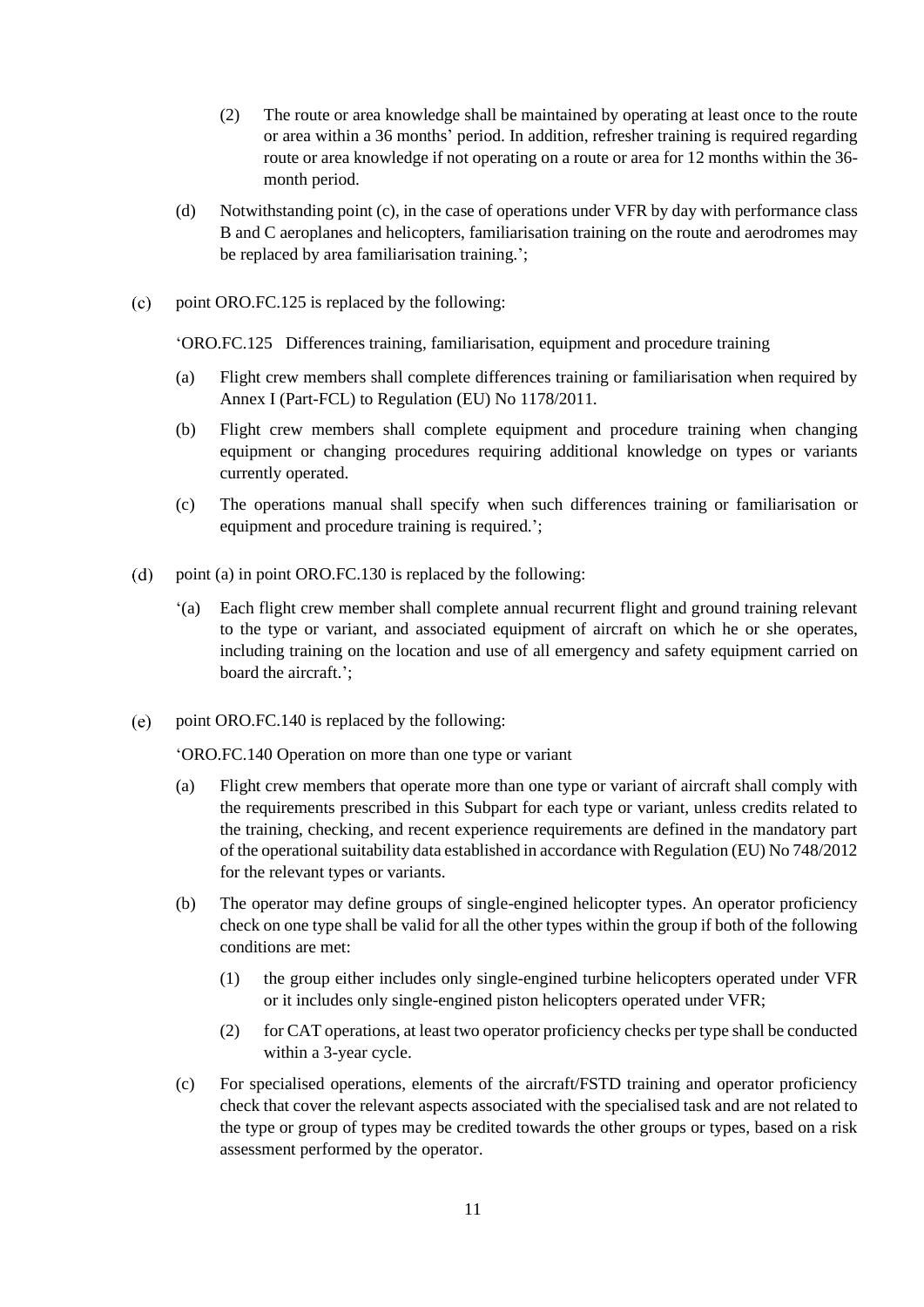- (d) For operations on more than one helicopter type or variant that are used for conducting sufficiently similar operations, if line checks rotate between types or variants, each line check shall revalidate the line check for the other helicopter types or variants.
- (e) Appropriate procedures and any operational restrictions shall be specified in the operations manual for any operation on more than one type or variant.';
- point ORO.FC.145 is amended as follows:  $(f)$ 
	- (i) points (c) and (d) are replaced by the following:
		- '(c) In the case of CAT operations, training and checking programmes, including syllabi and the use of the means to deliver the programme such as individual flight simulation training devices (FSTDs) and other training solutions, shall be approved by the competent authority.
		- (d) The FSTD used to meet the requirements of this Subpart shall be qualified in accordance with Regulation (EU) No 1178/2011 and it shall replicate the aircraft used by the operator, as far as practicable. Differences between the FSTD and the aircraft shall be described and addressed through a briefing or training, as appropriate.'
	- (ii) points (f) and (g) are added as follows:
		- '(f) The operator shall monitor the validity of each recurrent training and checking.
		- (g) The validity periods required in this Subpart shall be counted from the end of the month in which the recency, training or check was completed.';
- point ORO.FC.146 is amended as follows:  $(g)$ 
	- (i) points (b) and (d) are replaced by the following:
		- '(b) In the case of flight and flight simulation training, checking and assessment, the personnel that provide the training and conduct the checking or assessment shall be qualified in accordance with Annex I (Part-FCL) to Regulation (EU) No 1178/2011. Additionally, the personnel providing training and conducting checking towards specialised operations shall be suitably qualified for the relevant operation.'
		- '(d) Notwithstanding point (b) above, the line evaluation of competence may be conducted by a suitably qualified commander nominated by the operator that is standardised in EBT concepts and the assessment of competencies (line evaluator).';
	- (ii) the following points (e),  $(f)$ ,  $(g)$  and  $(h)$  are added:
		- '(e) Notwithstanding point (b), the aircraft/FSTD training and the operator proficiency check may be conducted by a suitably qualified commander holding a FI/TRI/SFI certificate and nominated by the operator for any of the following operations:
			- (1) CAT operations of helicopters meeting the criteria defined in point ORO.FC.005(b)(2);
			- (2) CAT operations of other than complex motor-powered helicopters by day and over routes navigated by reference to visual landmarks;
			- (3) CAT operations of performance class B aeroplanes that do not meet the criteria defined in point ORO.FC.005(b)(2).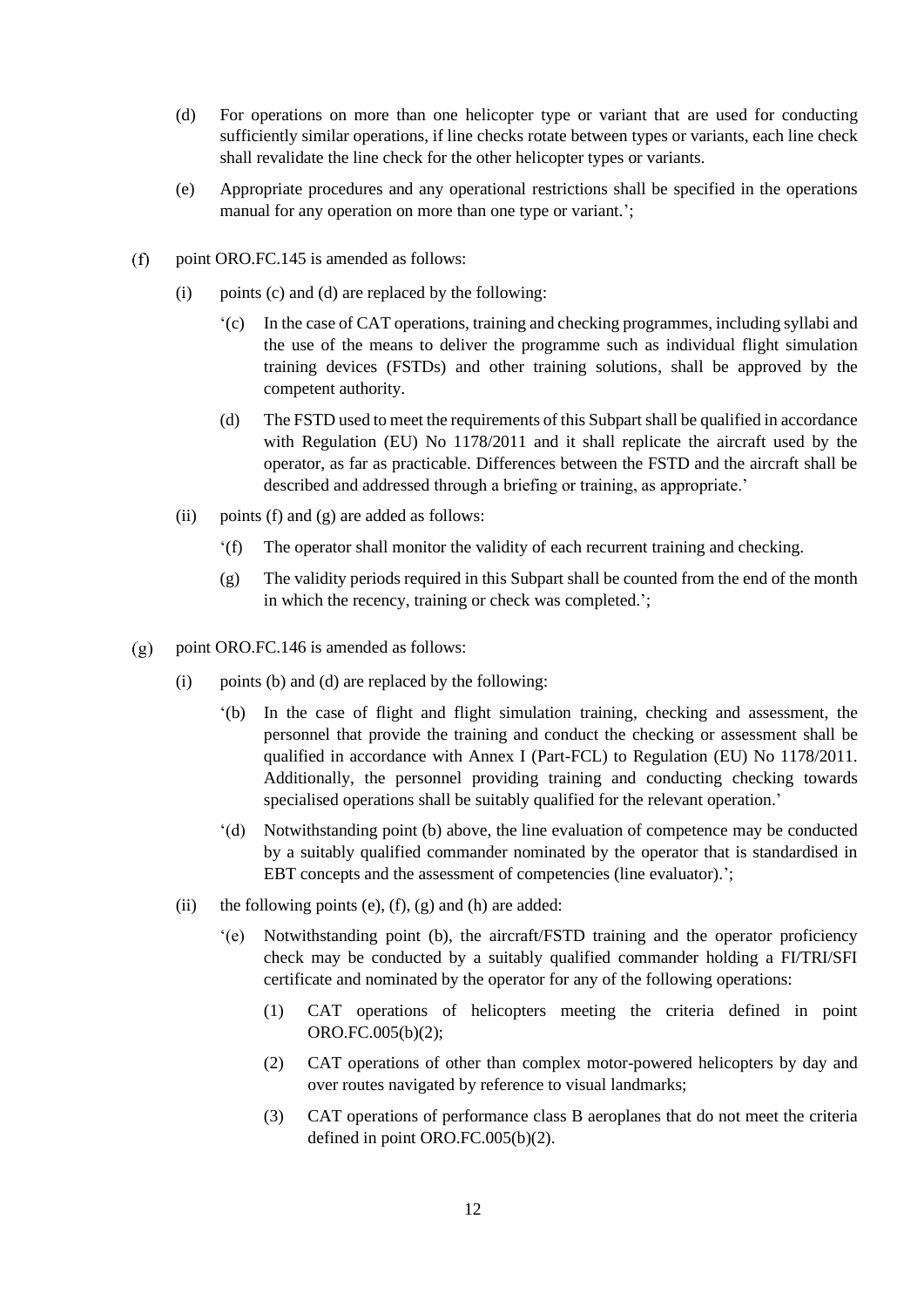- (f) Notwithstanding point (b), the aircraft/FSTD training and the demonstration of competence/operator proficiency check may be conducted by a suitably qualified pilotin-command/commander nominated by the operator for any of the following operations:
	- (1) specialised operations;
	- (2) CAT operations of aeroplanes meeting the criteria defined in point ORO.FC.005(b)(2).
- (g) Notwithstanding point (b), the line check may be conducted by a suitably qualified commander nominated by the operator.
- (h) The operator shall inform the competent authority about the persons nominated under points (e) to (g) above.';
- $(h)$ point (d) in point ORO.FC.200 is replaced by the following:
	- '(d) Specific requirements for helicopter operations

For all operations of helicopters with an MOPSC of more than 19 and for operations under IFR of helicopters with an MOPSC of more than 9, the minimum flight crew shall be two pilots.';

- $(i)$ point ORO.FC.202 is amended as follows:
	- (i) the introductory paragraph is replaced by the following:

'In order to be able to fly under IFR or at night with a minimum flight crew of one pilot, the following shall be complied with:';

- (ii) point (b) is deleted;
- (iii) point (c) is renumbered as  $(b)$ ;
- (iv) point (d) is renumbered as (c);
- (v) point (e) is renumbered as  $(d)$ ;
- $(i)$ point ORO.FC.220 is amended as follows:
	- (i) point (b) is replaced by the following:
		- '(b) Once an operator conversion course has been commenced, the flight crew member shall not be assigned to flying duties on another type or class of aircraft until the course is completed or terminated. Crew members operating only performance class B aeroplanes may be assigned to flights on other types of performance class B aeroplanes during conversion courses to the extent necessary to maintain the operation. Crew members may be assigned to flights on single-engined helicopters during an operator conversion course on a single-engined helicopter, provided that the training is unaffected.';
	- (ii) the following point (e) is inserted:
		- '(e) If operational circumstances, such as applying for a new AOC or adding a new aircraft type or class to the fleet, do not allow the operator to comply with the requirements in (d), the operator may develop a specific conversion course, to be used temporarily for a limited number of pilots.';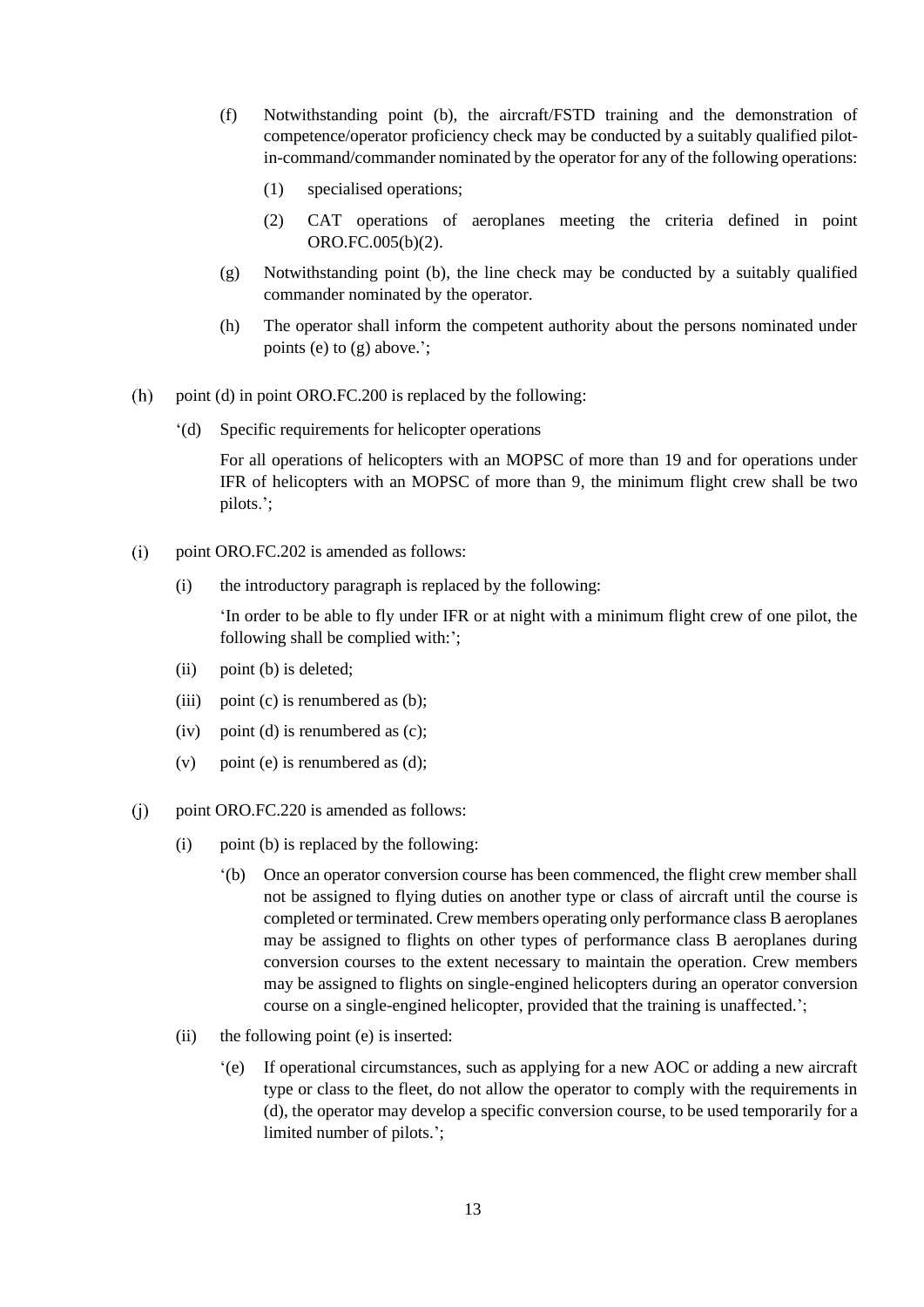- (iii) the current point (e) is renumbered as  $(f)$ ;
- $(k)$ point ORO.FC.230 is replaced by the following:

'ORO.FC.230 Recurrent training and checking

- (a) Each flight crew member shall complete recurrent training and checking relevant to the type or variant, and associated equipment of aircraft on which they operate.
- (b) Operator proficiency check
	- (1) Each flight crew member shall complete operator proficiency checks as part of the normal crew complement.
	- (2) When the flight crew member will be required to operate under IFR, the operator proficiency check shall be conducted without external visual reference, as appropriate.
	- (3) The validity period of the operator proficiency check shall be 6 calendar months. For operations under VFR by day of performance class B aeroplanes that are conducted during seasons not longer than 8 consecutive months, one operator proficiency check shall be sufficient. The proficiency check shall be undertaken before commencing CAT operations.
- (c) Line check

Each flight crew member shall complete a line check on the aircraft. The validity period of the line check shall be 12 calendar months.

(d) Emergency and safety equipment training and checking

Each flight crew member shall complete recurrent training and checking on the location and use of all emergency and safety equipment carried on board the aircraft. The validity period of an emergency and safety equipment training and checking shall be 12 calendar months.

- (e) CRM training
	- (1) Elements of CRM shall be integrated into all appropriate phases of the recurrent training.
	- (2) Each flight crew member shall undergo specific modular CRM training. All major topics of CRM training shall be covered by distributing modular training sessions as evenly as possible over each 3-year period.
- (f) Each flight crew member shall undergo ground training and flight training in an FSTD or an aircraft, or a combination of FSTD and aircraft training, at least every 12 calendar months.';
- $(1)$ point ORO.FC.235 is replaced by the following:

'ORO.FC.235 Pilot qualification to operate in either pilot's seat — aeroplanes

- (a) Commanders of aeroplanes whose duties require them to operate in either pilot's seat and carry out the duties of a co-pilot, or commanders required to conduct training or checking duties shall complete additional training and checking to ensure that they are proficient in conducting the relevant normal, abnormal and emergency procedures from either seat. Such training and checking shall be specified in the operations manual. The checking may be conducted together with the operator proficiency check prescribed in ORO.FC.230(b) or in the EBT programme prescribed in ORO.FC.231.
- (b) The additional training and checking shall include at least the following: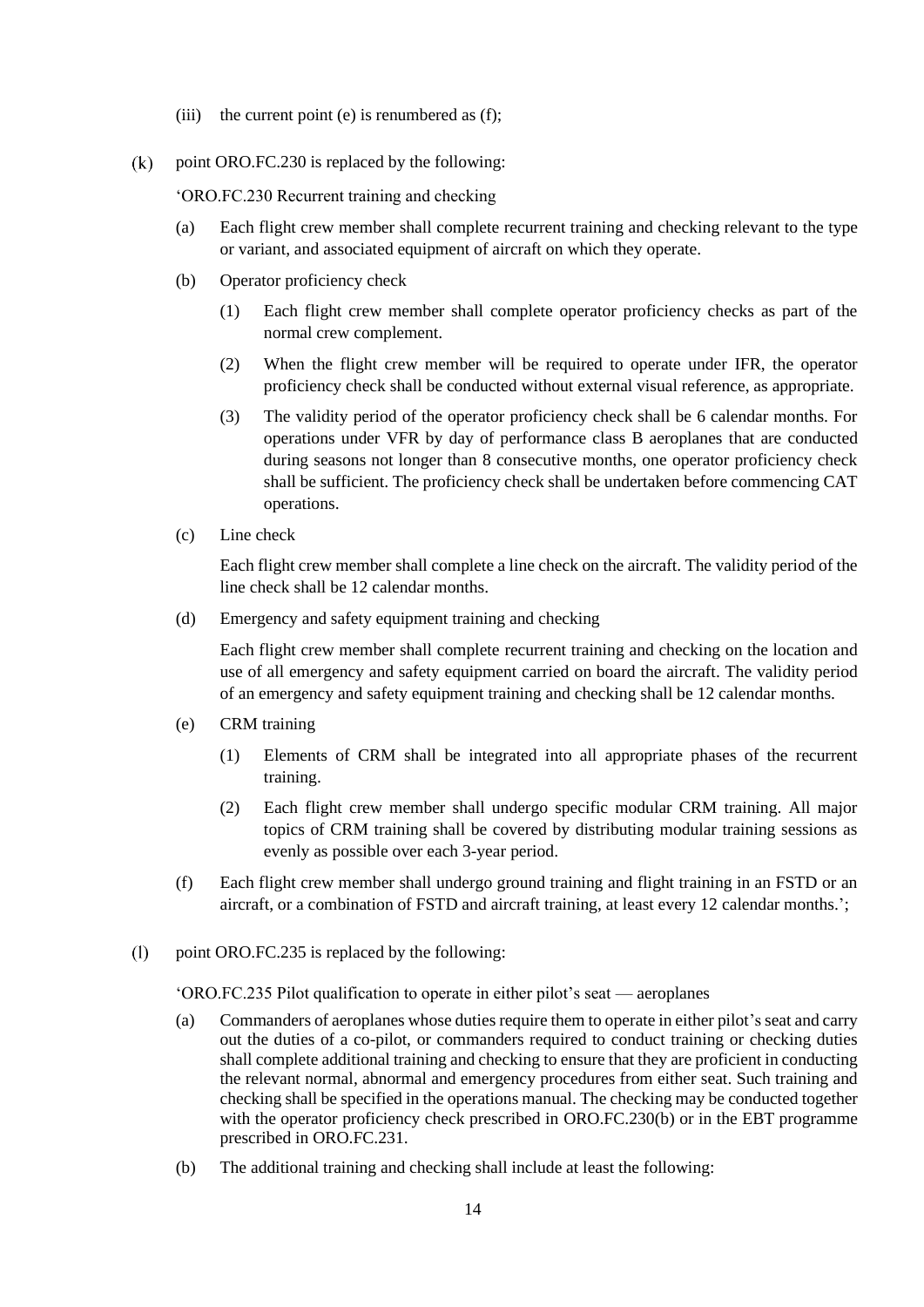- (1) an engine failure during take-off;
- (2) a one-engine-inoperative approach and go-around; and
- (3) a one-engine-inoperative landing.
- (c) The validity period shall be 12 calendar months. For operators with an approved EBT programme, the validity is determined by the assessment and training topics in accordance with ORO.FC.232.
- (d) When operating in the co-pilot's seat, the checks required by ORO.FC.230 or the assessment and training required by ORO.FC.231 for operating in the commander's seat shall, in addition, be valid and current.
- (e) The pilot relieving the commander shall have demonstrated, concurrent with the operator proficiency checks prescribed in ORO.FC.230(b) or the assessment and training required by ORO.FC.231, practice of drills and procedures that would not normally be his or her responsibility. Where the differences between left- and right-hand seats are not significant, practice may be conducted in either seat.
- (f) The pilot, other than the commander, occupying the commander's seat shall demonstrate practice of drills and procedures, concurrent with the operator proficiency checks prescribed in ORO.FC.230(b) or the assessment and training required by ORO.FC.231, which are the commander's responsibility acting as pilot monitoring. Where the differences between leftand right-hand seats are not significant, practice may be conducted in either seat.';
- $(m)$  the following point ORO.FC.236 is inserted:

'ORO.FC.236 Pilot qualification to operate in either pilot's seat — helicopters

- (a) Helicopter pilots whose duties require them to operate in either pilot's seat shall complete additional training and checking to ensure that they are proficient in conducting the relevant normal, abnormal and emergency procedures from either seat. The validity period of this qualification shall be 12 calendar months.
- (b) Current FIs or TRIs on the relevant type are considered to fulfil the requirement of (a) if they have had a FI or TRI activity in the last 6 months on that type and on the helicopter.';
- point ORO.FC.240 is amended as follows:  $(n)$ 
	- (i) point (b) is deleted;
	- (ii) point (c) is renumbered as (b) and replaced by the following:
		- '(b) Point (a) shall not apply to operations of performance class B aeroplanes if they are limited to single-pilot classes of reciprocating engine aeroplanes under VFR by day.';
- point ORO.FC.A.245 is amended as follows:  $(0)$ 
	- (i) point (a) is replaced by the following:
		- '(a) The aeroplane operator having appropriate experience may substitute one or more of the following training and checking requirements for flight crew by an alternative training and qualification programme (ATQP), approved by the competent authority:
			- (1) SPA.LVO.120 on flight crew training and qualifications;
			- (2) ORO.FC.220 on conversion training and checking;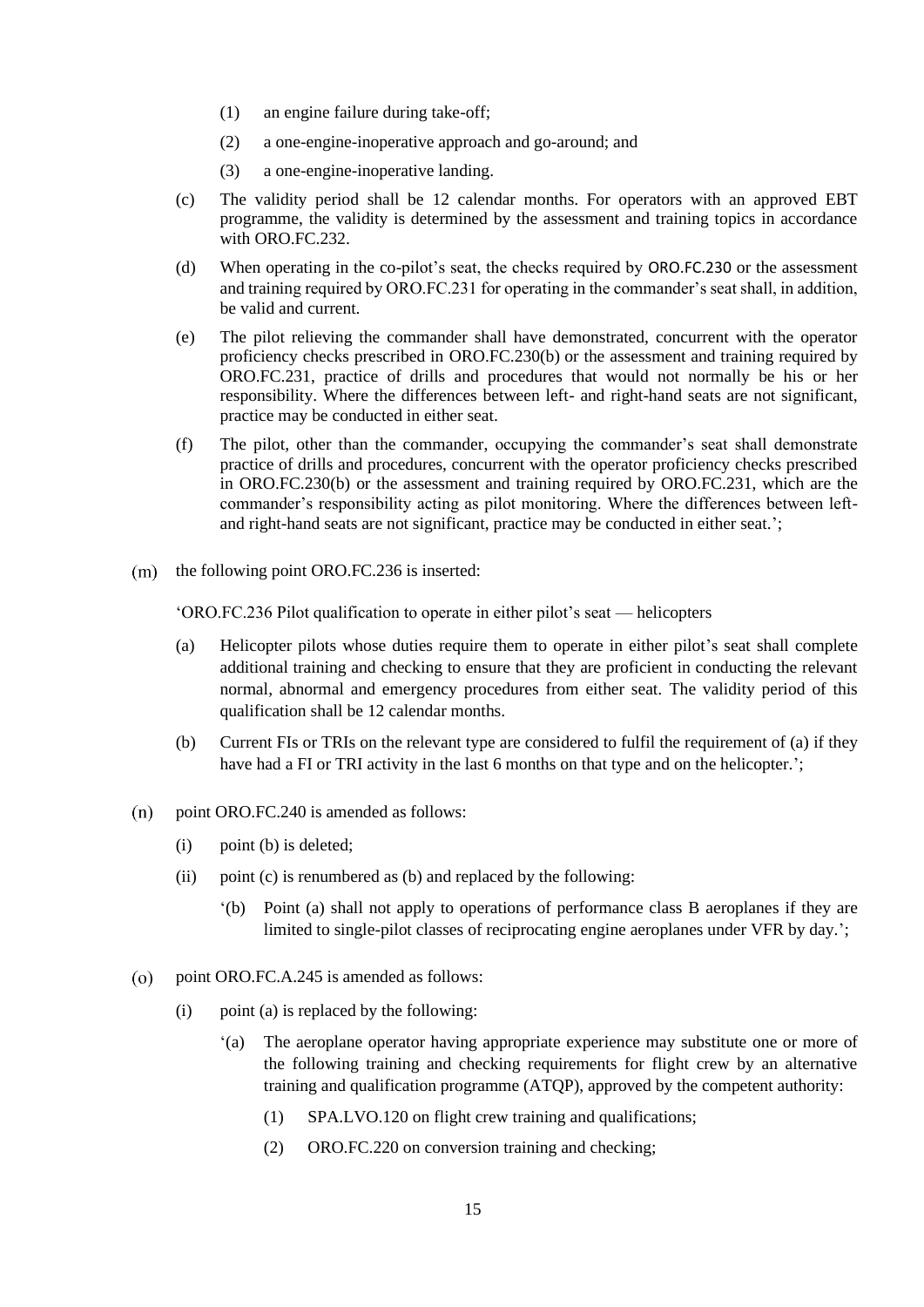- (3) ORO.FC.125 on differences training, familiarisation, equipment and procedure training;
- (4) ORO.FC.205 on command course;
- (5) ORO.FC.230 on recurrent training and checking; and
- (6) ORO.FC.240 on operation on more than one type or variant.';
- (ii) points (d) and (e) are replaced by the following:
	- '(d) In addition to the checks required by ORO.FC.230 and FCL.060 of Annex I (Part-FCL) to Regulation (EU) No 1178/2011, each flight crew member shall complete a line oriented evaluation (LOE) conducted in an FSTD. The validity period of an LOE shall be 12 calendar months. The LOE is completed when both of the following conditions are met:
		- (1) the syllabus of the LOE is completed; and
		- (2) the flight crew member has demonstrated an acceptable level of performance.
	- (e) After 2 years of operating with an approved ATQP, the operator may, with the approval of the competent authority, extend the validity periods of the checks in ORO.FC.230 as follows:
		- (1) Operator proficiency check to 12 calendar months.
		- (2) Line check to 24 calendar months.
		- (3) Emergency and safety equipment checking to 24 calendar months.';
- (ii) the following points (f) and  $(g)$  are added:
	- '(f) Each flight crew member shall undergo specific modular CRM training. All major topics of CRM training shall be covered by distributing modular training sessions as evenly as possible over each 3-year period.
	- (g) The ATQP programme shall include 48 hours on an FSTD for each flight crew member, distributed evenly over a 3-year programme. The operator may reduce the number of FSTD hours, but no lower than 36 hours, provided that it demonstrates that the level of safety that is achieved is equivalent to that of the programme the ATQP may substitute in accordance with point (a).';
- point (a)(1) in point ORO.FC.H.250 is replaced by the following:  $(p)$ 
	- '(a) Holders of a CPL(H) (helicopter) shall only act as commanders in CAT operations on a singlepilot helicopter if:
		- (1) when operating under IFR, they have a minimum of 700 hours total flight time on helicopters, including 300 hours as pilot-in-command. The total flight time on helicopters shall include 100 hours under IFR. Up to 50 hours instrument time performed on an FFS(H) level B or FTD level 3 qualification or higher qualified for instrument training, may be credited towards the 100 hours. The 300 hours as pilot-incommand may be substituted by hours operating as co-pilot within an established multipilot crew system prescribed in the operations manual on the basis of 2 hours of flight time as co-pilot for 1 hour flight time as pilot-in command;';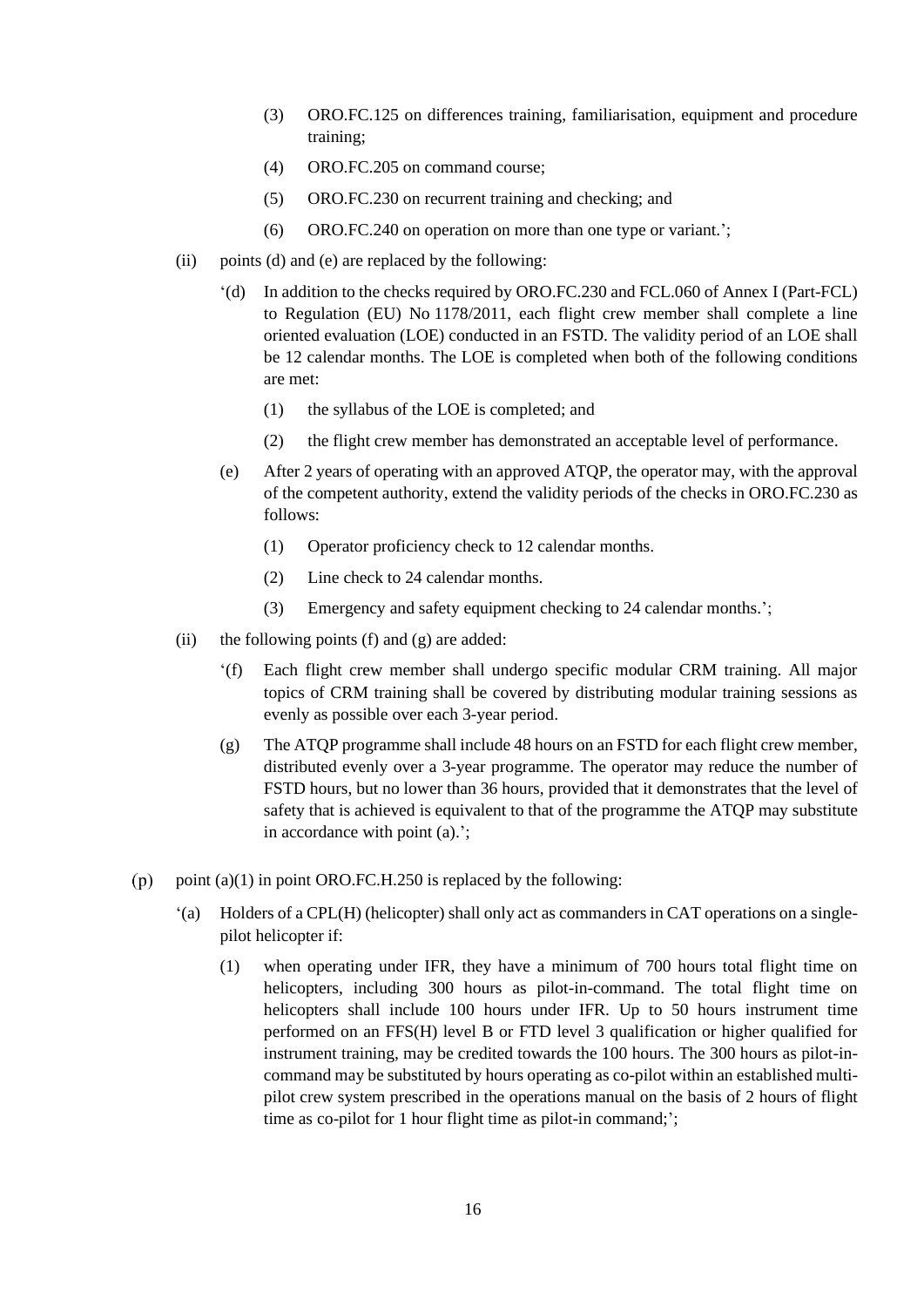$(q)$ the following point ORO.FC.320 is added:

'ORO.FC.320 Operator conversion training and checking

The operator conversion course shall include an operator proficiency check.';

 $(r)$ the following point ORO.FC.325 is added:

'ORO.FC.325 Equipment and procedure training and checking

If a flight crew member undergoes equipment and procedure training that requires training on a suitable FSTD or the aircraft, with regard to standard operating procedures related to a specialised operation, the flight crew member shall undergo an operator proficiency check.';

 $(s)$ point ORO.FC.330 is replaced by the following:

'ORO.FC.330 Recurrent training and checking — operator proficiency check

- (a) Each flight crew member shall complete recurrent training and operator proficiency checks. In the case of specialised operations, the recurrent training and checking shall cover the relevant aspects associated with the specialised tasks described in the operations manual.
- (b) Appropriate consideration shall be given when operations are undertaken under IFR or at night.
- (c) The validity period of the operator proficiency check shall be 12 calendar months.
- $(t)$ Appendix I to Annex III is replaced by the following:

### 'Appendix I to Annex III (Part-ORO)

| <b>DECLARATION</b><br>in accordance with Commission Regulation (EU) No 965/2012 on air operations                                                                                                                                      |  |  |  |  |  |  |  |
|----------------------------------------------------------------------------------------------------------------------------------------------------------------------------------------------------------------------------------------|--|--|--|--|--|--|--|
| Operator                                                                                                                                                                                                                               |  |  |  |  |  |  |  |
| Name:                                                                                                                                                                                                                                  |  |  |  |  |  |  |  |
| Place in which the operator has its principal place of business or, if the operator has no principal place of<br>business, place in which the operator is established or residing and place from which the operations are<br>directed: |  |  |  |  |  |  |  |
| Name and contact details of the accountable manager:                                                                                                                                                                                   |  |  |  |  |  |  |  |
| <b>Aircraft operation</b>                                                                                                                                                                                                              |  |  |  |  |  |  |  |
| Starting date of operation and applicability date of the change:                                                                                                                                                                       |  |  |  |  |  |  |  |
| Information on aircraft, operation and continuing airworthiness management organisation <sup>(1)</sup> :                                                                                                                               |  |  |  |  |  |  |  |
| $Type(s)$ of aircraft, registration(s) and main base:                                                                                                                                                                                  |  |  |  |  |  |  |  |
| Organisation responsible for<br>$Type(s)$ of<br>Aircraft<br>Main<br>Aircraft $MSN(2)$<br>Aircraft type<br>the continuing airworthiness<br>operation $(4)$<br>registration <sup>(3)</sup><br>base<br>management <sup>(5)</sup>          |  |  |  |  |  |  |  |
|                                                                                                                                                                                                                                        |  |  |  |  |  |  |  |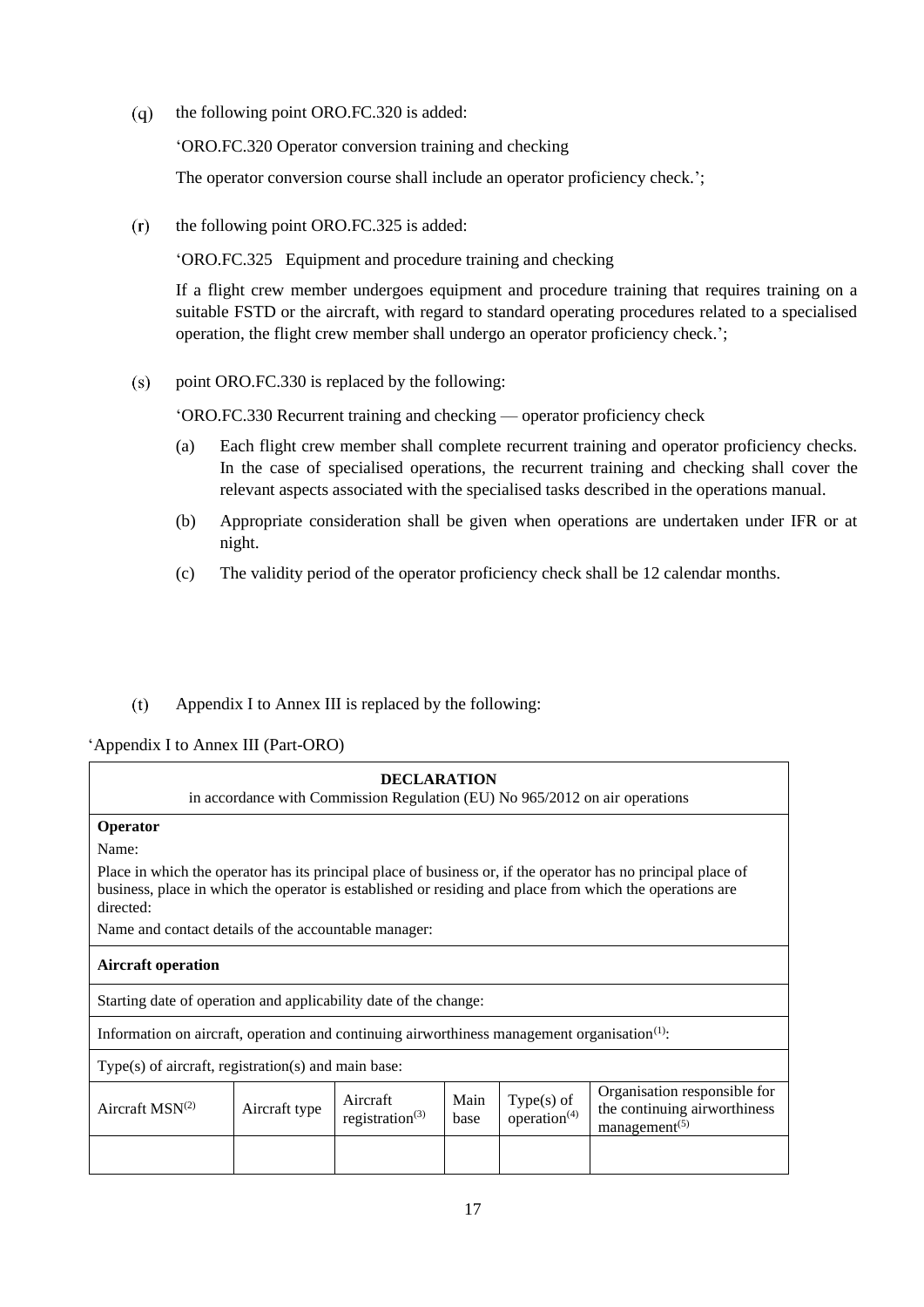| such operations.                                                                                                                                                                                                                                                                                                                                                                                                                                                                                 | The operator shall obtain a prior approval <sup>(6)</sup> or specific approval <sup>(7)</sup> for certain operations before conducting |  |  |  |                                                                                                                                                                                                                                                                                                                                                                                                                    |  |  |  |
|--------------------------------------------------------------------------------------------------------------------------------------------------------------------------------------------------------------------------------------------------------------------------------------------------------------------------------------------------------------------------------------------------------------------------------------------------------------------------------------------------|----------------------------------------------------------------------------------------------------------------------------------------|--|--|--|--------------------------------------------------------------------------------------------------------------------------------------------------------------------------------------------------------------------------------------------------------------------------------------------------------------------------------------------------------------------------------------------------------------------|--|--|--|
| Where applicable, details of approvals held. Attach the list of specific approvals, including:<br>specific approvals granted by a third country, if applicable;<br>name of operations conducted with operational credits (e.g. EFVS 200, SA CAT I, etc.).                                                                                                                                                                                                                                        |                                                                                                                                        |  |  |  |                                                                                                                                                                                                                                                                                                                                                                                                                    |  |  |  |
|                                                                                                                                                                                                                                                                                                                                                                                                                                                                                                  |                                                                                                                                        |  |  |  | Where applicable, details of specialised operations authorisation held (attach authorisation(s), if applicable).                                                                                                                                                                                                                                                                                                   |  |  |  |
| they replace (attach AltMoC).                                                                                                                                                                                                                                                                                                                                                                                                                                                                    |                                                                                                                                        |  |  |  | Where applicable, list of alternative means of compliance (AltMoC) with references to the associated AMC                                                                                                                                                                                                                                                                                                           |  |  |  |
| <b>Statements</b>                                                                                                                                                                                                                                                                                                                                                                                                                                                                                |                                                                                                                                        |  |  |  |                                                                                                                                                                                                                                                                                                                                                                                                                    |  |  |  |
| Regulation (EU) No 965/2012.                                                                                                                                                                                                                                                                                                                                                                                                                                                                     |                                                                                                                                        |  |  |  | The operator complies, and continues to comply, with the essential requirements set out in Annex V to<br>Regulation (EU) 2018/1139 of the European Parliament and of the Council and with the requirements of<br>The management system documentation, including the operations manual, shall comply with the<br>requirements of Annex III (Part-ORO), Annex V (Part-SPA), Annex VI (Part-NCC) or Annex VIII (Part- |  |  |  |
| provisions of the operations manual as required by point ORO.GEN.110(b) of Part-ORO.                                                                                                                                                                                                                                                                                                                                                                                                             |                                                                                                                                        |  |  |  | SPO) to Commission Regulation (EU) No 965/2012 and all flights shall be made in accordance with the                                                                                                                                                                                                                                                                                                                |  |  |  |
| All operated aircraft shall hold:<br>a valid certificate of airworthiness in accordance with Commission Regulation (EU) No 748/2012<br>or, for aircraft registered in a third country, in accordance with ICAO Annex 8; and<br>when used for SPO activities, a valid lease agreement as per ORO.SPO.100.                                                                                                                                                                                         |                                                                                                                                        |  |  |  |                                                                                                                                                                                                                                                                                                                                                                                                                    |  |  |  |
| All flight crew members shall hold a licence in accordance with Annex I to Commission Regulation (EU)<br>No 1178/2011 as required by point ORO.FC.100(c) of Part-ORO, and cabin crew members shall, where<br>applicable, be trained in accordance with Subpart CC of Part-ORO.                                                                                                                                                                                                                   |                                                                                                                                        |  |  |  |                                                                                                                                                                                                                                                                                                                                                                                                                    |  |  |  |
| (If applicable)<br>The operator shall implement and demonstrate conformity to a recognised industry standard.<br>Reference of the standard:<br>Certification body:<br>Date of the last conformity audit:                                                                                                                                                                                                                                                                                         |                                                                                                                                        |  |  |  |                                                                                                                                                                                                                                                                                                                                                                                                                    |  |  |  |
| The operator shall notify to the competent authority any changes in circumstances affecting its<br>compliance with the essential requirements set out in Annex V to Regulation (EU) 2018/1139 and with the<br>requirements of Commission Regulation (EU) No 965/2012 as declared to the competent authority through<br>this declaration, and any changes to the information and lists of AltMoC included in and annexed to this<br>declaration, as required by point ORO.GEN.120(a) of Part-ORO. |                                                                                                                                        |  |  |  |                                                                                                                                                                                                                                                                                                                                                                                                                    |  |  |  |
| The operator shall confirm that the information disclosed in this declaration is correct.                                                                                                                                                                                                                                                                                                                                                                                                        |                                                                                                                                        |  |  |  |                                                                                                                                                                                                                                                                                                                                                                                                                    |  |  |  |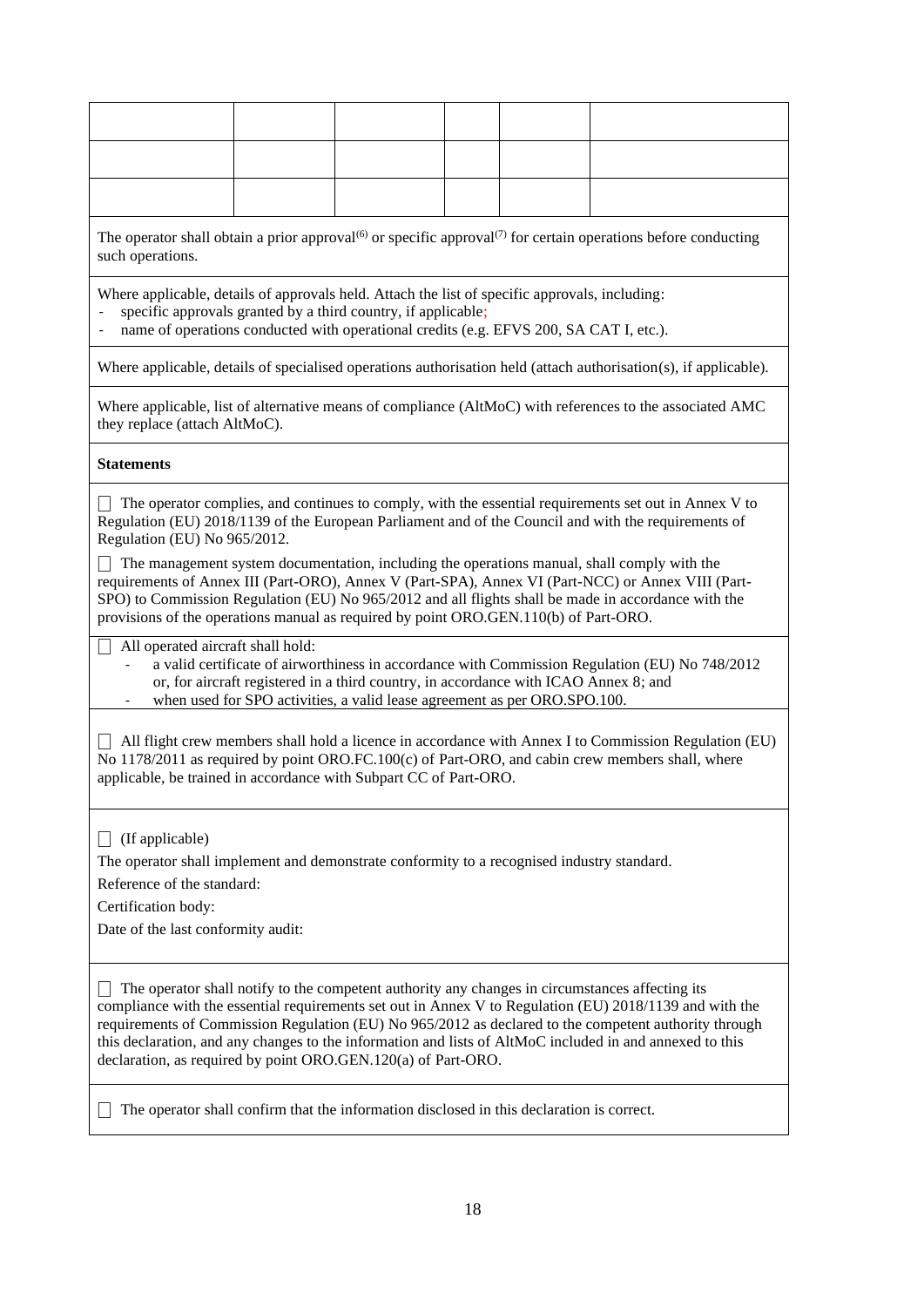|     | Date, name, and signature of the accountable manager                                                                                                                                                                                                                                                                                                                                                                                                                                                                                                                                                |
|-----|-----------------------------------------------------------------------------------------------------------------------------------------------------------------------------------------------------------------------------------------------------------------------------------------------------------------------------------------------------------------------------------------------------------------------------------------------------------------------------------------------------------------------------------------------------------------------------------------------------|
| (1) | If there is not enough space to list the required information in the declaration, the information shall<br>be listed in a separate annex. The annex shall be dated and signed.                                                                                                                                                                                                                                                                                                                                                                                                                      |
| (2) | Manufacturer serial number.                                                                                                                                                                                                                                                                                                                                                                                                                                                                                                                                                                         |
| (3) | If the aircraft is also registered with an AOC holder, specify the AOC number of the AOC holder.                                                                                                                                                                                                                                                                                                                                                                                                                                                                                                    |
| (4) | 'Type(s) of operation' refers to the type of operations conducted with this aircraft, e.g. non-<br>commercial operations or specialised operations, e.g. aerial photography flights, aerial<br>advertising flights, news media flights, television and movie flights, parachute operations, skydiving,<br>maintenance check flights.                                                                                                                                                                                                                                                                |
| (5) | Information about the organisation responsible for the continuing airworthiness management shall<br>include the name of the organisation, its address, and the approval reference.                                                                                                                                                                                                                                                                                                                                                                                                                  |
| (6) | (a) operations with any defective instrument or piece of equipment or item or function, under a<br>minimum equipment list (MEL) (points ORO.MLR.105 (b), (f), and (j), NCC.IDE.A.105,<br>NCC.IDE.H.105, SPO.IDE.A.105, and SPO.IDE.H.105).                                                                                                                                                                                                                                                                                                                                                          |
|     | (b) Operations requiring prior authorisation or approval, including all of the following:<br>- for specialised operations, wet lease-in and dry lease-in of aircraft registered in a third<br>country (point ORO.SPO.100 (c));<br>- high-risk commercial specialised operations (point ORO.SPO.110);<br>- non-commercial operations with aircraft with an MOPSC of more than 19, which are<br>performed without an operating cabin crew member (point ORO.CC.100 (d));<br>— use of IFR operating minima that are lower than those published by the State (points<br>NCC.OP.110 and SPO.OP.110);     |
|     | - refuelling with engine(s) and/or rotors turning (point NCC.OP.157);<br>- specialised operations (SPO) without oxygen above 10 000 ft (point SPO.OP.195).                                                                                                                                                                                                                                                                                                                                                                                                                                          |
| (7) | Operations in accordance with Annex V (Part-SPA) to Regulation (EU) No 965/2012, including<br>Subparts B 'Performance-based navigation (PBN) operations', C 'Operations with specified<br>minimum navigation performance (MNPS)', D 'Operations in airspace with reduced vertical<br>separation minima (RVSM)', E 'Low-visibility operations (LVOs) and operations with operational<br>credits', G 'Transport of dangerous goods', K 'Helicopter offshore operations', M 'Electronic flight<br>bags (EFB)' and N 'Helicopter point-in-space approaches and departures with reduced VFR<br>minima'.' |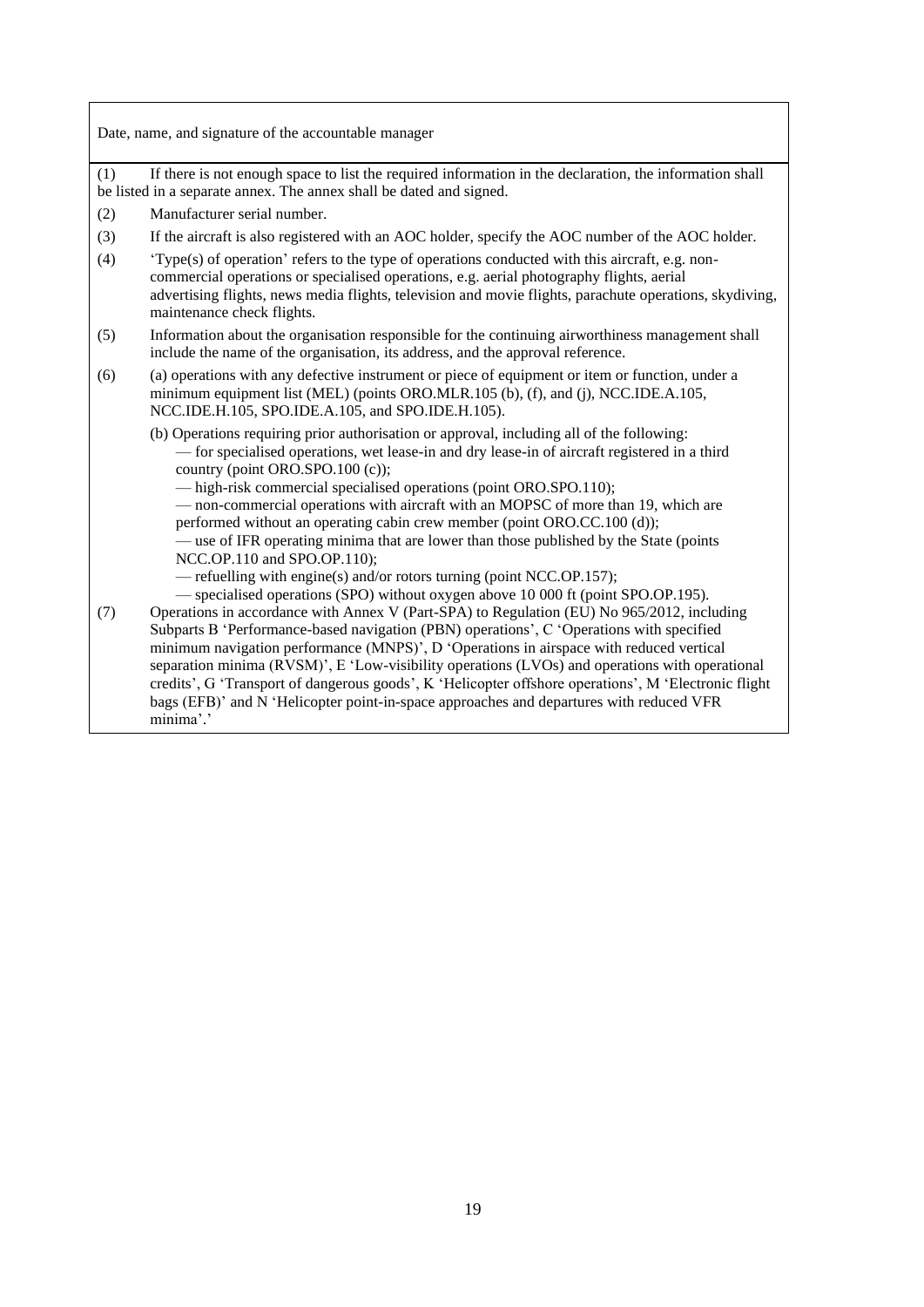- (4) Annex IV (Part-CAT) is amended as follows:
	- $(a)$ point CAT.GEN.MPA.100 is replaced by the following:

'CAT.GEN.MPA.100 Crew responsibilities

- (a) The crew member shall be responsible for the proper execution of his or her duties that are:
	- (1) related to the safety of the aircraft and its occupants; and
	- (2) specified in the instructions and procedures in the operations manual.
- (b) The crew member shall:
	- (1) report to the commander any fault, failure, malfunction or defect which the crew member believes may affect the airworthiness or safe operation of the aircraft including emergency systems, if not already reported by another crew member;
	- (2) report to the commander any incident that endangered, or could have endangered, the safety of the operation, if not already reported by another crew member;
	- (3) comply with the relevant requirements of the operator's occurrence reporting schemes;
	- (4) comply with all flight and duty time limitations (FTL) and rest requirements applicable to their activities;
	- (5) when undertaking duties for more than one operator:
		- (i) maintain his or her individual records regarding flight and duty times and rest periods as referred to in the applicable FTL requirements;
		- (ii) provide each operator with the data needed to schedule activities in accordance with the applicable FTL requirements; and
		- (iii) provide each operator with the data needed regarding operations on more than one type or variant.
- (c) The crew member shall not perform duties on an aircraft:
	- (1) when under the influence of psychoactive substances or when unfit due to injury, fatigue, medication, sickness or other similar causes;
	- (2) until a reasonable time period has elapsed after deep water diving or following blood donation;
	- (3) if applicable medical requirements are not fulfilled;
	- (4) if he or she is in any doubt of being able to accomplish his or her assigned duties; or
	- (5) if he or she knows or suspects that he or she is suffering from fatigue as referred to in 7.5 of Annex V to Regulation (EU) 2018/1139 or feels otherwise unfit, to the extent that the flight may be endangered.'
- the following point CAT.OP.MPA.101 is inserted:  $(b)$

'CAT.OP.MPA.101 Altimeter check and settings

(a) The operator shall establish procedures for altimeter checking before each departure.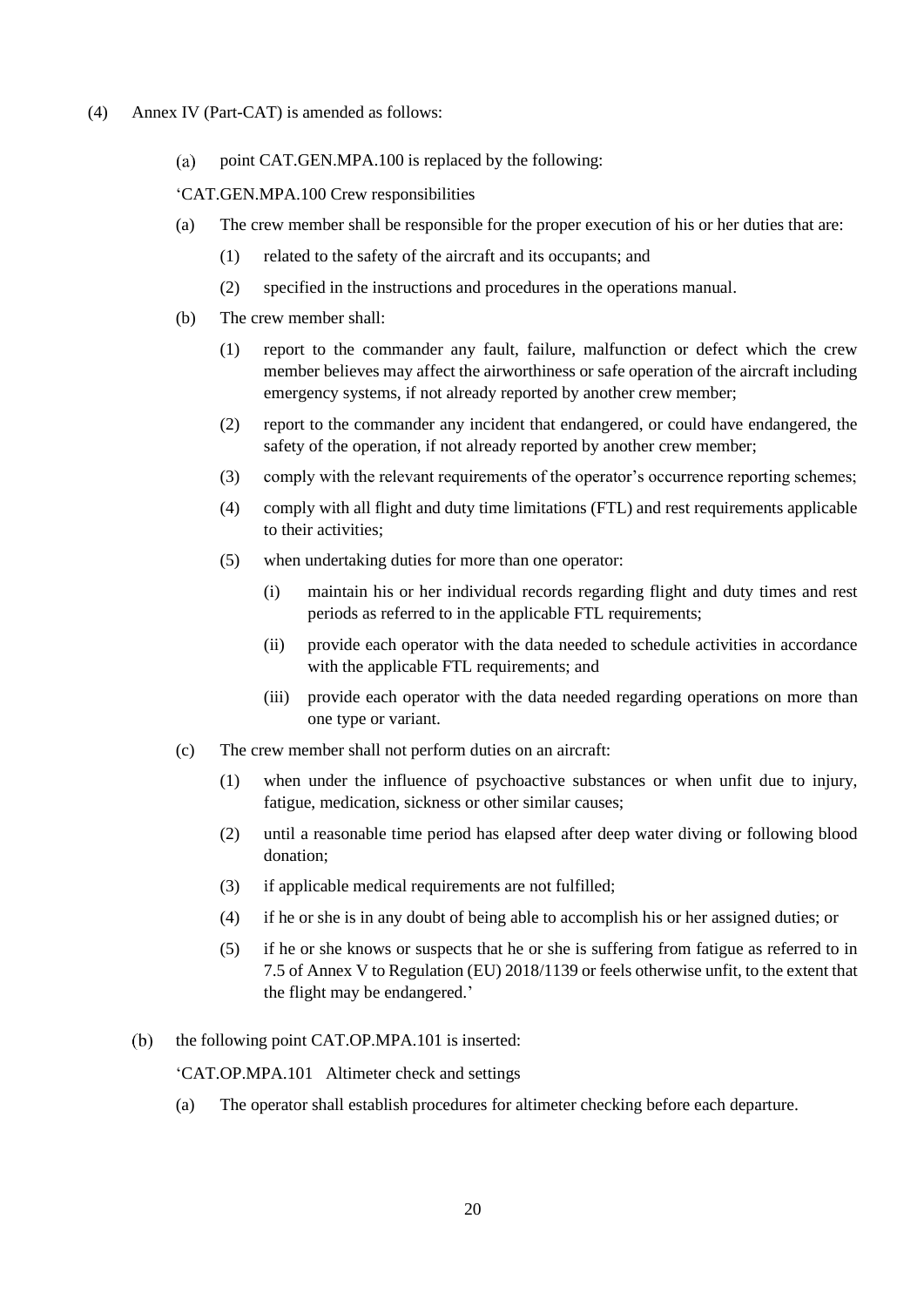- (b) The operator shall establish procedures for altimeter settings for all phases of flight, which shall take into account the procedures established by the State of the aerodrome or the State of the airspace, if applicable.';
- point CAT.OP.MPA.107 is replaced by the following:  $(c)$

'CAT.OP.MPA.107 Adequate aerodrome

The operator shall consider an aerodrome as adequate if, at the expected time of use, the aerodrome is available and equipped with necessary ancillary services such as air traffic services (ATS), sufficient lighting, communications, meteorological reports, navigation aids and emergency services.';

 $(d)$ point CAT.OP.MPA.110 is replaced by the following:

'CAT.OP.MPA.110 Aerodrome operating minima

- (a) The operator shall establish aerodrome operating minima for each departure, destination or alternate aerodrome that is planned to be used in order to ensure separation of the aircraft from terrain and obstacles and to mitigate the risk of loss of visual references during the visual flight segment of instrument approach operations.
- (b) The method used to establish aerodrome operating minima shall take all the following elements into account:
	- (1) the type, performance, and handling characteristics of the aircraft;
	- (2) the equipment available on the aircraft for the purpose of navigation, acquisition of visual references, and/or control of the flight path during take-off, approach, landing, and the missed approach;
	- (3) any conditions or limitations stated in the aircraft flight manual (AFM);
	- (4) the dimensions and characteristics of the runways/final approach and take-off areas (FATOs) that may be selected for use;
	- (5) the adequacy and performance of the available visual and non-visual aids and infrastructure;
	- (6) the obstacle clearance altitude/height (OCA/H) for the instrument approach procedures (IAPs);
	- (7) the obstacles in the climb-out areas and necessary clearance margins;
	- (8) the composition of the flight crew, their competence and experience;
	- (9) the IAP;
	- (10) the aerodrome characteristics and the available air navigation services (ANS);
	- (11) any minima that may be promulgated by the State of the aerodrome;
	- (12) the conditions prescribed in the operations specifications including any specific approvals for low-visibility operations (LVOs) or operations with operational credits.
- (c) The operator shall specify a method of determining aerodrome operating minima in the operations manual.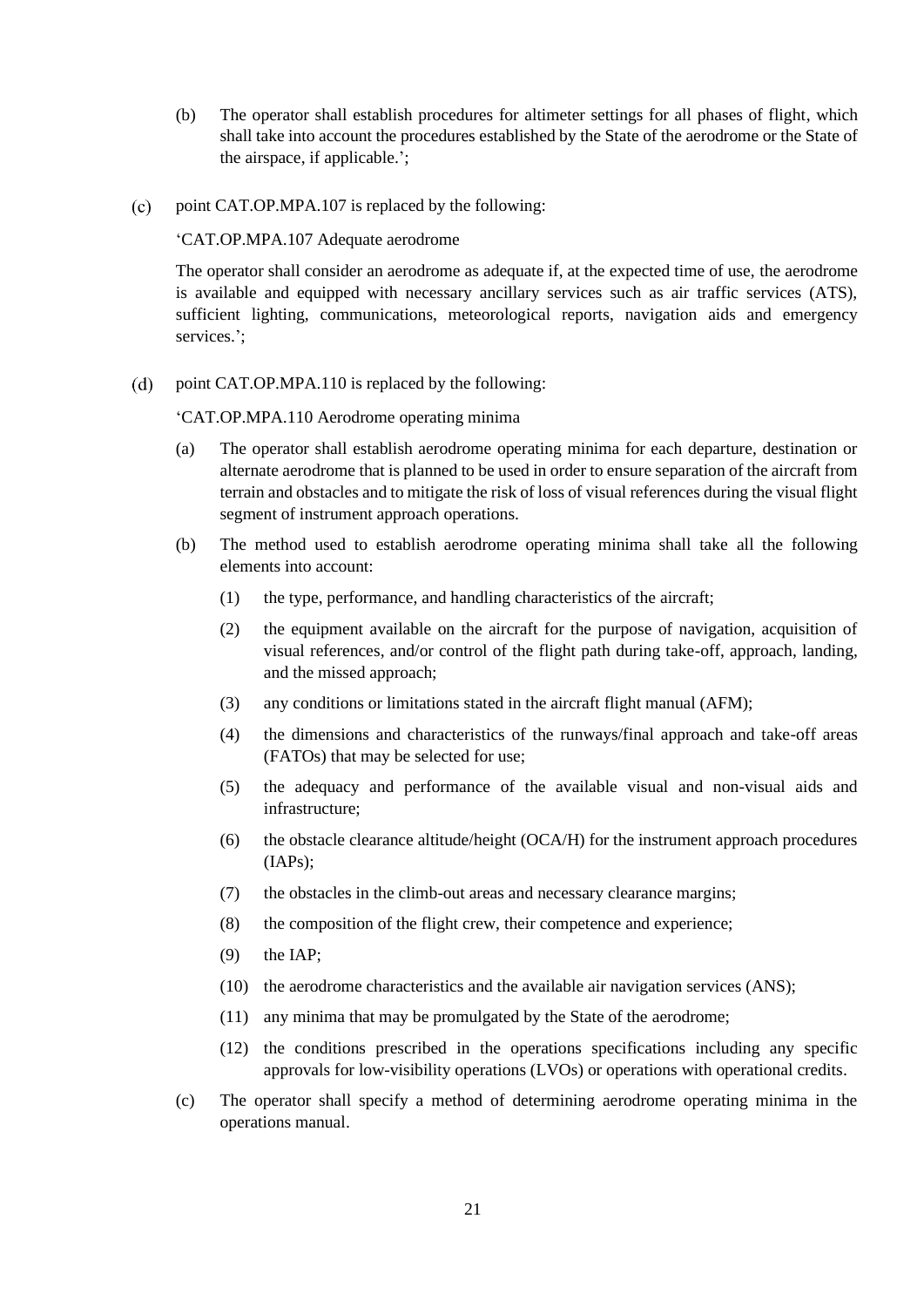- (d) The method used by the operator to establish aerodrome operating minima and any change to that method shall be approved by the competent authority.';
- point CAT.OP.MPA.115 is replaced by the following:  $(e)$

'CAT.OP.MPA.115 Approach flight technique — aeroplanes

- (a) All approach operations shall be flown as stabilised approach operations unless otherwise approved by the competent authority for a particular approach to a particular runway.
- (b) The continuous descent final approach (CDFA) technique shall be used for approach operations using non-precision approach (NPA) procedures except for such particular runways for which the competent authority has approved another flight technique.';
- $(f)$ point CAT.OP.MPA.245 is replaced by the following:

'CAT.OP.MPA.245 Meteorological conditions — all aircraft

- (a) On IFR flights, the commander shall only:
	- (1) commence the flight; or
	- (2) continue beyond the point from which a revised ATS flight plan applies in the event of in-flight replanning,

when information is available indicating that the expected meteorological conditions, at the time of arrival, at the destination and/or required alternate aerodrome(s) are at or above the planning minima.

- (b) On IFR flights, the commander shall only continue towards the planned destination aerodrome when the latest information available indicates that, at the expected time of arrival, the meteorological conditions at the destination, or at least one destination alternate aerodrome, are at or above the applicable aerodrome operating minima.
- (c) On VFR flights, the commander shall only commence the flight when the appropriate meteorological reports and/or forecasts indicate that the meteorological conditions along the part of the route to be flown under VFR will, at the appropriate time, be at or above the VFR limits.';
- $(g)$ point CAT.OP.MPA.246 is replaced by the following:

'CAT.OP.MPA.246 Meteorological conditions — aeroplanes

In addition to CAT.OP.MPA.245, on IFR flights with aeroplanes, the commander shall only continue beyond:

- (a) the decision point when using the reduced contingency fuel (RCF) procedure; or
- (b) the predetermined point when using the predetermined point (PDP) procedure,

when information is available indicating that the expected meteorological conditions, at the time of arrival, at the destination and/or required alternate aerodrome(s) are at or above the applicable aerodrome operating minima.';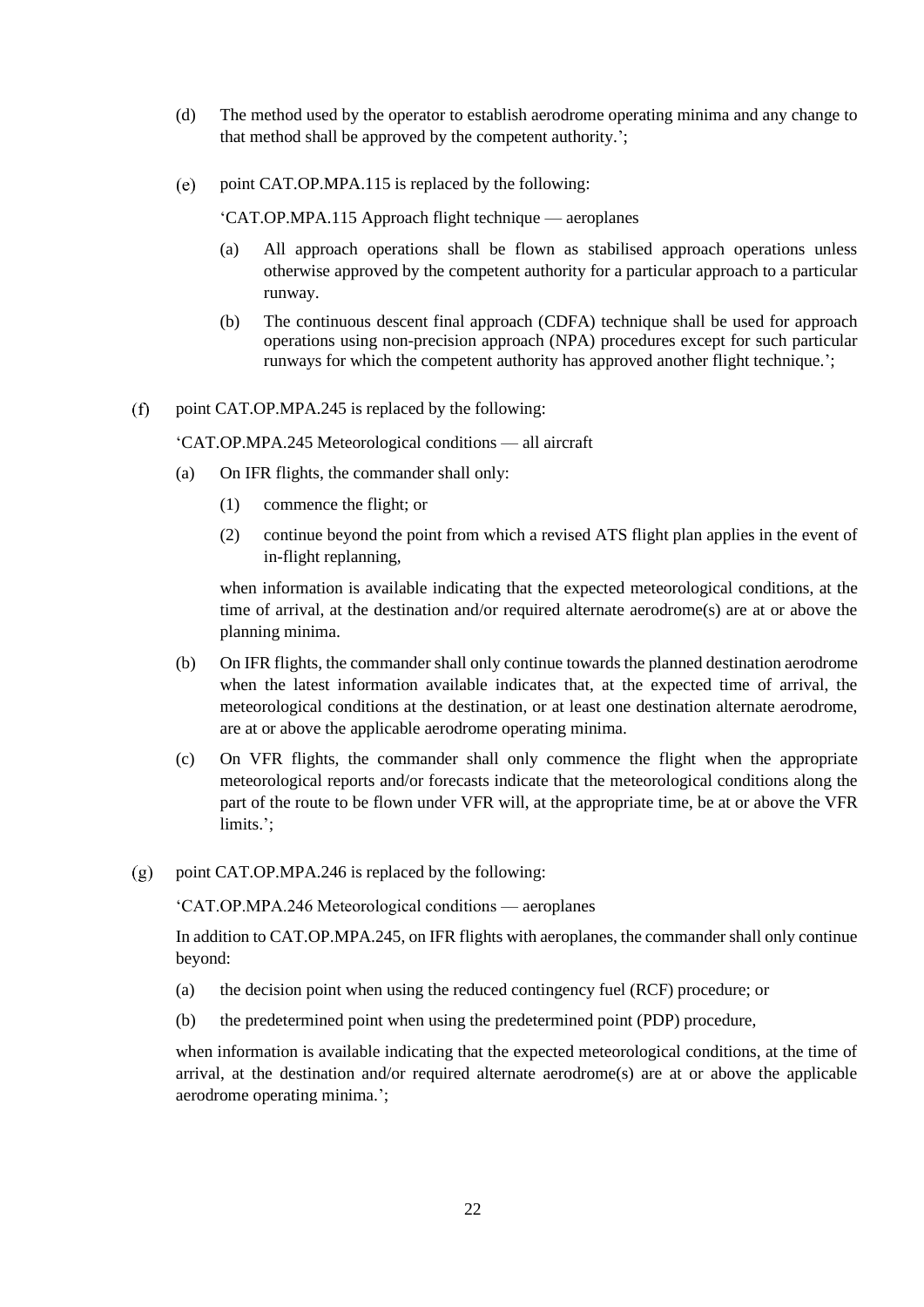$(h)$ point (a) in point CAT.OP.MPA.247 is replaced by the following:

CAT.OP.MPA.247 Meteorological conditions — helicopters

'In addition to CAT.OP.MPA.245:

- (a) On VFR flights overwater out of sight of land with helicopters, the commander shall only commence take-off when the appropriate meteorological reports and/or forecasts indicate that the ceiling will be above 600 ft by day or 1 200 ft by night.';
- $(i)$ point CAT.OP.MPA.265 is replaced by the following:

'CAT.OP.MPA.265 Take-off conditions

Before commencing take-off, the commander shall be satisfied that:

- (a) the meteorological conditions at the aerodrome or operating site and the condition of the runway/FATO intended to be used will not prevent a safe take-off and departure; and
- (b) the selected aerodrome operating minima are consistent with all of the following:
	- (1) the operative ground equipment;
	- (2) the operative aircraft systems;
	- (3) the aircraft performance;
	- (4) flight crew qualifications.';
- point CAT.OP.MPA.300 is replaced by the following:  $(i)$

'CAT.OP.MPA.300 Approach and landing conditions

Before commencing an approach operation, the commander shall be satisfied that:

- (a) the meteorological conditions at the aerodrome or operating site and the condition of the runway/FATO intended to be used will not prevent a safe approach, landing or go-around, considering the performance information contained in the operations manual; and
- (b) the selected aerodrome operating minima are consistent with all of the following:
	- (1) the operative ground equipment;
	- (2) the operative aircraft systems;
	- (3) the aircraft performance;
	- (4) flight crew qualifications.';
- $(k)$ point CAT.OP.MPA.305 is replaced by the following:

### 'CAT.OP.MPA.305 Commencement and continuation of approach

- (a) For aeroplanes, if the reported visibility (VIS) or controlling RVR for the runway to be used for landing is less than the applicable minimum, then an instrument approach operation shall not be continued:
	- (1) past a point at which the aeroplane is 1 000 ft above the aerodrome elevation; or
	- (2) into the final approach segment (FAS) if the DH or MDH is higher than 1 000 ft.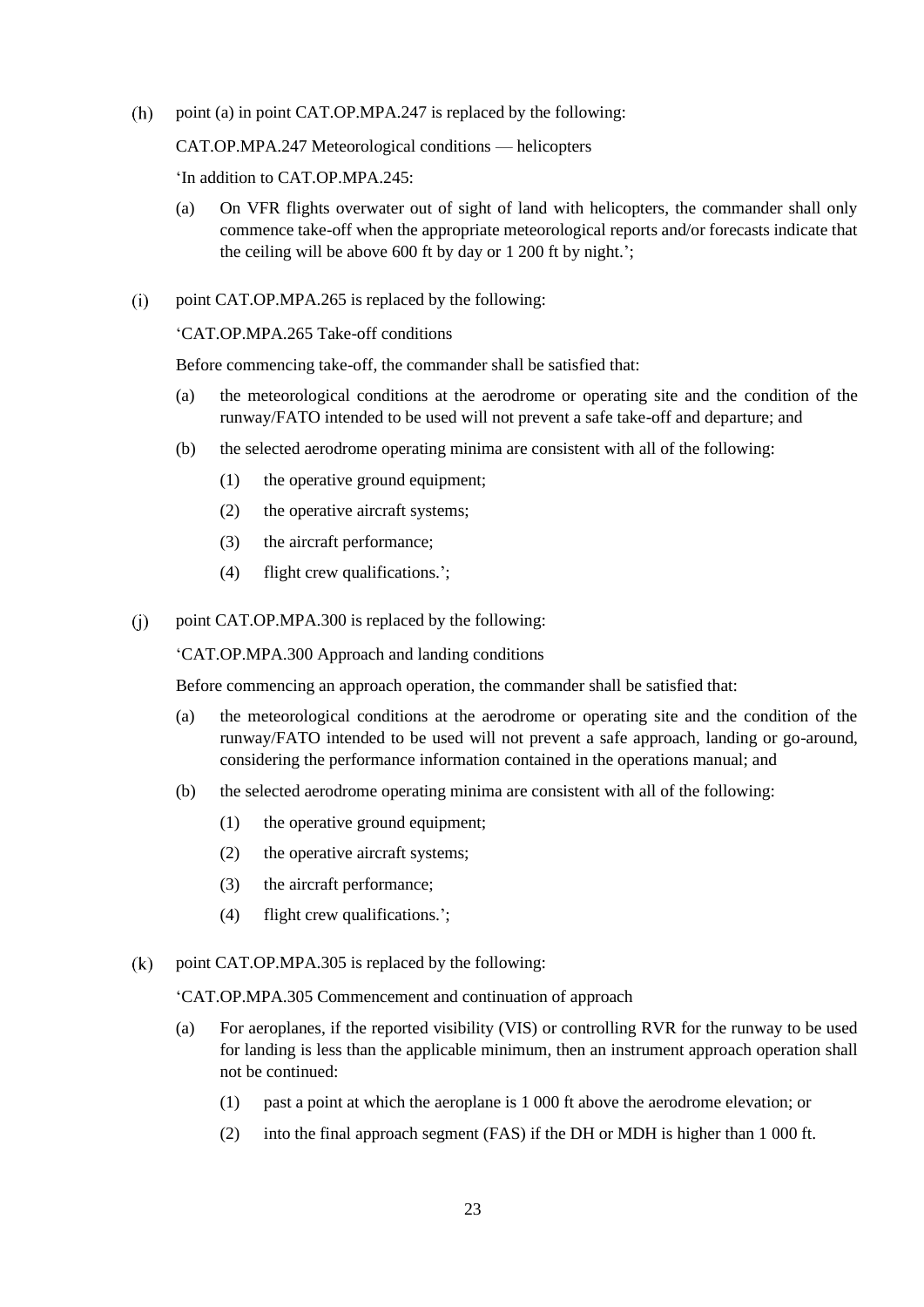- (b) For helicopters, if the reported RVR is less than 550 m and the controlling RVR for the runway to be used for landing is less than the applicable minimum, then an instrument approach operation shall not be continued:
	- (1) past a point at which the helicopter is 1 000 ft above the aerodrome elevation; or
	- (2) into the FAS if the DH or MDH is higher than 1 000 ft.
- (c) If the required visual reference is not established, then a missed approach shall be executed at or before the DA/H or the MDA/H.
- (d) If the required visual reference is not maintained after DA/H or MDA/H, then a go-around shall be executed promptly.
- (e) Notwithstanding (a), in the case where no RVR is reported, and the reported VIS is less than the applicable minimum, but the converted meteorological visibility (CMV) is more than the applicable minimum, then the instrument approach can be continued to the DA/H or MDA/H.';
- $(1)$ point CAT.OP.MPA.310 is replaced by the following:

'CAT.OP.MPA.310 Operating procedures — threshold crossing height — aeroplanes

The operator shall establish operational procedures designed to ensure that an aeroplane conducting Type B instrument approach operations crosses the threshold of the runway by a safe margin, with the aeroplane in the landing configuration and attitude.';

 $(m)$  the following point CAT.OP.MPA.312 is inserted:

'CAT.OP.MPA.312 EFVS 200 operations

- (a) An operator that intends to conduct EFVS 200 operations shall ensure that:
	- (1) the aircraft is certified for the intended operations;
	- (2) only runways, FATO and instrument approach procedures (IAPs) suitable for EFVS operations are used;
	- (3) the flight crew members are competent to conduct the intended operation, and a training and checking programme for the flight crew members and relevant personnel involved in the flight preparation is established;
	- (4) operating procedures are established;
	- (5) any relevant information is documented in the minimum equipment list (MEL);
	- (6) any relevant information is documented in the maintenance programme;
	- (7) safety assessments are carried out and performance indicators are established to monitor the level of safety of the operation; and
	- (8) the aerodrome operating minima take into account the capability of the system used.
- (b) The operator shall not conduct EFVS 200 operations when conducting LVOs.
- (c) Notwithstanding (a)(1), the operator may use EVSs meeting the minimum criteria to conduct EFVS 200 operations, provided that this is approved by the competent authority.'.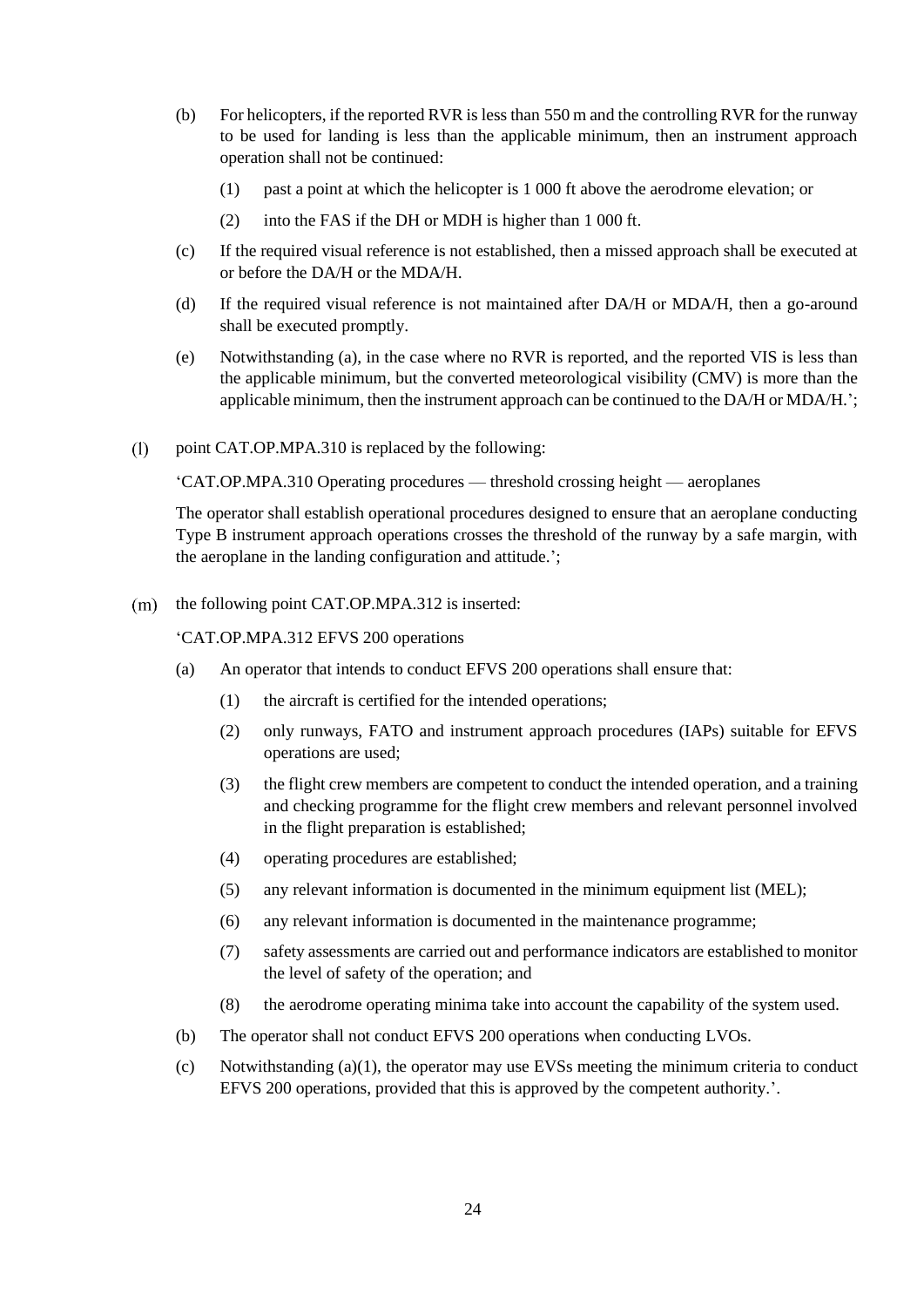- (5) Annex V (Part-SPA) is amended as follows:
	- the title of Subpart E 'Low visibility operations (LVO)' is replaced by 'Low-visibility operations  $(a)$ (LVOs) and operations with operational credits';
	- point SPA.LVO.100 is replaced by the following:  $(b)$

'SPA.LVO.100 Low-visibility operations and operations with operational credits

The operator shall conduct the following operations only if they are approved by the competent authority:

- (a) take-off operations with visibility conditions of less than 400 m RVR;
- (b) instrument approach operations in low-visibility conditions; and
- (c) operations with operational credits, except for EFVS 200 operations, which shall not be subject to a specific approval.';
- $(c)$ point SPA.LVO.105 is replaced by the following:

'SPA.LVO.105 Specific approval criteria

To obtain a specific approval as required by SPA.LVO.100, the operator shall demonstrate that:

- (a) for low-visibility approach operations, LVTO operations in an RVR less than 125 m, and operations with operational credits, the aircraft has been certified for the intended operations;
- (b) the flight crew members are competent to conduct the intended operation and a training and checking programme for the flight crew members and relevant personnel involved in the flight preparation has been established, in accordance with SPA.LVO.120;
- (c) operating procedures for the intended operations have been established;
- (d) any relevant changes to the minimum equipment list (MEL) have been made;
- (e) any relevant changes to the maintenance programme have been made;
- (f) procedures have been established to ensure the suitability of aerodromes, including instrument flight procedures, for the intended operations, in accordance with SPA.LVO.110; and
- (g) for the intended operations, a safety assessment has been carried out,and performance indicators have been established to monitor the level of safety.';
- $(d)$ point SPA.LVO.110 is replaced by the following:

'SPA.LVO.110 Aerodrome-related requirements, including instrument flight procedures

The operator shall ensure that only aerodromes, including instrument flight procedures, suitable for the intended operations are used for LVOs and operations with operational credits.';

- point SPA.LVO.115 is deleted;  $(e)$
- $(f)$ point SPA.LVO.120 is replaced by the following:

'SPA.LVO.120 Flight crew competence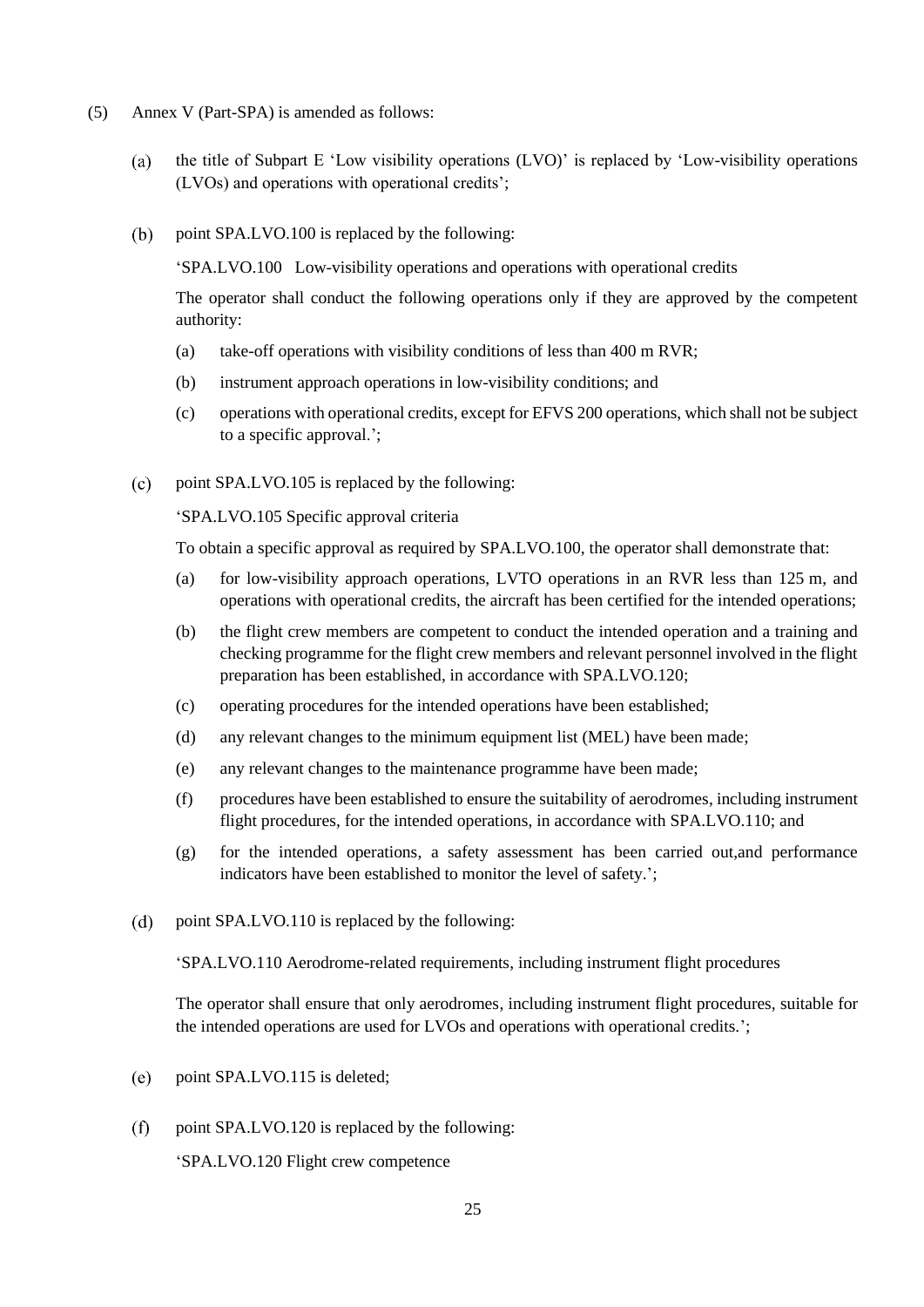- (a) The operator shall ensure that the flight crew is competent to conduct the intended operations.
- (b) The operator shall ensure that each flight crew member successfully completes training and checking for all types of LVOs and operations with operational credits for which an approval has been granted. Such training and checking shall:
	- (1) include initial and recurrent training and checking;
	- (2) include normal, abnormal and emergency procedures;
	- (3) be tailored to the type of technologies used in the intended operations; and
	- (4) take into account the human factor risks associated with the intended operations.
- (c) The operator shall keep records of the training and qualifications of the flight crew members.
- (d) The training and checking shall be conducted by appropriately qualified personnel. In the case of flight and flight simulation training and checking, the personnel providing the training and conducting the checks shall be qualified in accordance with Annex I (Part-FCL) to Regulation (EU) No 1178/2011.';
- point (a) in point SPA.NVIS.120 is replaced by the following:  $(g)$

'SPA.NVIS.120 NVIS operating minima

- (a) Operations shall not be conducted below the weather minima for the type of night operations being conducted.';
- $(h)$ point (a) in point SPA.HOFO.120 is replaced by the following:
	- '(a) *Onshore destination alternate aerodrome.* Notwithstanding points CAT.OP.MPA.192, NCC.OP.152 and SPO.OP.151, the pilot-in command/commander need not specify a destination alternate aerodrome in the operational flight plan when conducting flights from an offshore location to a land destination aerodrome provided that sufficient operational contingency is in place to ensure a safe return from offshore.';
- $(i)$ point SPA.HOFO.125 is replaced by the following:

'SPA.HOFO.125 Offshore standard approach procedures (OSAPs)

- (a) An operator shall establish procedures to ensure that offshore standard approach procedures (OSAPs) are followed only if:
	- (1) the helicopter is capable of providing navigation and real-time obstacle environment information for obstacle clearance; and
	- (2) either:
		- (i) the minimum descent height (MDH) is determined from a radio altimeter or a device that provides equivalent performance; or
		- (ii) the minimum descent altitude (MDA) is applied and it includes an adequate margin.
- (b) If the operator follows OSAPs to rigs or vessels in transit, the flight shall be conducted in multi-pilot operations.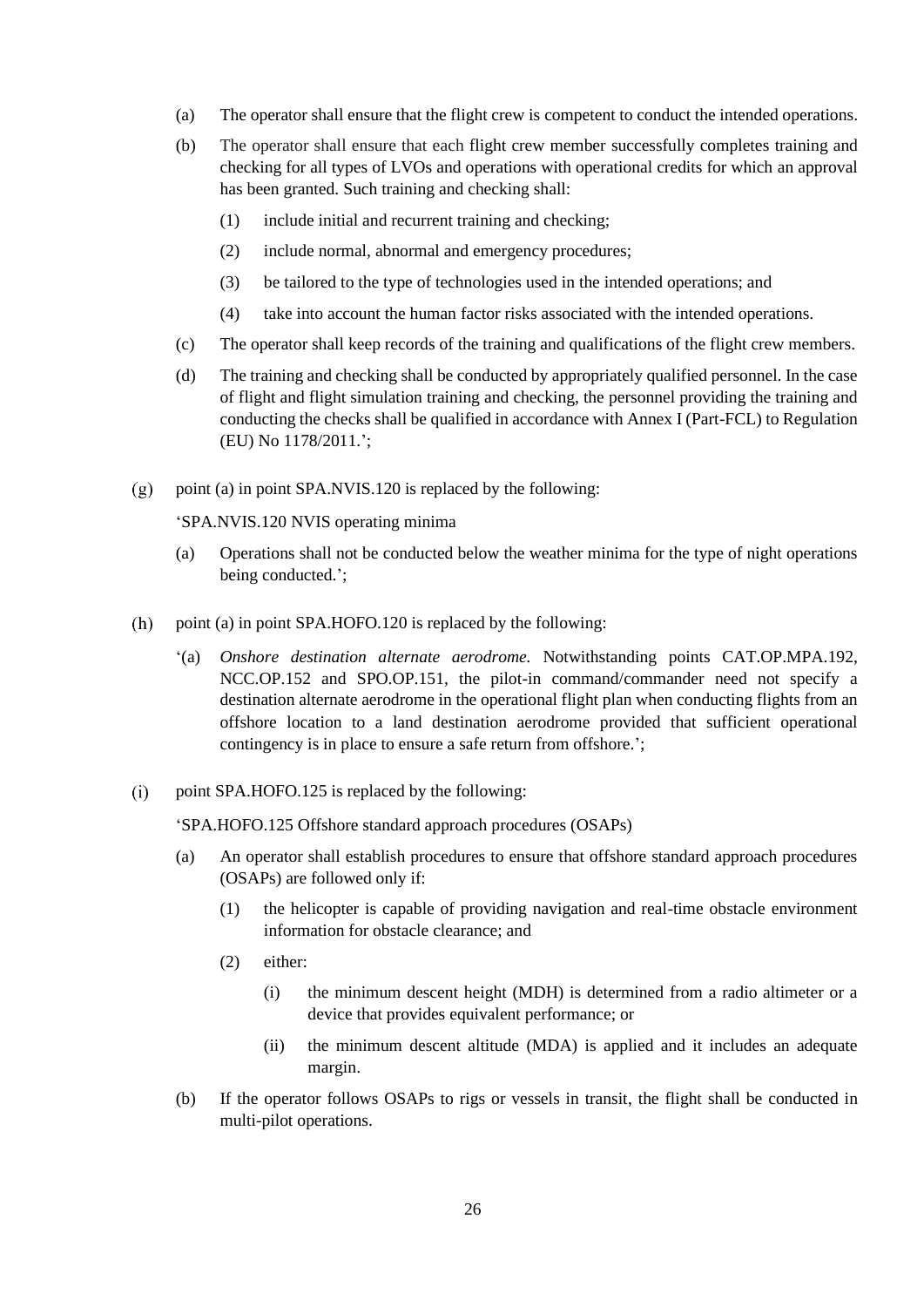- (c) The decision range shall provide adequate obstacle clearance in the missed approach from any destination for which an OSAP is planned.
- (d) The approach shall only be continued beyond decision range or below the minimum descent altitude/height (MDA/H) when visual reference to the destination has been established.
- (e) For single-pilot operations, appropriate increments shall be added to the MDA/H and decision range.
- (f) When an OSAP is followed to a non-moving offshore location (i.e. fixed installation or moored vessel) and a reliable GNSS position for the location is available in the navigation system, the GNSS/area navigation system shall be used to enhance the safety of the OSAP.
- (g) The operator shall include OSAPs in its initial and recurrent training and checking programmes.';
- $(i)$ The following Subpart N is added to Part-SPA:

### 'SUBPART N

# *HELICOPTER POINT-IN-SPACE APPROACHES AND DEPARTURES WITH REDUCED VFR MINIMA (PINS-VFR)*

SPA.PINS-VFR.100 Helicopter point-in-space (PinS) approaches and departures with reduced VFR minima

- (a) The operator shall only use reduced VFR operating minima if the operator has been granted an approval by the competent authority.
- (b) Reduced VFR operating minima shall apply only to a helicopter flight that includes a segment flown under IFR, and only in one of the following cases:
	- (1) the segment of the flight flown under VFR takes place immediately after a helicopter PinS approach with the intention of landing at a nearby heliport or operating site;
	- (2) the segment of the flight flown under VFR takes place immediately after a helicopter PinS approach with the intention of conducting hoist operations at a nearby HEC or HHO site;
	- (3) the segment of the flight flown under VFR is a departure with the intention of transitioning to IFR at a nearby initial departure fix.
- (c) The operator shall define operating procedures that are applicable when flying with reduced VFR operating minima.
- (d) The operator shall ensure that the flight crew members are experienced and trained to operate with reduced VFR operating minima.'.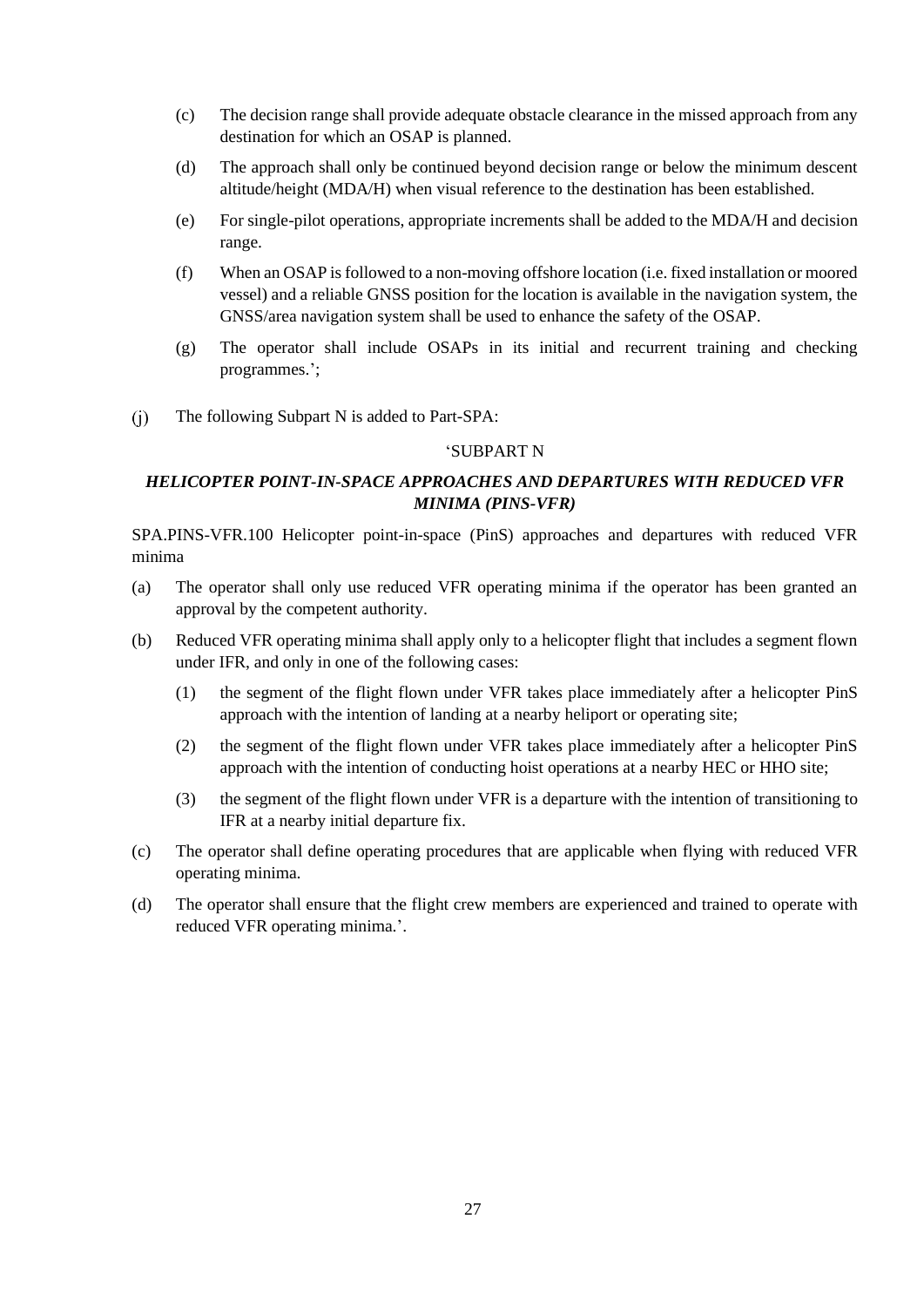- (6) Annex VI (Part-NCC) is amended as follows:
	- $(a)$ the following point NCC.OP.101 is inserted:

'NCC.OP.101 Altimeter check and settings

- (a) The operator shall establish procedures for altimeter checking before each departure.
- (b) The operator shall establish procedures for altimeter settings for all phases of flight, which shall take into account the procedures established by the State of the aerodrome or the State of the airspace, if applicable.';
- $(b)$ point NCC.OP.110 is replaced by the following:

'NCC.OP.110 Aerodrome operating minima — general

- (a) The operator shall establish aerodrome operating minima for each departure, destination or alternate aerodrome that is planned to be used in order to ensure separation of the aircraft from terrain and obstacles and to mitigate the risk of loss of visual references during the visual flight segment of instrument approach operations.
- (b) The method used to establish aerodrome operating minima shall take all the following elements into account:
	- (1) the type, performance, and handling characteristics of the aircraft;
	- (2) the equipment available on the aircraft for the purpose of navigation, acquisition of visual references, and/or control of the flight path during take-off, approach, landing, and missed approach;
	- (3) any conditions or limitations stated in the aircraft flight manual (AFM);
	- (4) the dimensions and characteristics of the runways/final approach and take-off areas (FATOs) that may be selected for use;
	- (5) the adequacy and performance of the available visual and non-visual aids and infrastructure;
	- (6) the obstacle clearance altitude/height (OCA/H) for the instrument approach procedures (IAPs);
	- (7) the obstacles in the climb-out areas and necessary clearance margins;
	- (8) any non-standard characteristics of the aerodrome, the IAP or the environment;
	- (9) the composition of the flight crew, their competence and experience;
	- (10) the IAP;
	- (11) the aerodrome characteristics and the available air navigation services (ANS);
	- (12) any minima that may be promulgated by the State of the aerodrome;
	- (13) the conditions prescribed in any specific approvals for low-visibility operations (LVOs) or operations with operational credits; and
	- (14) the relevant operational experience of the operator.
- (c) The operator shall specify a method of determining aerodrome operating minima in the operations manual.';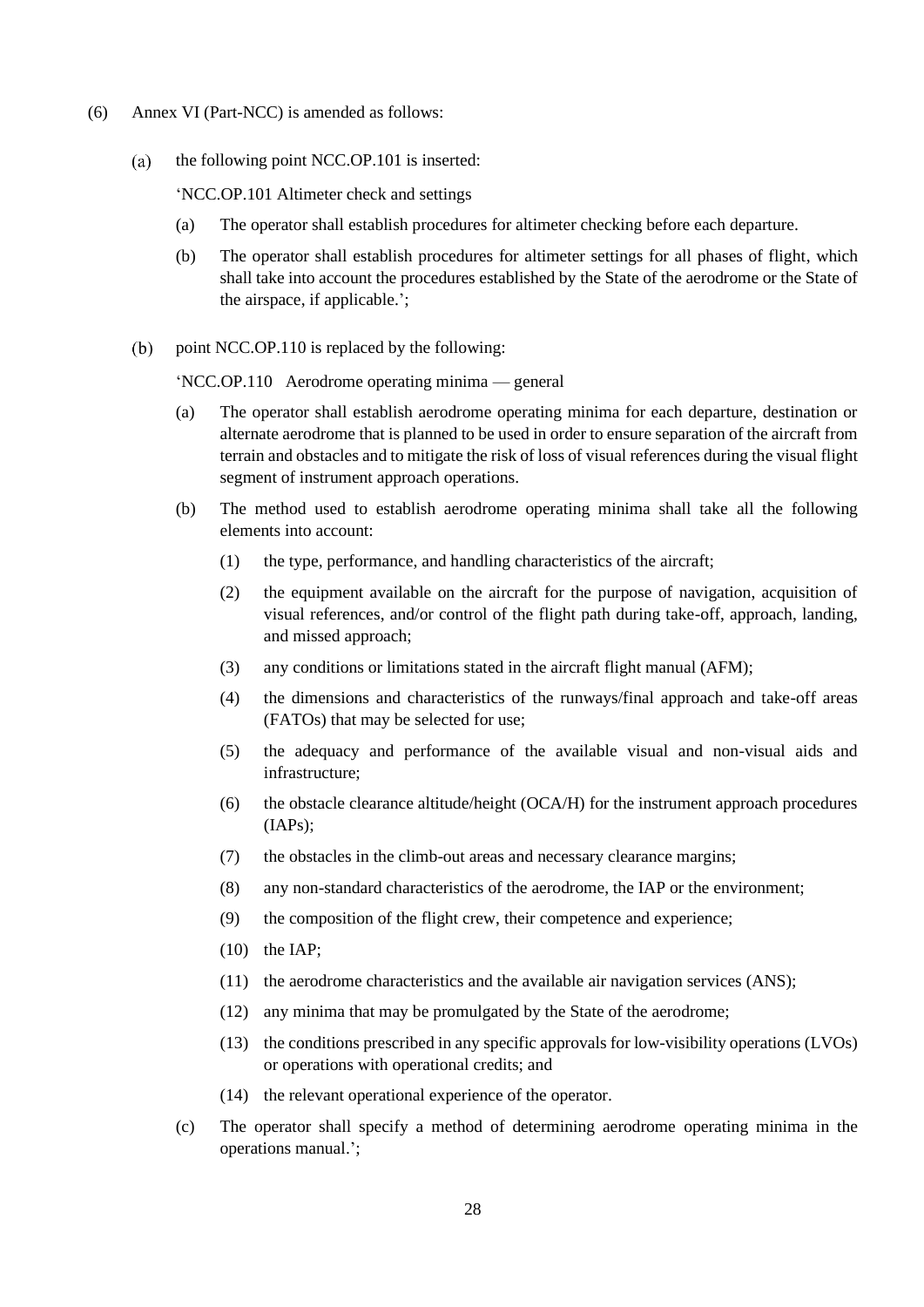- $(c)$ point NCC.OP.111 is deleted;
- $(d)$ point NCC.OP.112 is replaced by the following:

'NCC.OP.112 Aerodrome operating minima — circling operations with aeroplanes

- (a) The MDH for a circling approach operation with aeroplanes shall not be lower than the highest of:
	- (1) the published circling OCH for the aeroplane category;
	- (2) the minimum circling height derived from Table 1; or
	- (3) the DH/MDH of the preceding IAP.
- (b) The minimum visibility for a circling approach operation with aeroplanes shall be the highest of:
	- (1) the circling visibility for the aeroplane category, if published; or
	- (2) the minimum visibility derived from Table 1.

### *Table 1*

#### MDH and minimum visibility for circling per aeroplane category

|                 | Aeroplane category |       |      |          |  |
|-----------------|--------------------|-------|------|----------|--|
|                 | А                  |       |      |          |  |
| $MDH$ (ft)      | 400                | 500   | 600  | 700      |  |
| Minimum VIS (m) | 1 500              | 1 600 | 2400 | $3600$ ; |  |

- $(e)$ point (b) in point NCC.OP.145 is replaced by the following:
	- '(b) Before commencing a flight, the pilot-in-command shall be familiar with all available meteorological information appropriate to the intended flight. Preparation for a flight away from the vicinity of the place of departure, and for every flight under IFR, shall include:
		- (1) a study of the available current meteorological reports and forecasts; and
		- (2) the planning of an alternative course of action to provide for the eventuality that the flight cannot be completed as planned, because of meteorological conditions.';
- $(f)$ the following point NCC.OP.147 is inserted:

'NCC.OP.147 Destination alternate aerodromes planning minima — aeroplanes

An aerodrome shall not be specified as a destination alternate aerodrome unless the available current meteorological information indicates, for the period from 1 hour before until 1 hour after the estimated time of arrival, or from the actual time of departure to 1 hour after the estimated time of arrival, whichever is the shorter period,

- (a) for an alternate aerodrome with an available instrument approach operation with DH less than 250 ft,
	- (1) a ceiling of at least 200 ft above the DH or MDH associated with the instrument approach operation; and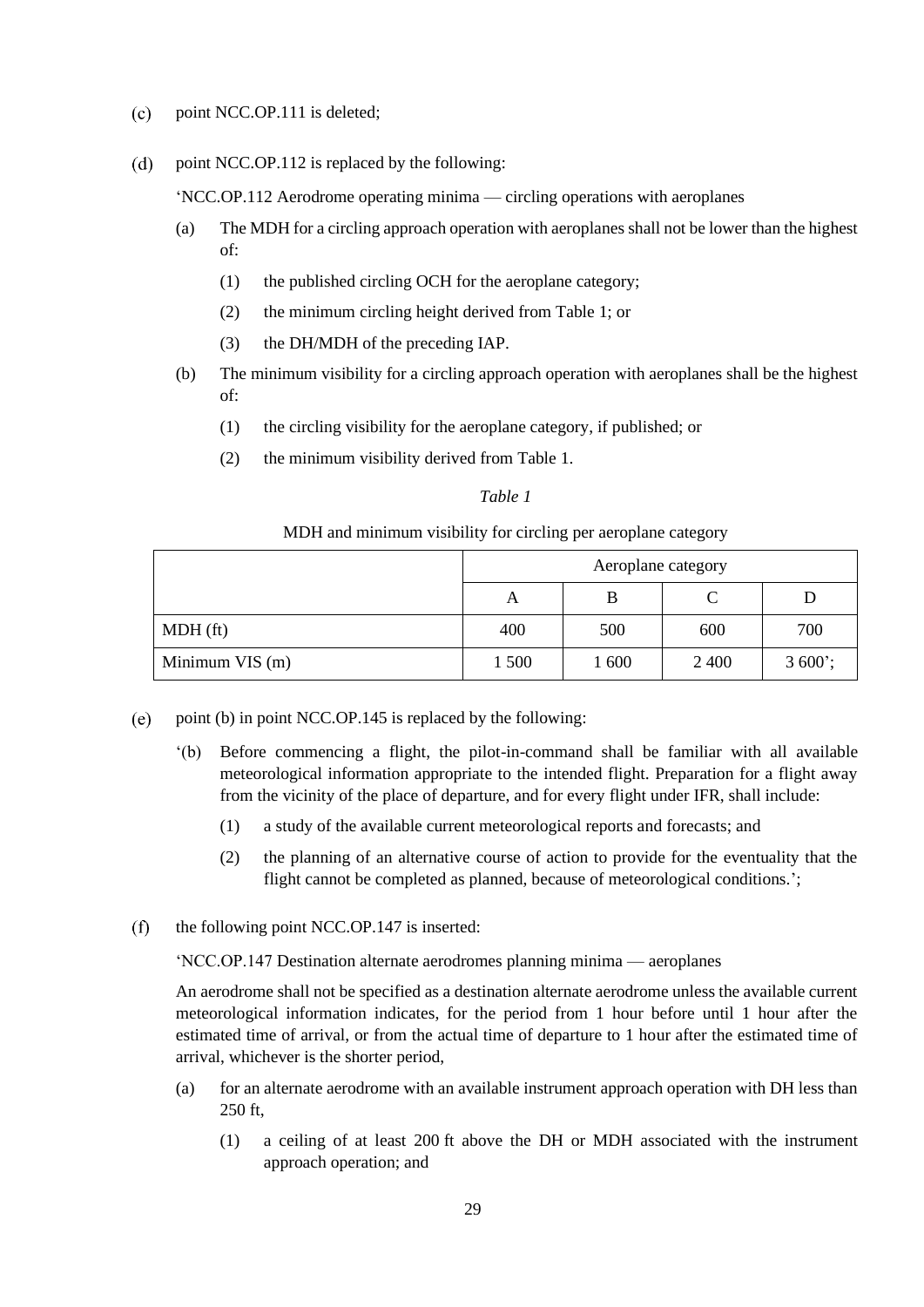- (2) a visibility of at least 1 500 m; or
- (b) for an alternate aerodrome with an instrument approach operation with DH or MDH 250 ft or more,
	- (1) a ceiling of at least 400 ft above the DH or MDH associated with the instrument approach operation; and
	- (2) a visibility of at least 3 000 m; or
- (c) for an alternate aerodrome without an instrument approach procedure,
	- (1) a ceiling of at least the higher of 2 000 ft and the minimum safe IFR height; and
	- (2) a visibility of at least 5 000 m.';
- the following point NCC.OP.148 is inserted:  $(g)$

'NCC.OP.148 Destination alternate aerodrome planning minima — helicopters

The operator shall only select an aerodrome as a destination alternate aerodrome if the available current meteorological information indicates, for the period from 1 hour before until 1 hour after the estimated time of arrival, or from the actual time of departure to 1 hour after the estimated time of arrival, whichever is the shorter period:,

- (a) for an alternate aerodrome with an instrument approach procedure (IAP):
	- (1) a ceiling of at least 200 ft above the DH or MDH associated with the IAP; and
	- (2) a visibility of at least 1 500 m by day or 3 000 m by night; or
- (b) for an alternate aerodrome without an IAP:
	- (1) a ceiling of at least 2 000 ft or the minimum safe IFR height whichever is greater; and
	- (2) a visibility of at least 1 500 m by day or 3 000 m by night.';
- $(h)$ point (a) in point NCC.OP.150 is replaced by the following:
	- '(a) For IFR flights, the pilot-in-command shall specify at least one weather-permissible take-off alternate aerodrome in the flight plan if the meteorological conditions at the aerodrome of departure are at or below the applicable aerodrome operating minima or if it would not be possible to return to the aerodrome of departure for other reasons.';
- points (a) and (b) in point NCC.OP.180 are replaced by the following:  $(i)$ 
	- '(a) The pilot-in-command shall only commence or continue a VFR flight if the latest available meteorological information indicates that the meteorological conditions along the route and at the intended destination at the estimated time of use will be at or above the applicable VFR operating minima.
	- (b) The pilot-in-command shall only commence or continue an IFR flight towards the planned destination aerodrome if the latest available meteorological information indicates that, at the estimated time of arrival, the meteorological conditions at the destination or at least one destination alternate aerodrome are at or above the applicable aerodrome operating minima.';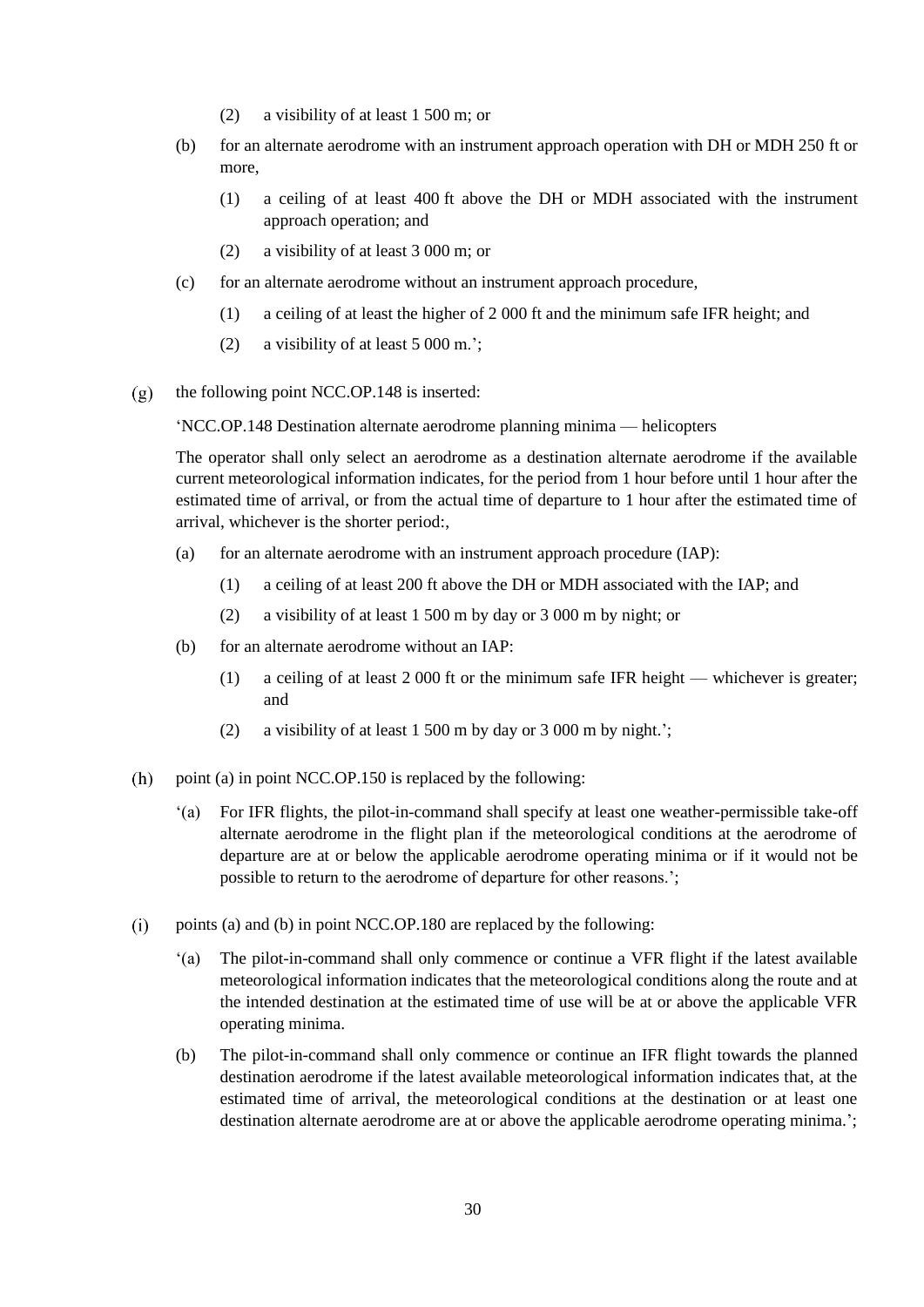$(i)$ point NCC.OP.195 is replaced by the following:

'NCC.OP.195 Take-off conditions — aeroplanes and helicopters

Before commencing take-off, the pilot-in-command shall be satisfied that:

- (a) the meteorological conditions at the aerodrome or the operating site and the condition of the runway/FATO intended to be used will not prevent a safe take-off and departure; and
- (b) the selected aerodrome operating minima are consistent with all of the following:
	- (1) the operative ground equipment,
	- (2) the operative aircraft systems;
	- (3) the aircraft performance;
	- (4) flight crew qualifications.';
- point NCC.OP.225 is replaced by the following:  $(k)$

'NCC.OP.225 Approach and landing conditions — aeroplanes and helicopters

Before commencing an approach operation, the pilot-in-command shall be satisfied that:

- (a) the meteorological conditions at the aerodrome or the operating site and the condition of the runway/FATO intended to be used will not prevent a safe approach, landing or go-around, considering the performance information contained in the operations manual; and
- (b) the selected aerodrome operating minima are consistent with all of the following:
	- (1) the operative ground equipment;
	- (2) the operative aircraft systems;
	- (3) the aircraft performance; and
	- (4) flight crew qualifications.';
- $(1)$ point NCC.OP.230 is replaced by the following:

'NCC.OP.230 Commencement and continuation of approach

- (a) For aeroplanes, if the reported visibility (VIS) or controlling RVR for the runway to be used for landing is less than the applicable minimum, then an instrument approach operation shall not be continued:
	- (1) past a point at which the aeroplane is 1 000 ft above the aerodrome elevation; or
	- (2) into the final approach segment (FAS) if the DH or MDH is higher than 1 000 ft.
- (b) For helicopters, if the reported RVR is less than 550 m and the controlling RVR for the runway to be used for landing is less than the applicable minimum, then an instrument approach operation shall not be continued:
	- (1) past a point at which the helicopter is 1 000 ft above the aerodrome elevation; or
	- (2) into the FAS if the DH or MDH is higher than 1 000 ft.
- (c) If the required visual reference is not established, a missed approach shall be executed at or before the DA/H or the MDA/H.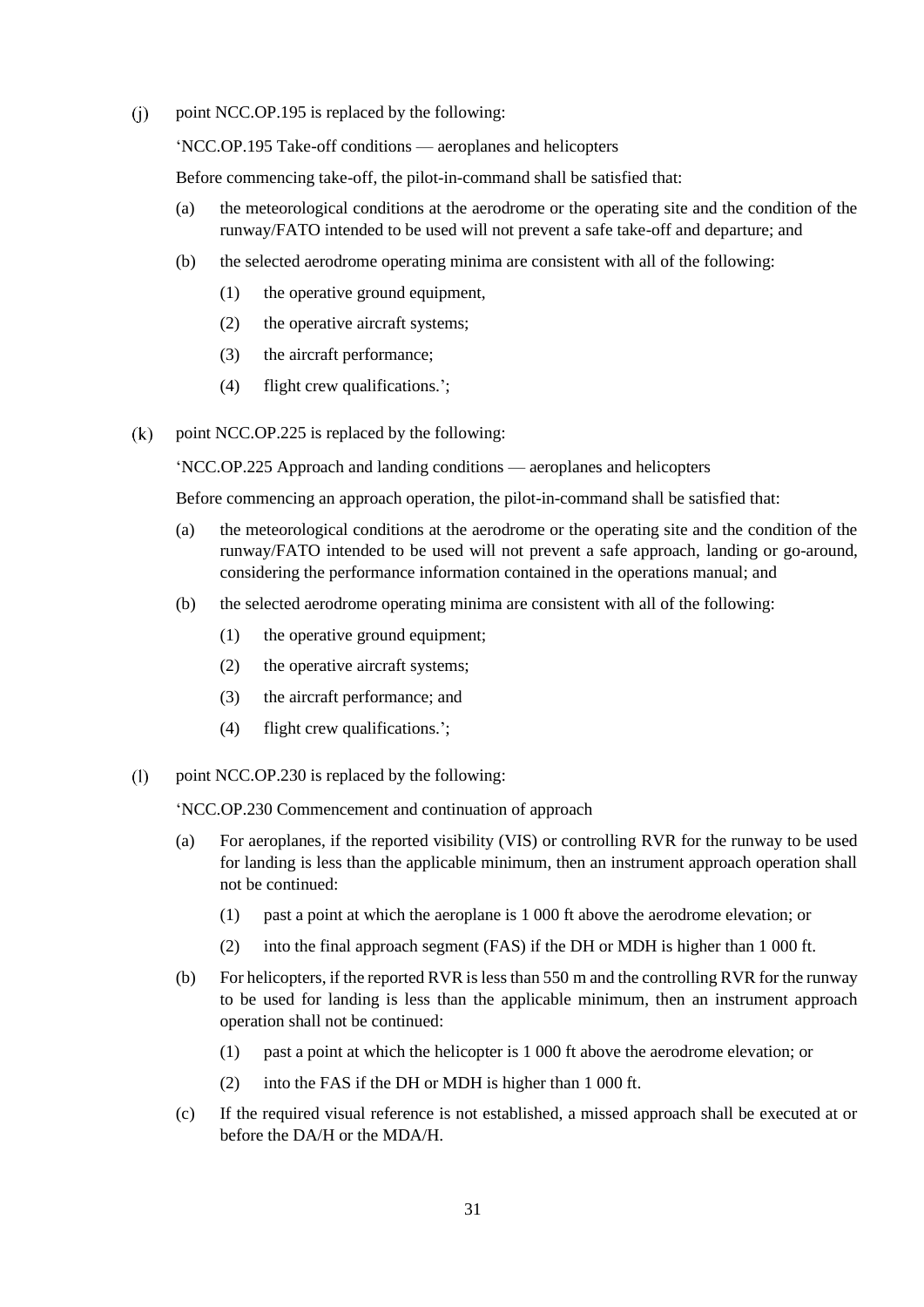- (d) If the required visual reference is not maintained after DA/H or MDA/H, a go-around shall be executed promptly.
- (e) Notwithstanding (a), in the case where no RVR is reported, and the reported VIS is less than the applicable minimum, but the converted meteorological visibility (CMV) is more than the applicable minimum, then the instrument approach can be continued to the DA/H or MDA/H.
- (f) Notwithstanding (a) and (b), if there is no intention to land, the instrument approach may be continued to the DA/H or the MDA/H. A missed approach shall be executed at or before the DA/H or the MDA/H.':
- $(m)$  the following point NCC.OP.235 is added:

'NCC.OP.235 EFVS 200 operations

- (a) An operator that intends to conduct EFVS 200 operations with operational credits and without a specific approval shall ensure that:
	- (1) the aircraft is certified for the intended operations;
	- (2) only runways, FATOs and IAPs suitable for EFVS operations are used;
	- (3) the flight crew members are competent to conduct the intended operation, and a training and checking programme for the flight crew members and relevant personnel involved in the flight preparation is established;
	- (4) operating procedures are established;
	- (5) any relevant information is documented in the minimum equipment list (MEL);
	- (6) any relevant information is documented in the maintenance programme;
	- (7) safety assessments are carried out and performance indicators are established to monitor the level of safety of the operation; and
	- (8) the aerodrome operating minima take into account the capability of the system used.
- (b) The operator shall not conduct EFVS 200 operations when conducting LVOs.
- (c) Notwithstanding  $(a)(1)$ , the operator may use EVSs meeting the minimum criteria to conduct EFVS 200 operations, provided that this is approved by the competent authority.'.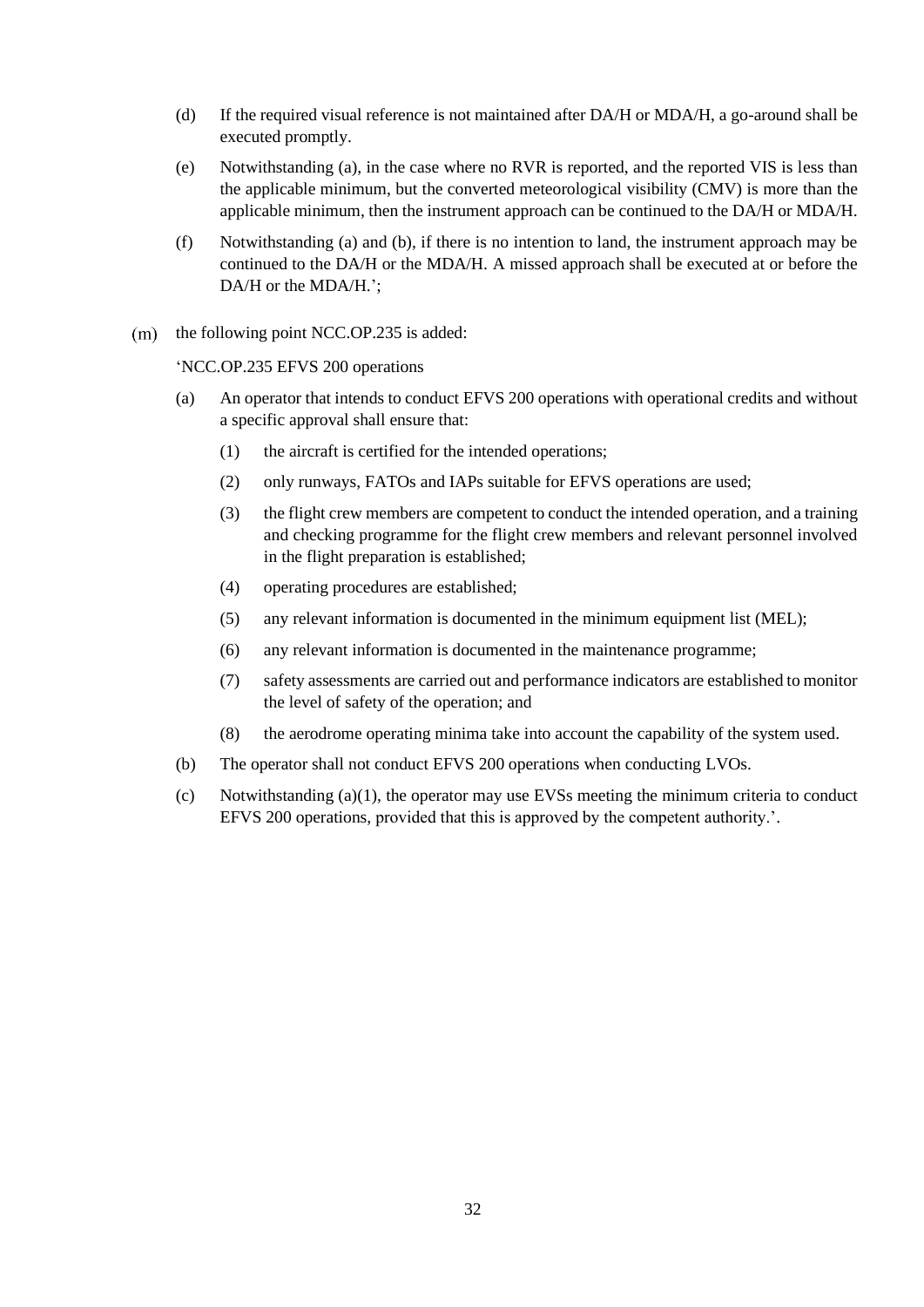- (7) Annex VII (Part-NCO) is amended as follows:
	- $(a)$ the following point NCO.OP.101 is added:

'NCO.OP.101 Altimeter check and settings

- (a) The pilot-in-command shall check the proper operation of the altimeter before each departure.
- (b) The pilot-in-command shall use appropriate altimeter settings for all phases of flight, taking into account any procedure prescribed by the State of the aerodrome or the State of the airspace.';
- $(b)$ point NCO.OP.105 is deleted;
- $(c)$ point NCO.OP.110 is replaced by the following:

'NCO.OP.110 Aerodrome operating minima — aeroplanes and helicopters

- (a) For instrument flight rules (IFR) flights, the pilot-in-command shall establish aerodrome operating minima for each departure, destination or alternate aerodrome that is planned to be used in order to ensure separation of the aircraft from terrain and obstacles and to mitigate the risk of loss of visual references during the visual flight segment of instrument approach operations.
- (b) The aerodrome operating minima shall take the following elements into account, if relevant:
	- (1) the type, performance, and handling characteristics of the aircraft;
	- (2) the equipment available on the aircraft for the purpose of navigation, acquisition of visual references, and/or control of the flight path during take-off, approach, landing, and missed approach;
	- (3) any conditions or limitations stated in the aircraft flight manual (AFM);
	- (4) the dimensions and characteristics of the runways/final approach and take-off areas (FATOs) that may be selected for use;
	- (5) the adequacy and performance of the available visual and non-visual aids and infrastructure;
	- (6) the obstacle clearance altitude/height (OCA/H) for the instrument approach procedures (IAPs), if established;
	- (7) the obstacles in the climb-out areas and clearance margins;
	- (8) the competence and relevant operational experience of the pilot-in-command;
	- (9) the IAP, if established;
	- (10) the aerodrome characteristics and the type of air navigation services (ANS) available, if any;
	- (11) any minima that may be promulgated by the State of the aerodrome;
	- (12) the conditions prescribed in any specific approvals for low[-vi](https://dms.easa.europa.eu/case/rpro/Phase3OpinionsDecisions/AMC%20GM%20AWO%20OROFC%20ready%20for%20RPS%20v0.docx?web=1)sibility operations (LVOs) or operations with operational credits.';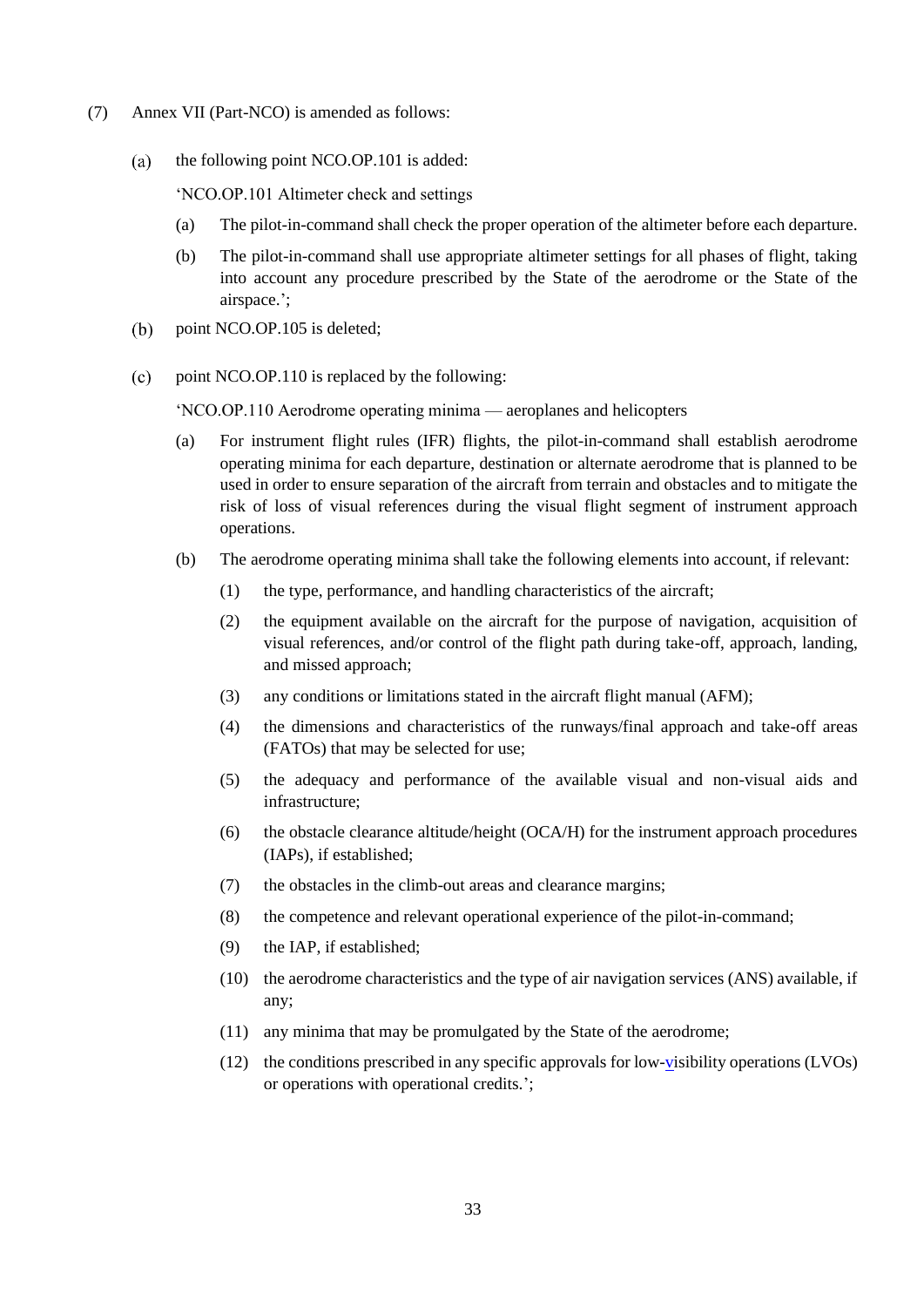$(d)$ point NCO.OP.111 is replaced by the following:

'NCO.OP.111 Aerodrome operating minima — 2D and 3D approach operations

- (a) The decision height (DH) to be used for a 3D approach operation or a 2D approach operation flown with the continuous descent final approach (CDFA) technique shall not be lower than the highest of:
	- (1) the obstacle clearance height (OCH) for the category of aircraft;
	- (2) the published approach procedure DH or minimum descent height (MDH), where applicable;
	- (3) the system minimum specified in Table 1;
	- (4) the minimum DH specified in the AFM or equivalent document, if stated.
- (b) The MDH for a 2D approach operation flown without the CDFA technique shall not be lower than the highest of:
	- (1) the OCH for the category of aircraft;
	- (2) the published approach procedure MDH, where applicable;
	- (3) the system minimum specified in Table 1; or
	- (4) the minimum MDH specified in the AFM, if stated.

| <b>Facility</b>                       | Lowest DH/MDH (ft) |
|---------------------------------------|--------------------|
| <b>ILS/MLS</b>                        | 200                |
| GBAS landing system (GLS)             | <b>200</b>         |
| GNSS/SBAS (LPV)                       | 200                |
| GNSS/SBAS (LP)                        | 250                |
| <b>GNSS (LNAV)</b>                    | 250                |
| GNSS/Baro-VNAV (LNAV/VNAV)            | 250                |
| Helicopter point-in-space approach    | 250                |
| LOC with or without DME               | 250                |
| SRA (terminating at $\frac{1}{2}$ NM) | 250                |
| SRA (terminating at 1 NM)             | 300                |
| SRA (terminating at 2 NM or more)     | 350                |
| <b>VOR</b>                            | 300                |

Table 1: System minima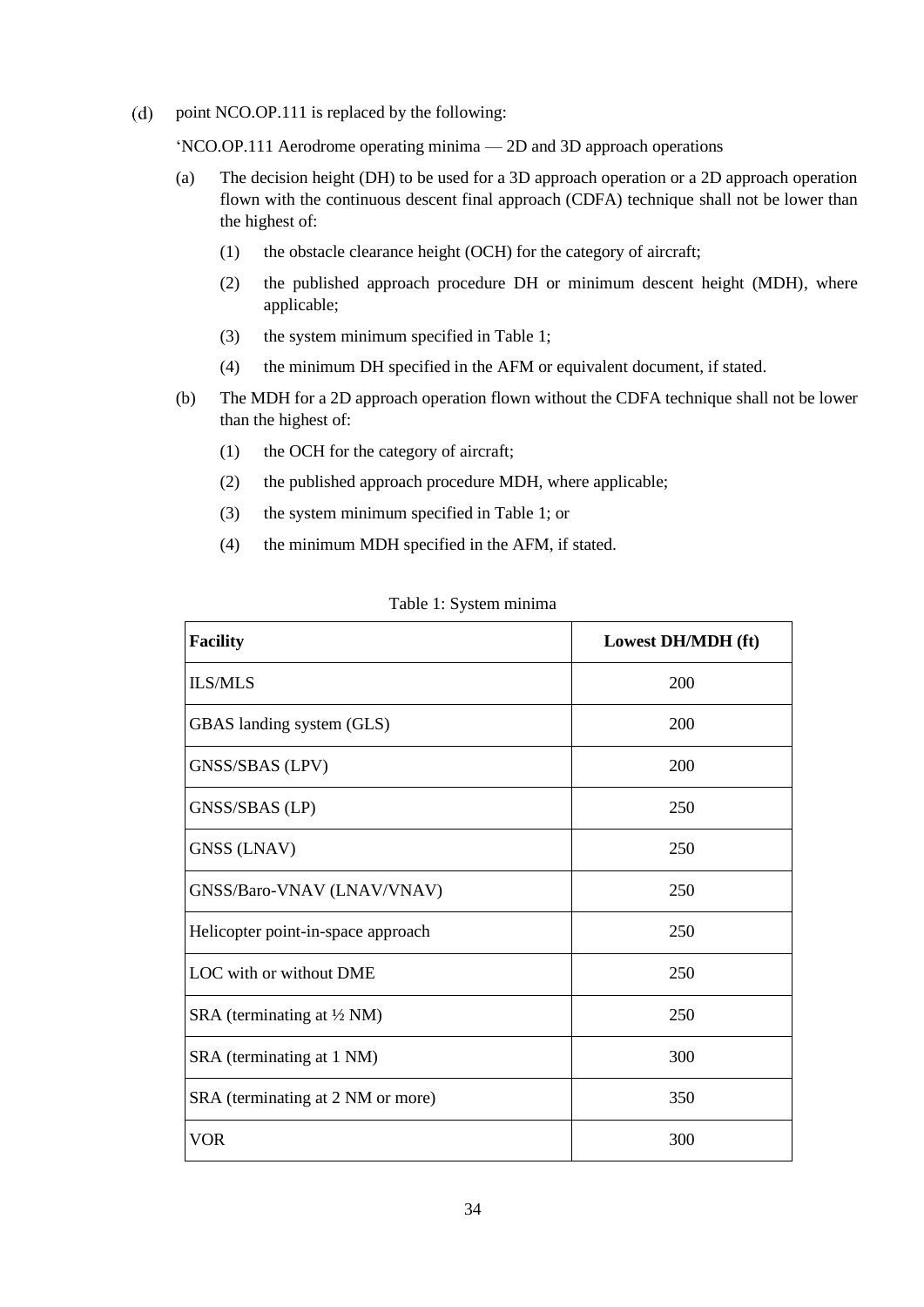| <b>Facility</b> | Lowest DH/MDH (ft) |
|-----------------|--------------------|
| <b>VOR/DME</b>  | 250                |
| <b>NDB</b>      | 350                |
| NDB/DME         | 300                |
| <b>VDF</b>      | $350$ ;            |

point NCO.OP.112 is replaced by the following:  $(e)$ 

'NCO.OP.112 Aerodrome operating minima — circling operations with aeroplanes

- (a) The MDH for a circling approach operation with aeroplanes shall not be lower than the highest of:
	- (1) the published circling OCH for the aeroplane category;
	- (2) the minimum circling height derived from Table 1; or
	- (3) the DH/MDH of the preceding IAP.
- (b) The minimum visibility for a circling approach operation with aeroplanes shall be the highest of:
	- (1) the circling visibility for the aeroplane category, if published; or
	- (2) the minimum visibility derived from Table 1.

## *Table 1*

### MDH and minimum visibility for circling per aeroplane category

|                 | Aeroplane category |       |              |          |
|-----------------|--------------------|-------|--------------|----------|
|                 | A                  | B     | $\mathsf{C}$ | D        |
| $MDH$ (ft)      | 400                | 500   | 600          | 700      |
| Minimum VIS (m) | 1 500              | 1 500 | 2 4 0 0      | $3600$ ; |

 $(f)$ point (b) in point NCO.OP.135 is replaced by the following:

- '(b) Before commencing a flight, the pilot-in-command shall be familiar with all available meteorological information appropriate to the intended flight. Preparation for a flight away from the vicinity of the place of departure, and for every flight under IFR, shall include:
	- (1) a study of the available current meteorological reports and forecasts; and
	- (2) the planning of an alternative course of action to provide for the eventuality that the flight cannot be completed as planned, because of meteorological conditions.';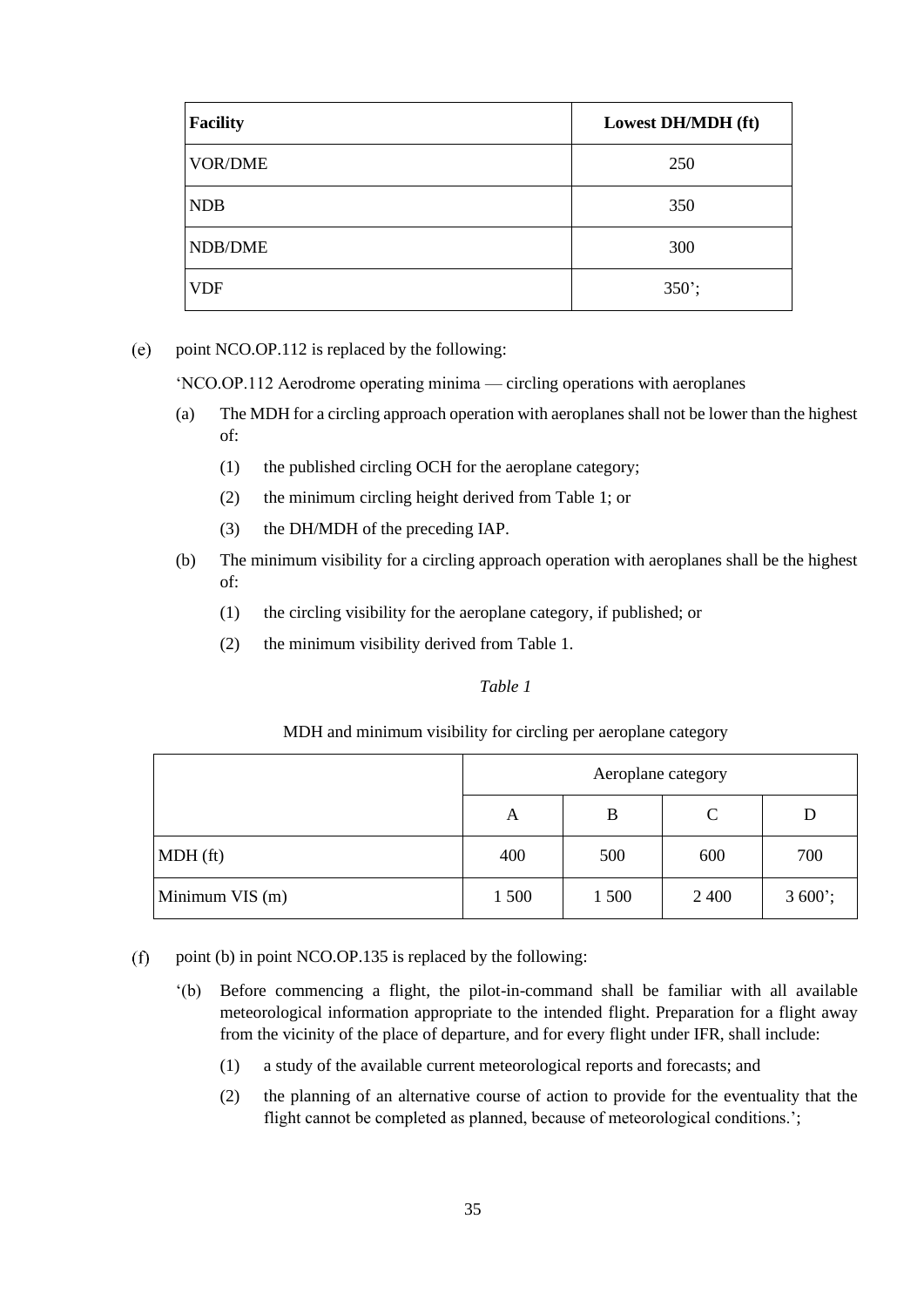point NCO.OP.140 is replaced by the following:  $(g)$ 

'NCO.OP.140 Destination alternate aerodromes — aeroplanes

For IFR flights, the pilot-in-command shall specify at least one destination alternate aerodrome in the flight plan, unless the available current meteorological information for the destination indicates, for the period from 1 hour before until 1 hour after the estimated time of arrival, or from the actual time of departure to 1 hour after the estimated time of arrival, whichever is the shorter period, a ceiling of at least 1 000 ft above the DH/MDH for an available instrument approach procedure (IAP) and a visibility of at least 5 000 m.';

 $(h)$ point NCO.OP.141 is replaced by the following:

'NCO.OP.141 Destination alternate aerodromes — helicopters

For IFR flights, the pilot-in-command shall specify at least one destination alternate aerodrome in the flight plan, unless the available current meteorological information for the destination indicates, for the period from 1 hour before until 1 hour after the estimated time of arrival, or from the actual time of departure to 1 hour after the estimated time of arrival, whichever is the shorter period, a ceiling of at least 1 000 ft above the DH/MDH for an available IAP and a visibility of at least 3 000 m.';

 $(i)$ point NCO.OP.142 is replaced by the following:

'NCO.OP.142 Destination alternate aerodromes — instrument approach operations (IAP)

The pilot-in-command shall only select an aerodrome as a destination alternate aerodrome if either:

- (a) an IAP that does not rely on GNSS is available either at the destination aerodrome or at a destination alternate aerodrome, or
- (b) all of the following conditions are met:
	- (1) the onboard GNSS equipment is SBAS-capable;
	- (2) the destination aerodrome, any destination alternate aerodrome, and the route between them are within SBAS service area;
	- (3) ABAS is predicted to be available in the event of the unexpected unavailability of SBAS;
	- (4) an IAP is selected (either at destination or destination alternate aerodrome) that does not rely on the availability of SBAS;
	- (5) an appropriate contingency action allows the flight to be completed safely in the event of unavailability of GNSS.';
- the following point NCO.OP.143 is inserted:  $(i)$

'NCO.OP.143 Destination alternate aerodromes planning minima — aeroplanes

An aerodrome shall not be specified as a destination alternate aerodrome unless the available current meteorological information indicates, for the period from 1 hour before until 1 hour after the estimated time of arrival, or from the actual time of departure to 1 hour after the estimated time of arrival, whichever is the shorter period: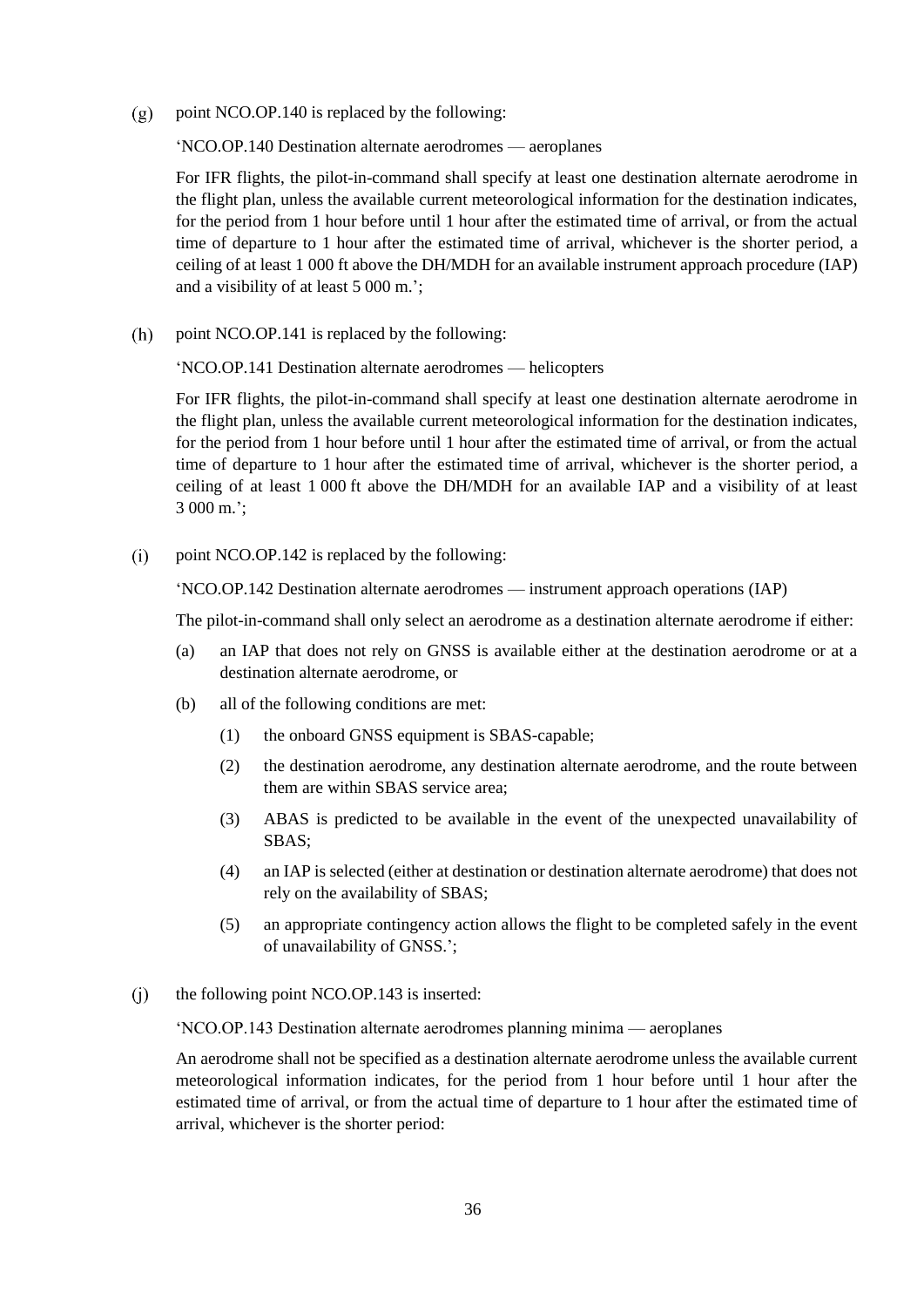- (a) for an alternate aerodrome with an available instrument approach operation with DH less than 250 ft,
	- (1) a ceiling of at least 200 ft above the decision height (DH) or minimum descent height (MDH) associated with the instrument approach operation; and
	- (2) a visibility of at least 1 500 m; or
- (b) for an alternate aerodrome with an instrument approach operation with DH or MDH 250 ft or more,
	- (1) a ceiling of at least 400 ft above the DH or MDH associated with the instrument approach operation; and
	- (2) a visibility of at least 3 000 m; or
- (c) for an alternate aerodrome without an IAP,
	- (1) a ceiling of at least the higher of 2 000 ft and the minimum safe IFR height; and
	- (2) a visibility of at least 5 000 m.';
- $(k)$ the following point NCO.OP.144 is inserted:

'NCO.OP.144 Destination alternate aerodromes planning minima — helicopters

An aerodrome shall not be specified as a destination alternate aerodrome unless the available current meteorological information indicates, for the period from 1 hour before until 1 hour after the estimated time of arrival, or from the actual time of departure to 1 hour after the estimated time of arrival, whichever is the shorter period,

- (a) for an alternate aerodrome with an IAP:
	- (1) a ceiling of at least 200 ft above the DH or MDH associated with the IAP and
	- (2) a visibility of at least 1 500 m by day or 3 000 m by night; or
- (b) for an alternate aerodrome without an IAP:
	- (1) a ceiling of at least the higher of 2 000 ft and the minimum safe IFR height; and
	- (2) a visibility of at least 1 500 m by day or 3 000 m by night.';
- $(1)$ points (a) and (b) in point NCO.OP.160 are replaced by the following:
	- '(a) The pilot-in-command shall only commence or continue a VFR flight if the latest available meteorological information indicates that the meteorological conditions along the route and at the intended destination at the estimated time of use will be at or above the applicable VFR operating minima.
	- (b) The pilot-in-command shall only commence or continue an IFR flight towards the planned destination aerodrome if the latest available meteorological information indicates that, at the estimated time of arrival, the meteorological conditions at the destination or at least one destination alternate aerodrome are at or above the applicable aerodrome operating minima.';
- $(m)$  point NCO.OP.175 is replaced by the following:

'NCO.OP.175 Take-off conditions — aeroplanes and helicopters

Before commencing take-off, the pilot-in-command shall be satisfied that: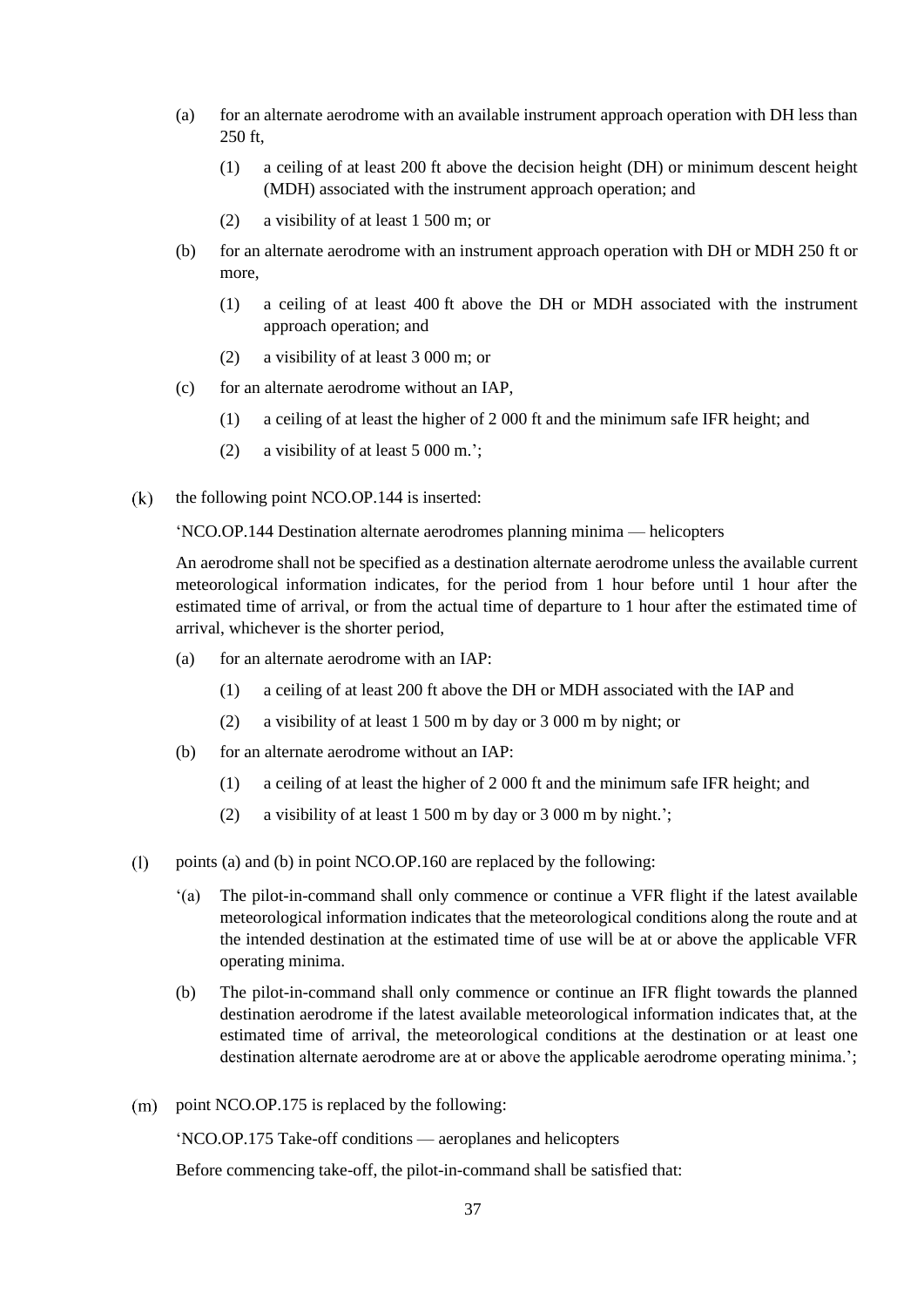- (a) according to the information available, the meteorological conditions at the aerodrome or the operating site and the condition of the runway/FATO intended to be used will not prevent a safe take-off and departure; and
- (b) the selected aerodrome operating minima are consistent with all of the following:
	- (1) the operative ground equipment;
	- (2) the operative aircraft systems;
	- (3) the aircraft performance;
	- (4) flight crew qualifications.';
- $(n)$ point NCO.OP.205 is replaced by the following:

'NCO.OP.205 Approach and landing conditions — aeroplanes

Before commencing an approach to land, the pilot-in-command shall be satisfied that:

- (a) according to the information available, the meteorological conditions at the aerodrome or the operating site, and the condition of the runway intended to be used will not prevent a safe approach, landing, or missed approach; and
- (b) the selected aerodrome operating minima are consistent with all of the following:
	- (1) the operative ground equipment;
	- (2) the operative aircraft systems;
	- (3) the aircraft performance, and
	- (4) flight crew qualifications.';
- point NCO.OP.206 is replaced by the following:  $(0)$

'NCO.OP.206 Approach and landing conditions — helicopters

Before commencing an approach to land, the pilot-in-command shall be satisfied that:

- (a) according to the information available, the meteorological conditions at the aerodrome or the operating site and the condition of the final approach and take-off area (FATO) intended to be used will not prevent a safe approach, landing or missed approach; and
- (b) the selected aerodrome operating minima are consistent with all of the following:
	- (1) the operative ground equipment;
	- (2) the operative aircraft systems;
	- (3) the aircraft performance;
	- (4) flight crew qualifications.';
- $(p)$ point NCO.OP.210 is replaced by the following:

'NCO.OP.210 Commencement and continuation of approach — aeroplanes and helicopters

(a) If the controlling RVR for the runway to be used for landing is less than 550 m (or any lower value established in accordance with an approval under SPA.LVO), then an instrument approach operation shall not be continued: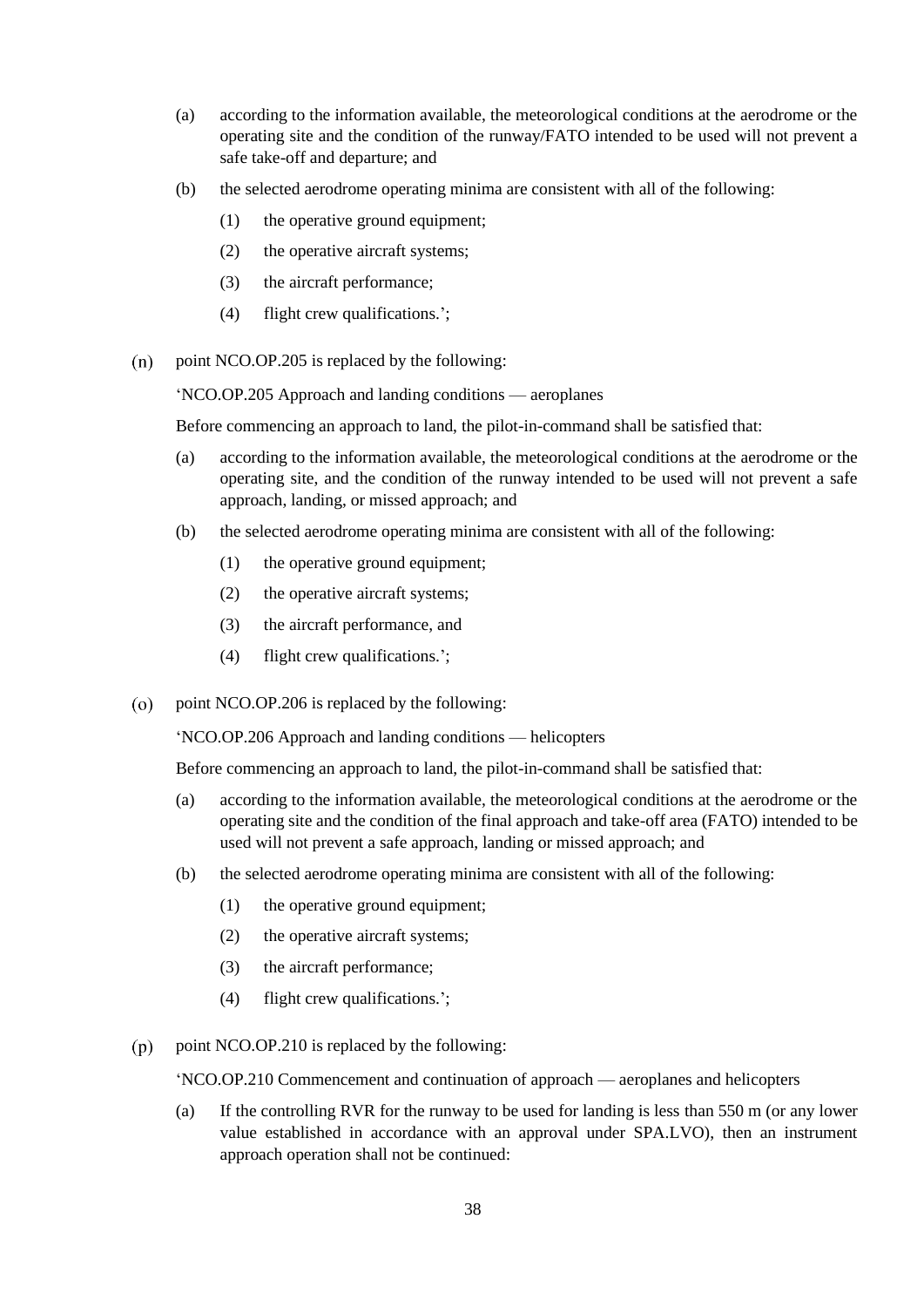- (1) past a point at which the aircraft is 1 000 ft above the aerodrome elevation; or
- (2) into the final approach segment if the DH or MDH is higher than 1 000 ft.
- (b) If the required visual reference is not established, a missed approach shall be executed at or before the DA/H or the MDA/H.
- (c) If the required visual reference is not maintained after DA/H or MDA/H, a go-around shall be executed promptly.'.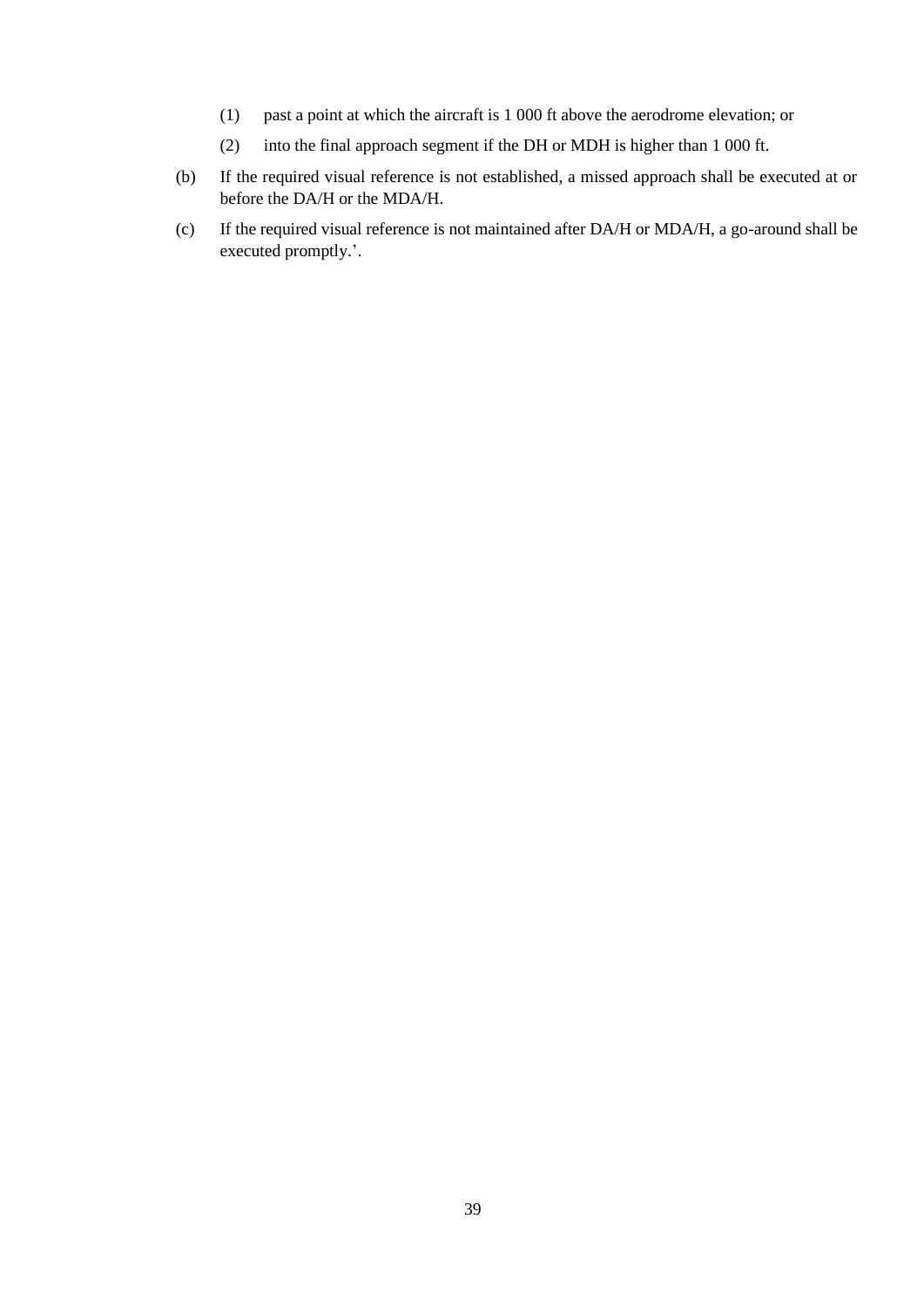- (8) Annex VIII (Part-SPO) is amended as follows:
	- $(a)$ the following point SPO.OP.101 is inserted:

'SPO.OP.101 Altimeter check and settings

- (a) The operator shall establish procedures for altimeter checking before each departure.
- (b) The operator shall establish procedures for altimeter settings for all phases of flight, which shall take into account the procedures established by the State of the aerodrome or the State of the airspace, if applicable.';
- $(b)$ point SPO.OP.110 is replaced by the following:

'SPO.OP.110 Aerodrome operating minima — aeroplanes and helicopters

- (a) The operator shall establish aerodrome operating minima for each departure, destination or alternate aerodrome that is planned to be used in order to ensure separation of the aircraft from terrain and obstacles and to mitigate the risk of loss of visual references during the visual flight segment of instrument approach operations.
- (b) The method used to establish aerodrome operating minima shall take all the following elements into account:
	- (1) the type, performance, and handling characteristics of the aircraft;
	- (2) the equipment available on the aircraft for the purpose of navigation, acquisition of visual references, and/or control of the flight path during take-off, approach, landing, and missed approach;
	- (3) any conditions or limitations stated in the aircraft flight manual (AFM);
	- (4) the dimensions and characteristics of the runways/final approach and take-off areas (FATOs) that may be selected for use;
	- (5) the adequacy and performance of the available visual and non-visual aids and infrastructure;
	- (6) the obstacle clearance altitude/height (OCA/H) for the instrument approach procedures (IAPs);
	- (7) the obstacles in the climb-out areas and the necessary clearance margins;
	- (8) any non-standard characteristics of the aerodrome, the IAP or the local environment;
	- (9) the composition of the flight crew, their competence and experience;
	- (10) the IAP;
	- (11) the aerodrome characteristics and the available air navigation services (ANS);
	- (12) any minima that may be promulgated by the State of the aerodrome;
	- (13) the conditions prescribed in any specific approvals for low-visibility operations (LVOs) or operations with operational credits; and
	- (14) the relevant operational experience of the operator.
- (c) The operator shall specify a method of determining aerodrome operating minima in the operations manual.';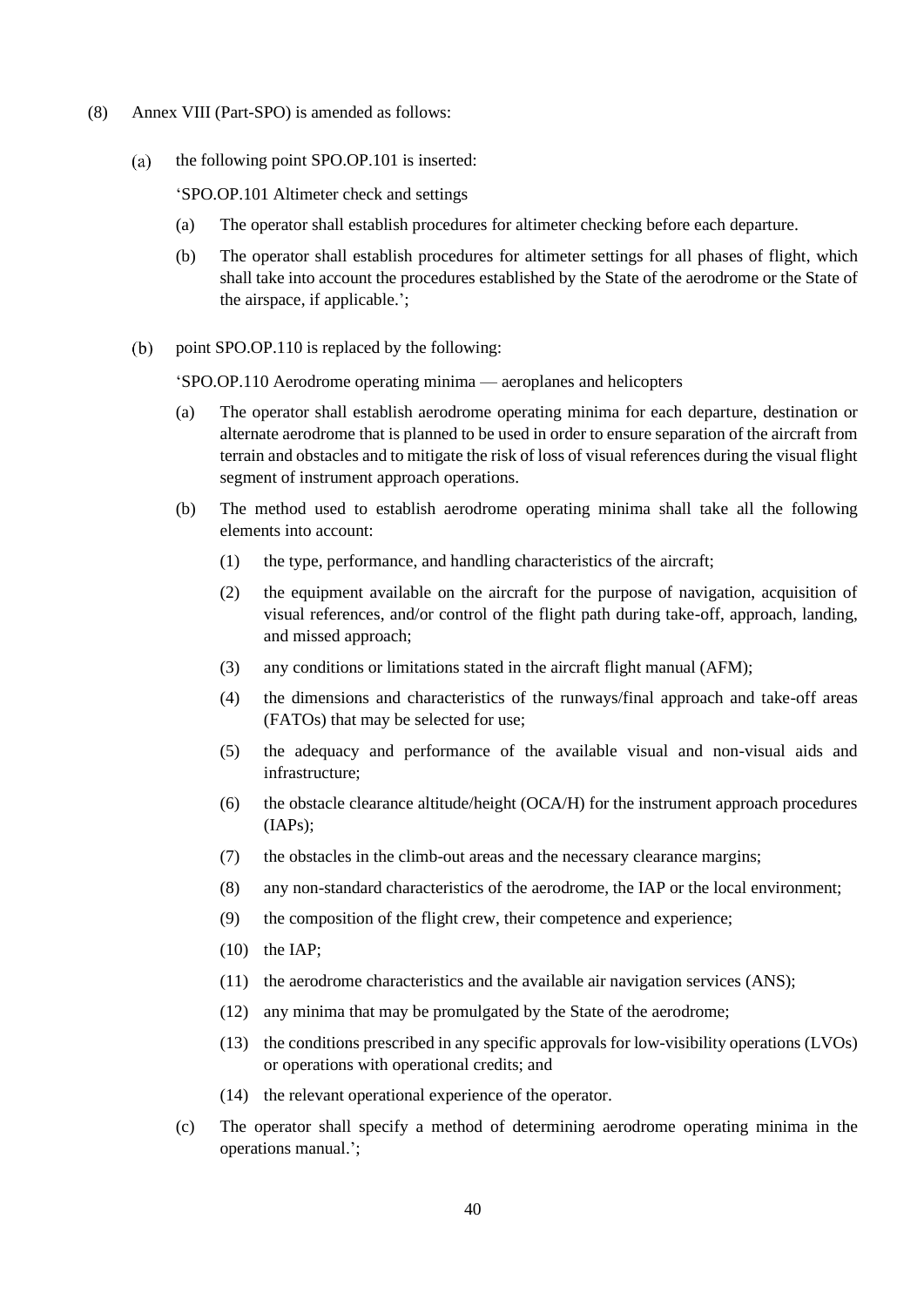- $(c)$ point SPO.OP.111 is deleted;
- $(d)$ point SPO.OP.112 is replaced by the following:

'SPO.OP.112 Aerodrome operating minima — circling operations with aeroplanes

- (a) The minimum descent height (MDH) for a circling approach operation with aeroplanes shall not be lower than the highest of:
	- (1) the published circling OCH for the aeroplane category;
	- (2) the minimum circling height derived from Table 1; or
	- (3) the decision height (DH)/MDH of the preceding IAP.
- (b) The minimum visibility for a circling approach operation with aeroplanes shall be the highest of:
	- (1) the circling visibility for the aeroplane category, if published; or
	- (2) the minimum visibility derived from Table 1.

## Table 1

## MDH and minimum visibility for circling per aeroplane category

|                 | Aeroplane category |       |      |          |
|-----------------|--------------------|-------|------|----------|
|                 | Α                  | B     |      |          |
| $MDH$ (ft)      | 400                | 500   | 600  | 700      |
| Minimum VIS (m) | 1 500              | 1 600 | 2400 | $3600$ ; |

- point (b) in point SPO.OP.140 is replaced by the following:  $(e)$ 
	- '(b) Before commencing a flight, the pilot-in-command shall be familiar with all available meteorological information appropriate to the intended flight. Preparation for a flight away from the vicinity of the place of departure, and for every flight under IFR, shall include:
		- (1) a study of the available current meteorological reports and forecasts; and
		- (2) the planning of an alternative course of action to provide for the eventuality that the flight cannot be completed as planned, because of meteorological conditions.';
- $(f)$ the following point SPO.OP.143 is inserted:

'SPO.OP.143 Destination alternate aerodromes planning minima — aeroplanes

An aerodrome shall not be specified as a destination alternate aerodrome unless the available current meteorological information indicates, for the period from 1 hour before until 1 hour after the estimated time of arrival, or from the actual time of departure to 1 hour after the estimated time of arrival, whichever is the shorter period,

(a) for an alternate aerodrome with an available instrument approach operation with DH less than 250 ft,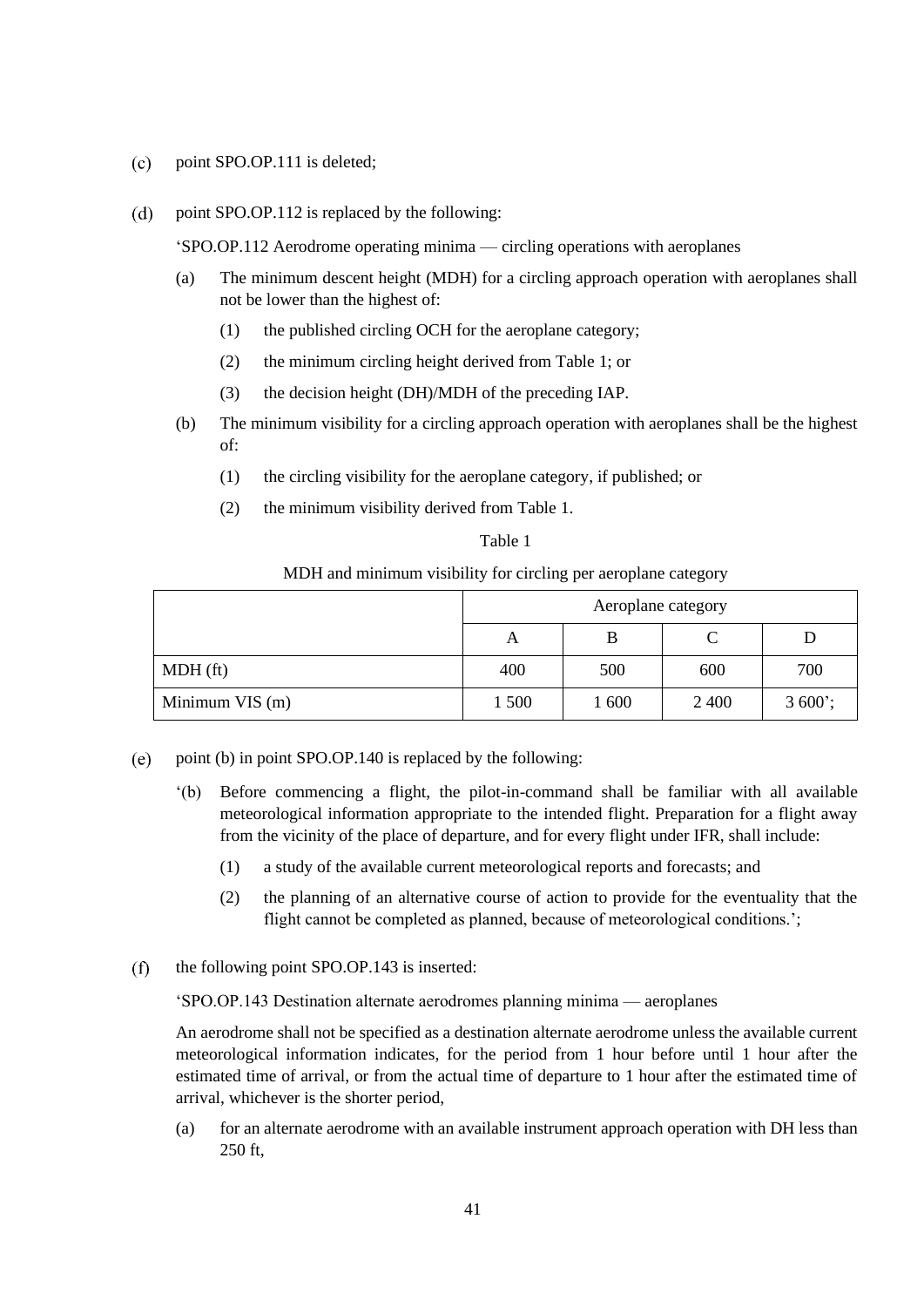- (1) a ceiling of at least 200 ft above the DH or MDH associated with the instrument approach operation; and
- (2) a visibility of at least 1 500 m; or
- (b) for an alternate aerodrome with an instrument approach operation with DH or MDH 250 ft or more,
	- (1) a ceiling of at least 400 ft above the DH or MDH associated with the instrument approach operation; and
	- (2) a visibility of at least 3 000 m; or
- (c) for an alternate aerodrome without an instrument approach procedure,
	- (1) a ceiling of at least the higher of 2 000 ft and the minimum safe IFR height; and
	- (2) a visibility of at least 5 000 m.';
- the following point SPO.OP.144 is inserted:  $(g)$

'SPO.OP.144 Destination alternate aerodrome planning minima — helicopters

The operator shall only select an aerodrome as a destination alternate aerodrome if the available current meteorological information indicates, for the period from 1 hour before until 1 hour after the estimated time of arrival, or from the actual time of departure to 1 hour after the estimated time of arrival, whichever is the shorter period,

- (a) for an alternate aerodrome with an IAP:
	- (1) a ceiling of at least 200 ft above the DH or MDH associated with the IAP; and
	- (2) a visibility of at least 1 500 m by day or 3 000 m by night; or
- (b) for an alternate aerodrome without an IAP:
	- (1) a ceiling of at least 2 000 ft or the minimum safe IFR height, whichever is greater; and
	- (2) a visibility of at least 1 500 m by day or 3 000 m by night.';
- $(h)$ point (a) in point SPO.OP.145 is replaced by the following:
	- '(a) For IFR flights, the pilot-in-command shall specify at least one weather-permissible take-off alternate aerodrome in the flight plan if the meteorological conditions at the aerodrome of departure are at or below the applicable aerodrome operating minima or if it would not be possible to return to the aerodrome of departure for other reasons.';
- points (a) and (b) in point SPO.OP.170 are replaced by the following:  $(i)$ 
	- '(a) The pilot-in-command shall only commence or continue a VFR flight if the latest available meteorological information indicates that the meteorological conditions along the route and at the intended destination at the estimated time of use will be at or above the applicable VFR operating minima.
	- (b) The pilot-in-command shall only commence or continue an IFR flight towards the planned destination aerodrome if the latest available meteorological information indicates that, at the estimated time of arrival, the meteorological conditions at the destination or at least one destination alternate aerodrome are at or above the applicable aerodrome operating minima.';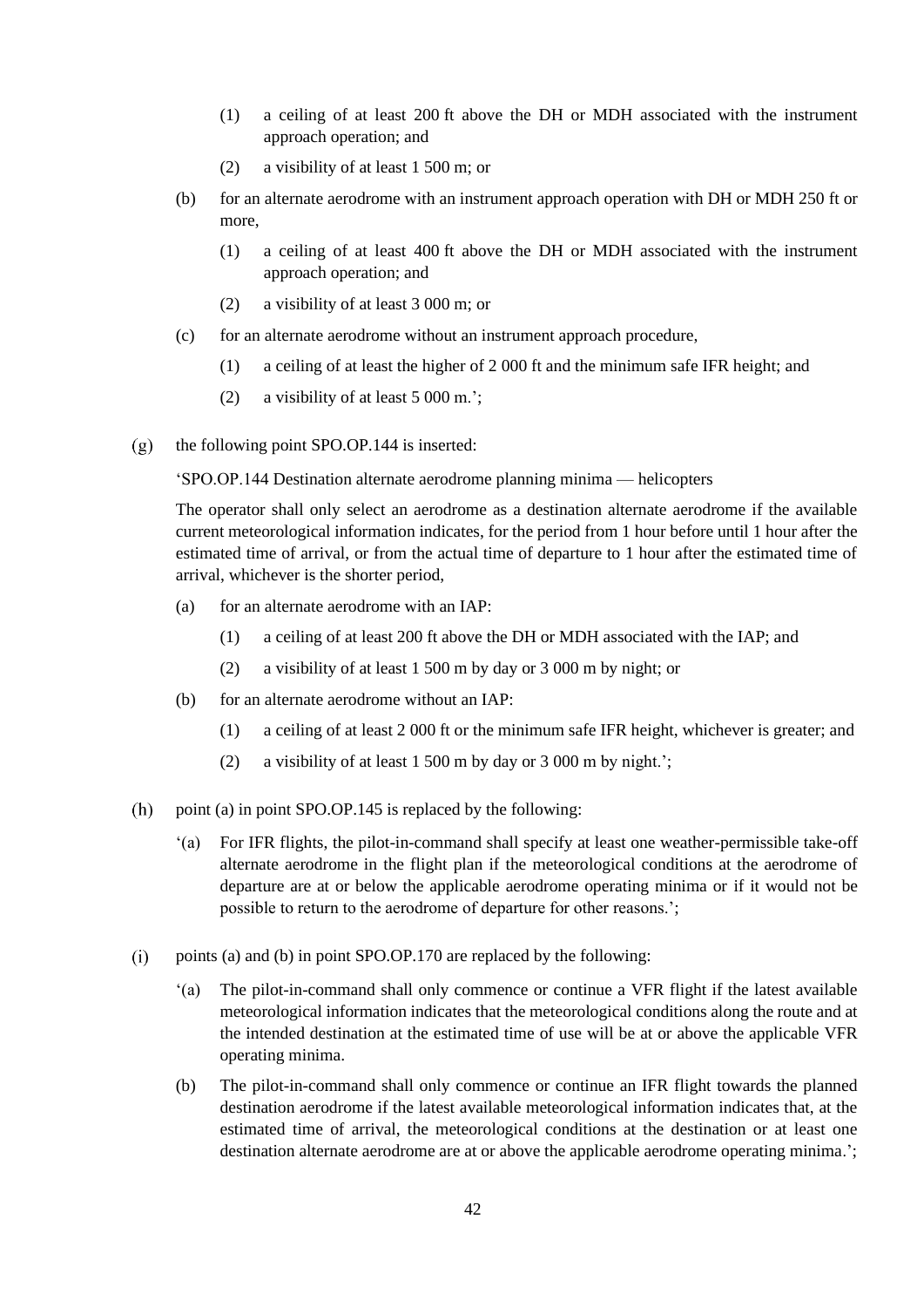$(i)$ point SPO.OP.180 is replaced by the following:

'SPO.OP.180 'Take-off conditions — aeroplanes and helicopters

Before commencing take-off, the pilot-in-command shall be satisfied that:

- (a) the meteorological conditions at the aerodrome or the operating site and the condition of the runway/FATO intended to be used will not prevent a safe take-off and departure; and
- (b) the selected aerodrome operating minima are consistent with all of the following:
	- (1) the operative ground equipment;
	- (2) the operative aircraft systems;
	- (3) the aircraft performance;
	- (4) flight crew qualifications.';
- $(k)$ point SPO.OP.210 is replaced by the following:

'SPO.OP.210 Approach and landing conditions — aeroplanes and helicopters

Before commencing an approach operation, the pilot-in-command shall be satisfied that:

- (a) the meteorological conditions at the aerodrome or the operating site and the condition of the runway/FATO intended to be used will not prevent a safe approach, landing or go-around, considering the performance information contained in the operations manual; and
- (b) the selected aerodrome operating minima are consistent with all of the following:
	- (1) the operative ground equipment;
	- (2) the operative aircraft systems;
	- (3) the aircraft performance;
	- (4) flight crew qualifications.';
- $(1)$ point SPO.OP.215 is replaced by the following:

'SPO.OP.215 Commencement and continuation of approach

- (a) For aeroplanes, if the reported visibility (VIS) or controlling RVR for the runway to be used for landing is less than the applicable minimum, then an instrument approach operation shall not be continued:
	- (1) past a point at which the aeroplane is 1 000 ft above the aerodrome elevation; or
	- (2) into the final approach segment (FAS) if the DH or MDH is higher than 1 000 ft.
- (b) For helicopters, if the reported RVR is less than 550 m and the controlling RVR for the runway to be used for landing is less than the applicable minimum, then an instrument approach operation shall not be continued:
	- (1) past a point at which the helicopter is 1 000 ft above the aerodrome elevation; or
	- (2) into the FAS if the DH or MDH is higher than 1 000 ft.
- (c) If the required visual reference is not established, a missed approach shall be executed at or before the DA/H or the MDA/H.